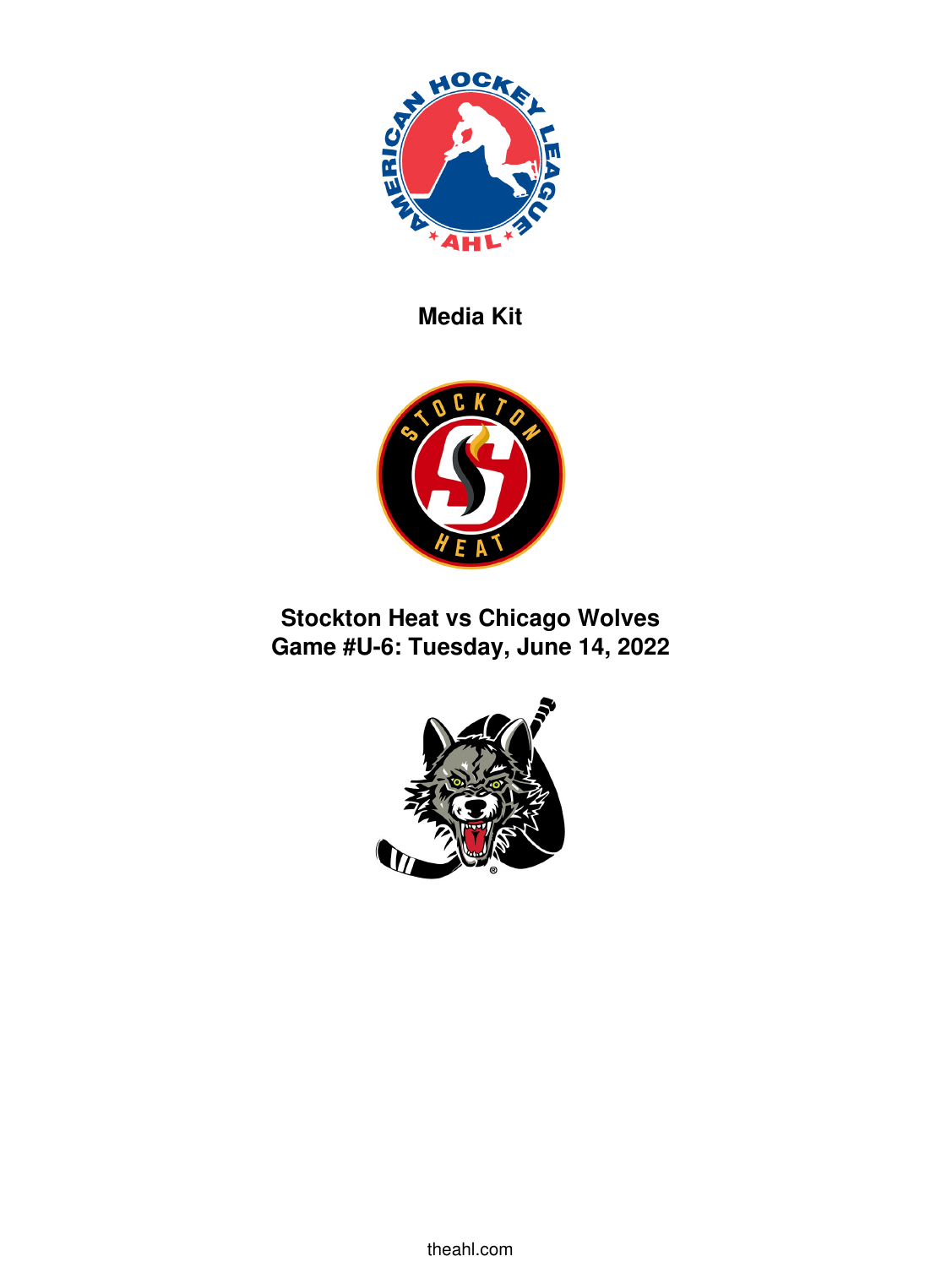## **Stockton Heat (8-4-0-0) vs. Chicago Wolves (9-3-0-0) Jun 14, 2022 -- Allstate Arena AHL Game #U-6**

|    | <b>GOALIES</b>           |           |          |     |    |                |    |            |            |     |
|----|--------------------------|-----------|----------|-----|----|----------------|----|------------|------------|-----|
| #  | <b>Name</b>              | Ht        | Wt       | GP  | W  | L              | SO | <b>GAA</b> | $SV\%$     |     |
| 32 | <b>Dustin Wolf</b>       | 6-0       | 170      | 12  | 8  | $\overline{4}$ | 3  | 2.24       | 0.927      |     |
| 35 | Adam Werner              | 6-5       | 205      | 0   | 0  | 0              | 0  | 0.00       | 0.000      |     |
| 50 | Daniil Chechelev         | $6 - 3$   | 190      | 0   | 0  | 0              | 0  | 0.00       | 0.000      |     |
|    | <b>SKATERS</b>           |           |          |     |    |                |    |            |            |     |
| #  | Name                     | Pos       | Ht       | Wt  | GP | G              | A  | Pts.       | <b>PIM</b> | +/- |
| 2  | <b>Connor Mackey</b>     | D         | $6 - 2$  | 195 | 6  | 1              | 3  | 4          | 4          | 6   |
| 3  | Greg Moro                | D         | 6-4      | 205 | 3  | 0              | 0  | 0          | 0          | 1   |
| 4  | Kevin Gravel             | D         | 6-4      | 215 | 12 | 0              | 3  | 3          | 4          | 1   |
| 5  | <b>Colton Poolman</b>    | D         | $6 - 1$  | 195 | 12 | 0              | 2  | 2          | 4          | 5   |
| 6  | Ilya Solovyov            | D         | $6 - 3$  | 215 | 6  | 0              | 1  | 1          | 0          | 5   |
| 7  | Nick DeSimone            | D         | $6 - 2$  | 195 | 12 | 2              | 3  | 5          | 4          | -1  |
| 8  | Juuso Valimaki           | D         | $6 - 2$  | 215 | 9  | 0              | 2  | 2          | 12         | 0   |
| 9  | Ilya Nikolaev            | C         | 6-0      | 195 | 1  | 0              | 0  | 0          | 0          | 0   |
| 11 | <b>Matthew Phillips</b>  | RW        | $5-8$    | 165 | 12 | 3              | 5  | 8          | 2          | 1   |
| 12 | <b>Tyrell Goulbourne</b> | LW        | $6-0$    | 200 | 4  | $\Omega$       | 1  | 1          | 2          | 1   |
| 16 | Mark Simpson             | C         | $6 - 5$  | 205 | 0  | 0              | 0  | $\Omega$   | 0          | 0   |
| 18 | <b>Byron Froese</b>      | C         | $6 - 1$  | 200 | 12 | 1              | 9  | 10         | 10         | 4   |
| 20 | Alex Gallant             | LW        | $6-0$    | 185 | 10 | 1              | 2  | 3          | 6          | 1   |
| 21 | Glenn Gawdin             | C         | $6-1$    | 195 | 9  | 3              | 3  | 6          | 4          | 2   |
| 23 | Justin Kirkland          | LW        | $6 - 3$  | 205 | 12 | 7              | 5  | 12         | 14         | 6   |
| 24 | <b>Martin Pospisil</b>   | LW        | $6 - 1$  | 195 | 10 | 2              | 4  | 6          | 6          | 6   |
| 25 | Eetu Tuulola             | <b>RW</b> | $6 - 2$  | 225 | 12 | 3              | 1  | 4          | 4          | 3   |
| 28 | Johannes Kinnvall        | D         | $6-0$    | 180 | 0  | 0              | 0  | 0          | 0          | 0   |
| 29 | Adam Ruzicka             | C         | 6-4      | 205 | 2  | 0              | 0  | 0          | 0          | -1  |
| 34 | Walker Duehr             | <b>RW</b> | $6 - 3$  | 205 | 12 | 5              | 1  | 6          | 4          | 2   |
| 39 | Luke Philp               | <b>RW</b> | $5 - 10$ | 185 | 9  | 1              | 4  | 5          | 0          | 3   |
| 41 | <b>Rory Kerins</b>       | C         | $5 - 11$ | 190 | 5  | 0              | 0  | 0          | 4          | 3   |
| 45 | Andy Welinski            | D         | $6 - 1$  | 200 | 12 | 1              | 5  | 6          | 0          | 8   |
| 46 | Emilio Pettersen         | LW        | $5 - 10$ | 185 | 10 | 2              | 2  | 4          | 0          | 0   |
| 47 | Connor Zary              | C         | $6-0$    | 180 | 12 | 1              | 1  | 2          | 4          | 0   |
| 49 | Jakob Pelletier          | LW        | $5 - 10$ | 180 | 12 | 4              | 3  | 7          | 4          | 1   |

### **Team Staff**

| <b>Brad Pascall</b> |
|---------------------|
| Mitch Love          |
| Joe Cirella         |
| Don Nachbaur        |
| Thomas Speer        |

## General Manager Head Coach Assistant Coach Assistant Coach nas Speer Goaltending Coach

| <b>GOALIES</b> |                        |         |          |     |    |    |                |                |        |     |
|----------------|------------------------|---------|----------|-----|----|----|----------------|----------------|--------|-----|
| #              | Name                   | Ht      | Wt       | GP  | W  | L  | SO             | <b>GAA</b>     | $SV\%$ |     |
| 31             | Jack LaFontaine        | $6 - 3$ | 199      | 0   | 0  | 0  | 0              | 0.00           | 0.000  |     |
| 33             | <b>Dylan Wells</b>     | $6 - 2$ | 190      | 0   | 0  | 0  | 0              | 0.00           | 0.000  |     |
| 34             | Alex Lyon              | $6 - 1$ | 195      | 10  | 8  | 2  | 1              | 1.96           | 0.924  |     |
| 35             | Eetu Makiniemi         | $6 - 3$ | 195      | 0   | 0  | 0  | 0              | 0.00           | 0.000  |     |
| 52             | Pyotr Kochetkov        | $6-0$   | 176      | 2   | 1  | 1  | 0              | 2.86           | 0.918  |     |
|                | <b>SKATERS</b>         |         |          |     |    |    |                |                |        |     |
| #              | Name                   | Pos     | Ht       | Wt  | GP | G  | A              | Pts.           | PIM    | +/- |
| 2              | <b>Griffin Mendel</b>  | D       | $6-6$    | 220 | 0  | 0  | 0              | 0              | 0      | 0   |
| 3              | <b>Chris Bigras</b>    | D       | $6 - 1$  | 191 | 0  | 0  | 0              | 0              | 0      | 0   |
| 4              | Joey Keane             | D       | $6 - 1$  | 185 | 12 | 0  | 7              | 7              | 20     | 3   |
| 5              | Jalen Chatfield        | D       | $6 - 1$  | 196 | 12 | 1  | 5              | 6              | 8      | 5   |
| 6              | Ryan Suzuki            | C       | $6 - 1$  | 190 | 0  | 0  | 0              | 0              | 0      | 0   |
| 7              | David Cotton           | Ċ       | $6 - 3$  | 190 | 0  | 0  | 0              | 0              | 0      | 0   |
| 8              | Max Lajoie             | D       | $6 - 1$  | 190 | 12 | 3  | 3              | 6              | 6      | 5   |
| 9              | <b>CJ Smith</b>        | LW      | $5 - 11$ | 183 | 12 | 3  | 5              | 8              | 4      | 3   |
| 10             | Josh Leivo             | LW      | $6 - 2$  | 192 | 12 | 10 | 9              | 19             | 16     | 9   |
| 12             | <b>Stelio Mattheos</b> | RW      | $6 - 1$  | 200 | 12 | 2  | 2              | $\overline{4}$ | 14     | 4   |
| 14             | <b>Richard Panik</b>   | RW      | $6 - 1$  | 208 | 10 | 2  | 4              | 6              | 12     | 2   |
| 15             | Jack Drury             | С       | $6-0$    | 180 | 12 | 7  | 9              | 16             | 8      | 8   |
| 17             | Ronan Seeley           | D       | 6'1      | 192 | 0  | 0  | 0              | 0              | 0      | 0   |
| 18             | Spencer Smallman       | RW      | $6 - 1$  | 200 | 12 | 1  | 2              | 3              | 10     | -2  |
| 20             | Cavan Fitzgerald       | D       | $6 - 1$  | 200 | 12 | 1  | $\overline{4}$ | 5              | 2      | 9   |
| 21             | <b>Noel Gunler</b>     | RW      | $6 - 1$  | 175 | 8  | 1  | 1              | 2              | 4      | 0   |
| 22             | Andrew Poturalski      | C       | $5 - 10$ | 185 | 12 | 4  | 9              | 13             | 14     | 8   |
| 23             | Stefan Noesen          | RW      | $6 - 1$  | 207 | 12 | 7  | 8              | 15             | 14     | 5   |
| 25             | Ivan Lodnia            | RW      | $6-0$    | 195 | 5  | 2  | 0              | 2              | 4      | 1   |
| 26             | Jamieson Rees          | C       | 5-11     | 172 | 11 | 2  | 3              | 5              | 0      | 4   |
| 27             | David Gust             | RW      | $5 - 10$ | 175 | 12 | 3  | 7              | 10             | 6      | 8   |
| 28             | Josh Jacobs            | D       | $6 - 2$  | 220 | 12 | 1  | 1              | $\overline{c}$ | 8      | 9   |
| 29             | Tarmo Reunanen         | D       | $6-0$    | 185 | 0  | 0  | 0              | 0              | 0      | 0   |
|                | 32 Jesper Sellgren     | D       | $5 - 11$ | 186 | 12 | 0  | 3              | 3              | 4      | 6   |
| 36             | Kyle Marino            | F       | $6 - 3$  | 225 | 2  | 0  | 0              | 0              | 2      | 0   |
| 37             | Sam Miletic            | LW      | $6 - 1$  | 196 | 0  | 0  | 0              | 0              | 0      | 0   |
| 39             | Vasili Ponomarev       | C       | 5-11     | 180 | 12 | 1  | 4              | 5              | 4      | 7   |

#### **Team Staff**

Ryan Warsofsky Head Coach Patrick Dwyer **Assistant Coach** Bob Nardella Assistant Coach

Wendell Young **General Manager** Stan Dubicki Goaltending Coach

#### **OFFICIALS**

Referee Brandon Blandina (#39) Referee Reid Anderson (#49) Linesperson Justin Johnson (#57) Linesperson Kilian McNamara (#93)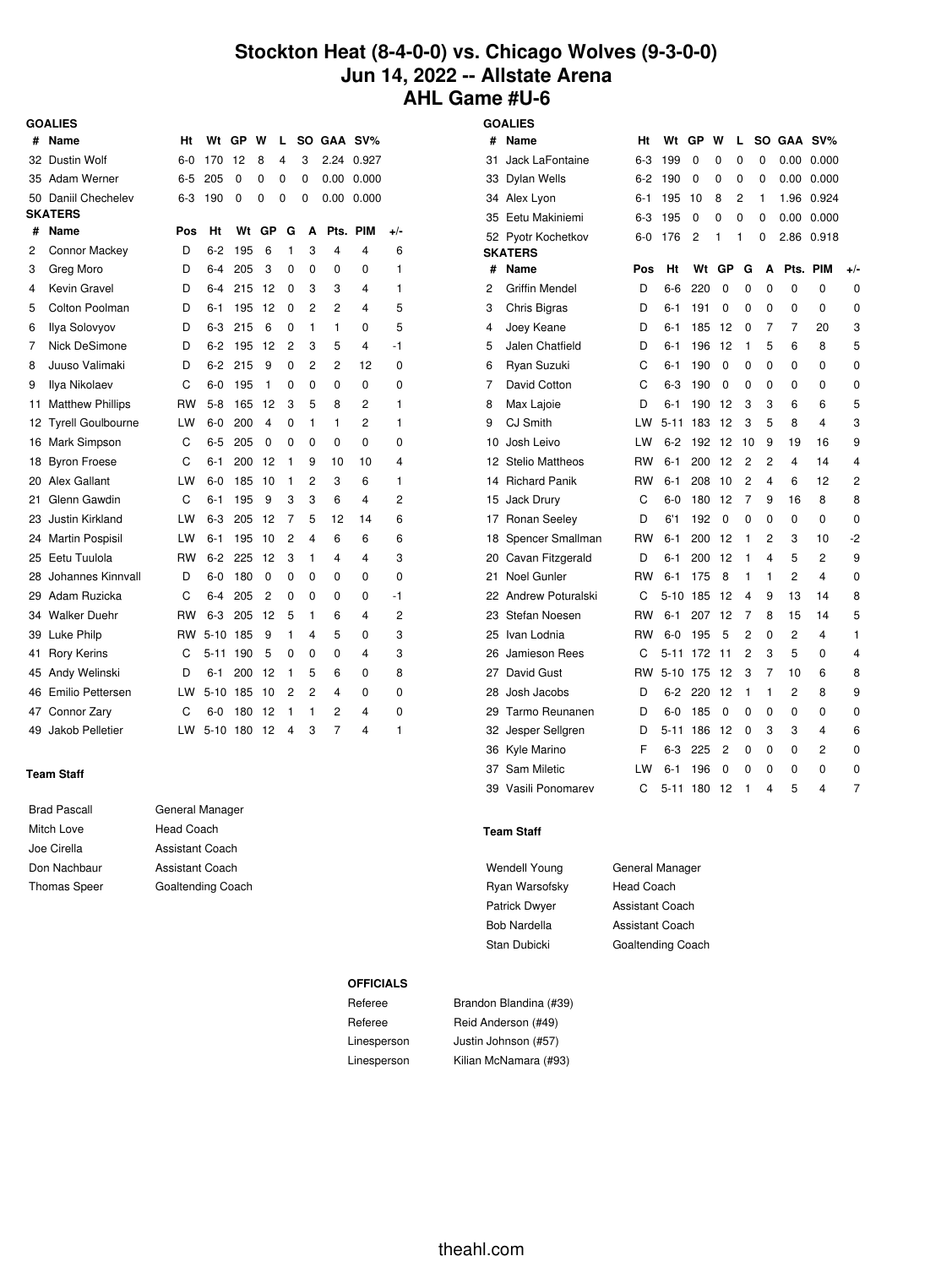## **Atlantic Division First Round**

|        | Providence (0) vs Bridgeport (2) |                                     |
|--------|----------------------------------|-------------------------------------|
|        | Bridgeport wins series 2 - 0     |                                     |
| Game 1 | Mav 2                            | Bridgeport (2) at Providence (1) OT |
| Game 2 | Mav 4                            | Providence (1) at Bridgeport (2) OT |
|        |                                  |                                     |

### **Atlantic Division First Round**

Wilkes-Barre/Scranton (2) vs Hershey (1) Wilkes-Barre/Scranton wins series 2 - 1 Game 1 May 6 Hershey (0) at Wilkes-Barre/Scranton (3) Game 2 May 8 Wilkes-Barre/Scranton (1) at Hershey (2) Game 3 May 9 Hershey (3) at Wilkes-Barre/Scranton (4) OT

### **North Division First Round**

Belleville (0) vs Rochester (2) Rochester wins series 2 - 0 Game 1 May 4 Belleville (3) at Rochester (4) OT Game 2 May 6 Rochester (4) at Belleville (3) OT

## **Central Division First Round**

|        | Rockford (2) vs Texas (0)  |                              |
|--------|----------------------------|------------------------------|
|        | Rockford wins series 2 - 0 |                              |
| Game 1 | May 4                      | Texas (1) at Rockford (2)    |
| Game 2 | May 6                      | Texas (0) at Rockford (1) OT |

## **Pacific Division First Round**

Ontario (2) vs San Diego (0) Ontario wins series 2 - 0 Game 1 May 4 San Diego (4) at Ontario (7)

Game 2 May 5 San Diego (2) at Ontario (3) OT

## **Pacific Division First Round**

Colorado (2) vs Henderson (0) Colorado wins series 2 - 0 Game 1 May 4 Henderson (2) at Colorado (5) Game 2 May 6 Henderson (2) at Colorado (5)

## **Pacific Division First Round**

Bakersfield (2) vs Abbotsford (0) Bakersfield wins series 2 - 0 Game 1 May 3 Abbotsford (1) at Bakersfield (2) OT Game 2 May 4 Abbotsford (2) at Bakersfield (3)

## **Atlantic Division Semifinals**

Charlotte (3) vs Bridgeport (1) Charlotte wins series 3 - 1 Game 1 May 10 Charlotte (3) at Bridgeport (2) Game 2 May 12 Charlotte (7) at Bridgeport (6) 2OT Game 3 May 14 Bridgeport (3) at Charlotte (2) Game 4 May 16 Bridgeport (0) at Charlotte (4)

## **Atlantic Division Semifinals**

|                               | Springfield (3) vs Wilkes-Barre/Scranton (0) |                                              |  |  |  |  |
|-------------------------------|----------------------------------------------|----------------------------------------------|--|--|--|--|
| Springfield wins series 3 - 0 |                                              |                                              |  |  |  |  |
| Game 1                        | Mav 11                                       | Wilkes-Barre/Scranton (1) at Springfield (4) |  |  |  |  |
| Game 2                        | May 12                                       | Wilkes-Barre/Scranton (2) at Springfield (6) |  |  |  |  |
| Game 3                        | May 15                                       | Springfield (7) at Wilkes-Barre/Scranton (6) |  |  |  |  |
|                               |                                              |                                              |  |  |  |  |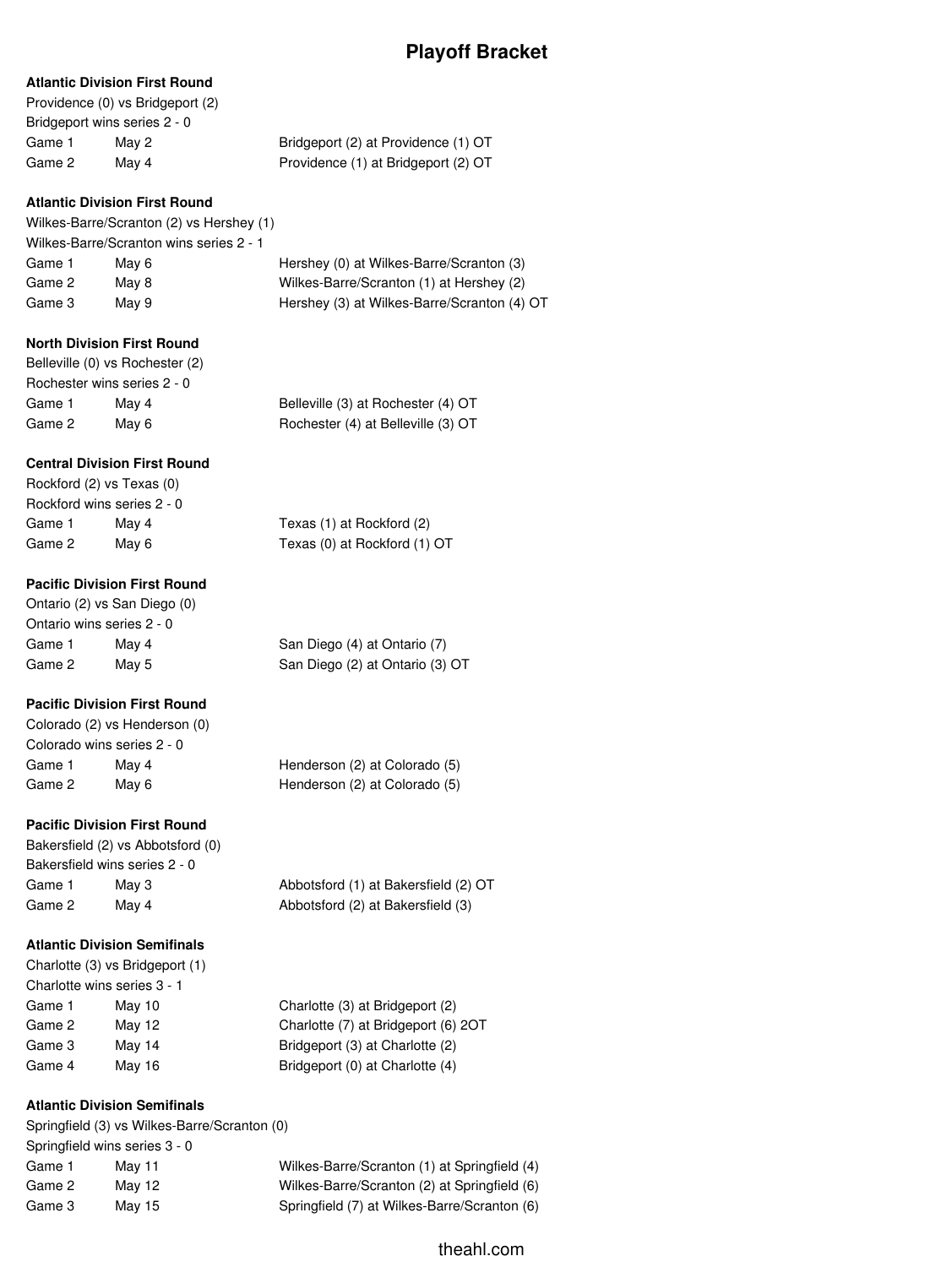### **North Division Semifinals**

Utica (2) vs Rochester (3)

| Rochester wins series 3 - 2 |                               |
|-----------------------------|-------------------------------|
| May 10                      | Rochester (3) at Utica (6)    |
| May 14                      | Rochester (4) at Utica (3) OT |
| May 15                      | Utica (3) at Rochester (4) OT |
| May 17                      | Utica (4) at Rochester (2)    |
| May 19                      | Rochester (4) at Utica (2)    |
|                             |                               |

### **North Division Semifinals**

Syracuse (2) vs Laval (3) Laval wins series 3 - 2 Game 1 May 6 L Game 2 May 7 Laval (3) and Syracuse (3) at Syracuse (3) and Syracuse (3) and Syracuse (3) at Syracuse (3) and Syracuse (3) and Syracuse (3) and Syracuse (3) and Syracuse (3) and Syracuse (3) and Syracuse (3) and Syracuse ( Game 3 May 12 S Game  $4$  May  $14$  S

## **Central Division Semifinals**

Chicago (3) vs Rockford (0) Chicago wins series 3 - 0 Game 1 May 12 F Game 2 May 14 F Game 3 May 15 Chicago (1)

## **Central Division Semifinals**

Manitoba (2) vs Milwaukee (3) Milwaukee wins series 3 - 2 Game 1 May 6 Manitoba (2) at Milwaukee (3) Game 2 May 7 Manitoba (1) at Milwaukee (2) at Milwaukee (2) at Milwaukee (2) at M Game 3 May 11 Milwaukee (2) at Manitoba (5) Game 4 May 13 Milk Game 5 May 15 Manitoba (1)

## **Pacific Division Semifinals**

Stockton (3) vs Bakersfield (0) Stockton wins series 3 - 0 Game 1 May 10 Bakersfield (1) at Stockton (3) Game 2 May 11 Bakersfield (2) at Stockton (3) Game 3 May 13 Stockton (6) at Bakersfield (4)

## **Pacific Division Semifinals**

Ontario (0) vs Colorado (3) Colorado wins series 3 - 0 Game 3 May 15 Colorado (5) at Ontario (2)

## **Atlantic Division Finals**

Charlotte (0) vs Springfield (3) Springfield wins series 3 - 0 Game 1 May 22 Charlotte (0) at Springfield (6) Game 2 May 25 Charlotte (3) at Springfield (4) Game 3 May 28 Springfield (5) at Charlotte (1)

## **North Division Finals**

Laval (3) vs Rochester (0)

| Rochester (3) at Utica (6)    |
|-------------------------------|
| Rochester (4) at Utica (3) OT |
| Utica (3) at Rochester (4) OT |
| Utica (4) at Rochester (2)    |
| Rochester (4) at Utica (2)    |

| Game 1 | May 6  | Laval (3) at Syracuse (5)    |
|--------|--------|------------------------------|
| Game 2 | May 7  | Laval (3) at Syracuse (2)    |
| Game 3 | May 12 | Syracuse (1) at Laval (4)    |
| Game 4 | May 14 | Syracuse (3) at Laval (0)    |
| Game 5 | May 17 | Laval (3) at Syracuse (2) OT |

| Rockford (2) at Chicago (6) |  |
|-----------------------------|--|
| Rockford (1) at Chicago (4) |  |
| Chicago (4) at Rockford (1) |  |

| Manitoba (2) at Milwaukee (3) |  |
|-------------------------------|--|
| Manitoba (1) at Milwaukee (2) |  |
| Milwaukee (2) at Manitoba (5) |  |
| Milwaukee (3) at Manitoba (7) |  |
| Milwaukee (2) at Manitoba (1) |  |

| Bakersfield (1) at Stockton (3 |  |
|--------------------------------|--|
| Bakersfield (2) at Stockton (3 |  |
| Stockton (6) at Bakersfield (4 |  |

Game 1 May 11 Ontario (1) at Colorado (10) Game 2 May 13 **Ontario (4) at Colorado (5) OT**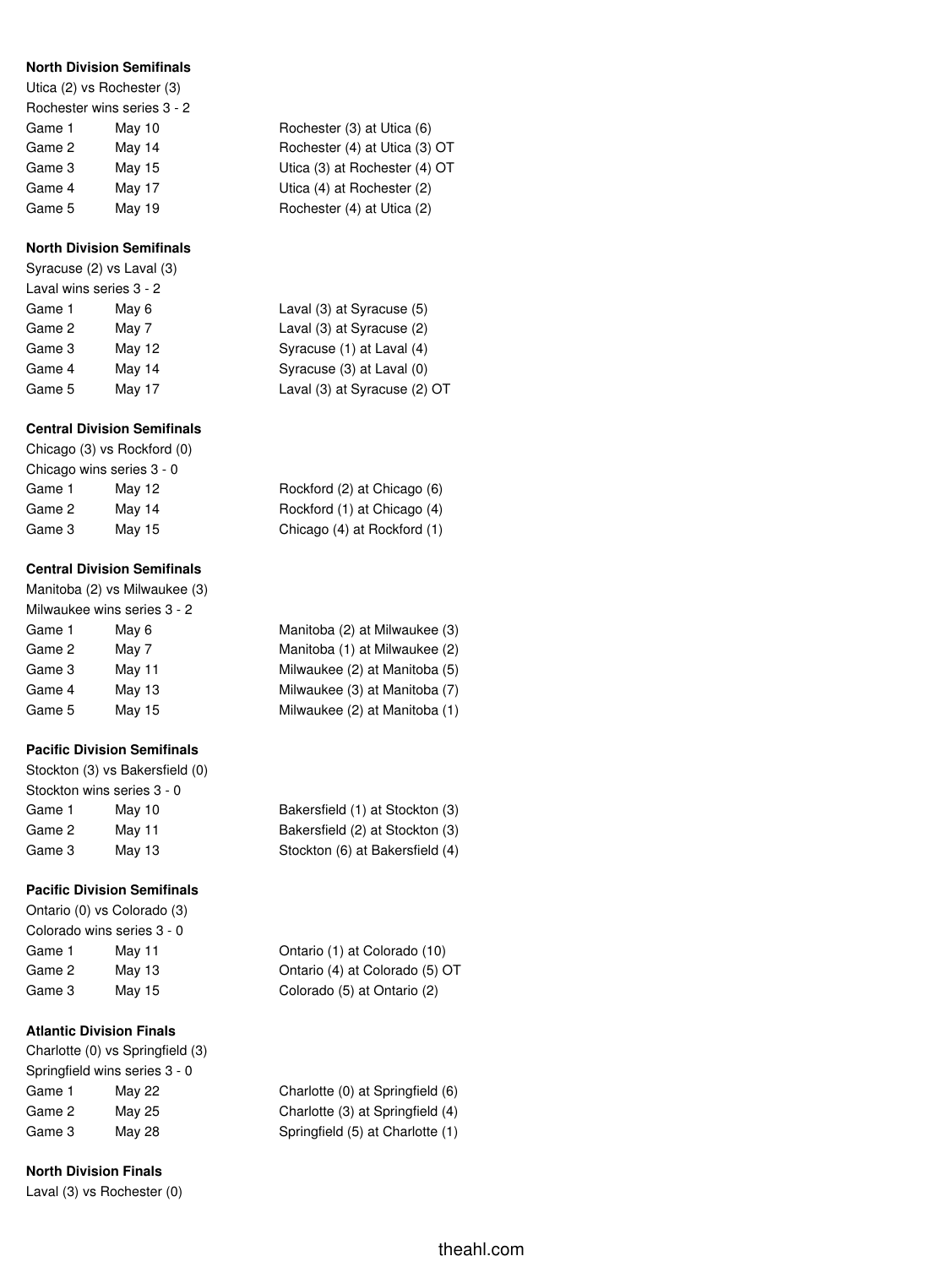| Laval wins series 3 - 0 |               |
|-------------------------|---------------|
| Game 1                  | <b>May 22</b> |
| Game 2                  | <b>May 23</b> |
| Game 3                  | May 25        |

## **Central Division Finals**

Chicago (3) vs Milwaukee (1) Chicago wins series 3 - 1 Game 1 May 21 Game 2 May 22 Game 3 May 25 Game 4 May 27 Chicago (5) at Milwaukee (1)

## **Pacific Division Finals**

|        | Stockton (3) vs Colorado (1) |                                 |
|--------|------------------------------|---------------------------------|
|        | Stockton wins series 3 - 1   |                                 |
| Game 1 | May 23                       | Colorado (0) at Stockton (5)    |
| Game 2 | May 24                       | Colorado (0) at Stockton (1)    |
| Game 3 | May 27                       | Stockton (5) at Colorado (6) OT |
| Game 4 | May 29                       | Stockton (1) at Colorado (0)    |
|        |                              |                                 |

## **Eastern Conference Finals**

| Springfield (3) vs Laval (3) |        |  |  |  |  |  |  |  |
|------------------------------|--------|--|--|--|--|--|--|--|
| Tied 3-3                     |        |  |  |  |  |  |  |  |
| Game 1                       | Jun 4  |  |  |  |  |  |  |  |
| Game 2                       | Jun 5  |  |  |  |  |  |  |  |
| Game 3                       | Jun 8  |  |  |  |  |  |  |  |
| Game 4                       | Jun 10 |  |  |  |  |  |  |  |
| Game 5                       | Jun 11 |  |  |  |  |  |  |  |
| Game 6                       | Jun 13 |  |  |  |  |  |  |  |
| Game 7                       | Jun 15 |  |  |  |  |  |  |  |

## **Western Conference Finals**

Chicago (3) vs Stockton (2) Chicago leads 3-2 Game 1 Jun 3 Stockton (4) at Chicago (5) OT Game 2 Jun 6 Stockton (2) at Chicago (3) Game 3 Jun 8 Chicago (3) at Stockton (0) Game 4 Jun 10 Chicago (3) at Stockton (4) OT Game 5 Jun 11 Chicago (2) at Stockton (3) OT Game 6 Jun 14 Stockton at Chicago 7:00 PM CST \* Game 7 Jun 15 Stockton at Chicago 7:00 PM CST

## **2022 Calder Cup Finals**

Bracket T vs Bracket U

Rochester (1) at Laval (6) Rochester (1) at Laval (3) Laval (6) at Rochester (5) 3OT

| Milwaukee (2) at Chicago (6) |
|------------------------------|
| Milwaukee (2) at Chicago (8) |
| Chicago (2) at Milwaukee (4) |
| Chicago (5) at Milwaukee (1) |

Laval (1) at Springfield (2) OT Laval (4) at Springfield (2) Springfield (6) at Laval (3) Springfield (2) at Laval (3) OT Springfield (3) at Laval (2) OT Laval (5) at Springfield (1) Laval at Springfield 7:05 PM EST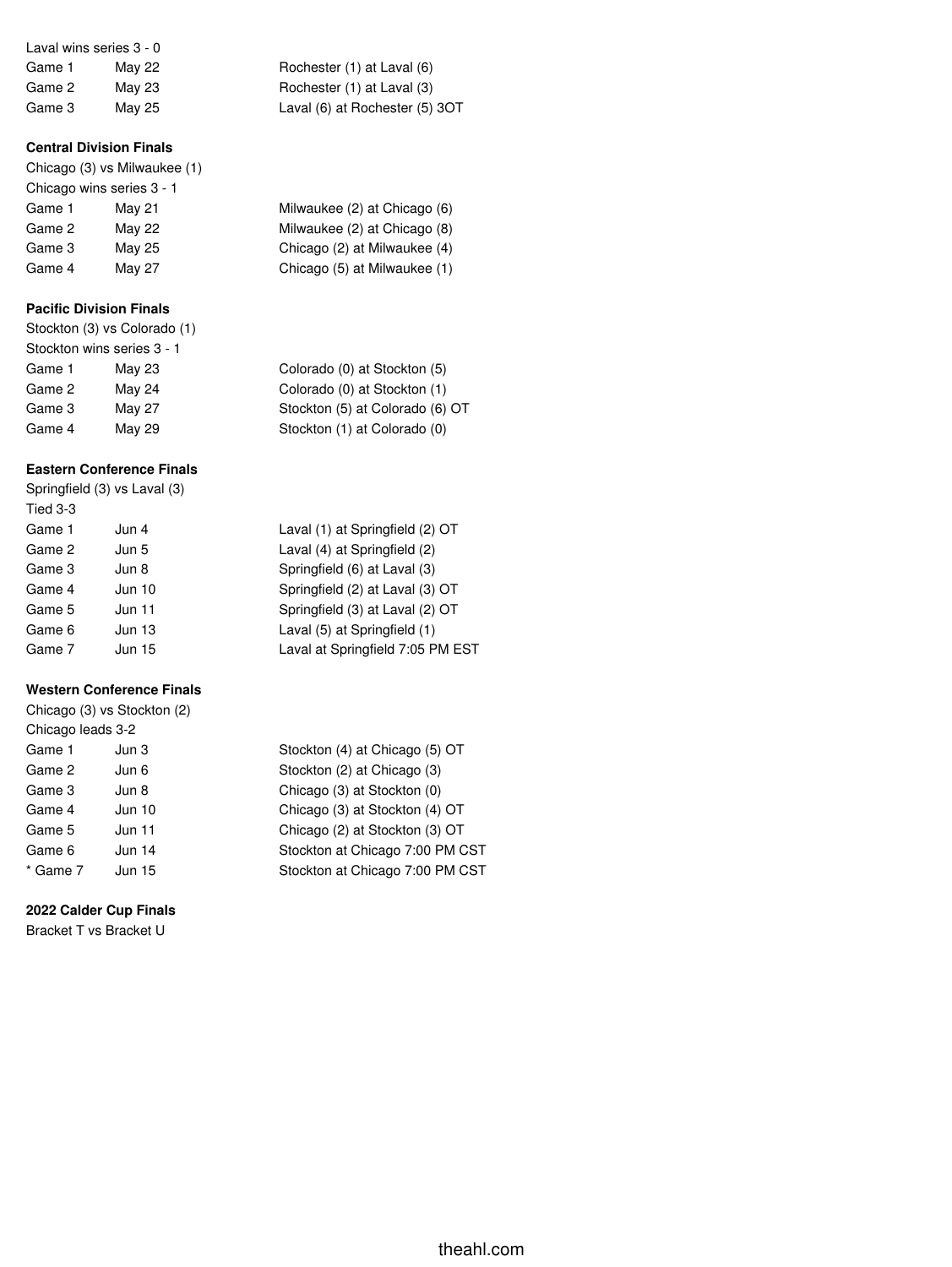## **Leaders (Overall)**

## **Top 20 Scorers Rank Player Team GP G A PTS** Josh Leivo CHI 12 10 9 19 Will Bitten SPR 12 7 9 16 \* Jack Drury CHI 12 7 9 16 Danick Martel LAV 14 9 6 15 Stefan Noesen CHI 12 7 8 15 Sam Anas SPR 12 4 9 13 Andrew Poturalski CHI 12 4 9 13 Arttu Ruotsalainen ROC 10 8 4 12 \* JJ Peterka ROC 10 7 5 12 Justin Kirkland STK 12 7 5 12 Mackenzie MacEachern SPR 12 6 6 12 12 Matthew Peca SPR 12 4 8 12 \* Peyton Krebs ROC 10 0 11 11 Sami Niku LAV 14 0 11 11 15 Several Players Tied 10

## **Minor Penalties**

| Rank                    | Player                    |                    |                 | <b>Team GP MinPen</b> |
|-------------------------|---------------------------|--------------------|-----------------|-----------------------|
| 1                       | Danick Martel             | LAV                | 14              | 12                    |
| $\overline{2}$          | Alex Belzile              | LAV                | 14 11           |                       |
| 3                       | Dakota Joshua             | SPR                | 12 10           |                       |
| 4                       | Roland McKeown            | COL                | 9               | 9                     |
| 5                       | Several Players Tied      |                    |                 | 8                     |
|                         | <b>Power Play Goals</b>   |                    |                 |                       |
| Rank                    | Player                    | <b>Team GP PPG</b> |                 |                       |
| 1                       | Arttu Ruotsalainen        | ROC                | $10^{-7}$       | 4                     |
| $\overline{2}$          | Josh Leivo                | CHI —              | 12 <sub>4</sub> |                       |
| 3                       | * Jack Drury              | CHI –              | 12 <sub>3</sub> |                       |
| 4                       | Stefan Noesen             | CHI                | 12 <sub>3</sub> |                       |
| 5                       | Several Players Tied      |                    |                 | 2                     |
| <b>Shots</b>            |                           |                    |                 |                       |
| Rank                    | Player                    |                    |                 | <b>Team GP Shots</b>  |
| 1                       | Danick Martel             | LAV                | 14 59           |                       |
| $\overline{2}$          | Josh Leivo                | CHI –              | 12 47           |                       |
| 3                       | Andrew Poturalski         | CHI                | 12 47           |                       |
| $\overline{\mathbf{4}}$ | Jean-Sébastien Dea        | LAV                | 14 47           |                       |
| 5                       | Stefan Noesen             | CHI                | 12 45           |                       |
|                         | <b>Game Winning Goals</b> |                    |                 |                       |
| Rank                    | Player                    | Team GP GWG        |                 |                       |
| 1                       | Jean-Luc Foudy            | COL                | 9               | 3                     |
| $\overline{2}$          | Justin Kirkland           | <b>STK</b>         | 12 <sup>2</sup> | 3                     |
| 3                       | Several Players Tied      |                    |                 | 2                     |

| Goals                   |                        |             |                 |                |
|-------------------------|------------------------|-------------|-----------------|----------------|
| Rank                    | <b>Player</b>          | Team GP     |                 | G              |
| 1                       | Josh Leivo             | CHI         | 12              | 10             |
| $\overline{2}$          | Danick Martel          | I AV        | 14              | 9              |
| 3                       | Arttu Ruotsalainen     | <b>ROC</b>  | $10-10$         | 8              |
| $\overline{\mathbf{4}}$ | Several Players Tied   |             |                 | 7              |
| <b>Assists</b>          |                        |             |                 |                |
| Rank                    | <b>Player</b>          | Team GP     |                 | А              |
| *<br>1                  | Peyton Krebs           | <b>ROC</b>  | 10              | 11             |
| $\overline{2}$          | Sami Niku              | I AV        | 14              | 11             |
| 3                       | Several Players Tied   |             |                 | 9              |
|                         | <b>Penalty Minutes</b> |             |                 |                |
| Rank                    | Player                 | Team GP PIM |                 |                |
| 1                       | Danick Martel          | I AV        | 14              | 44             |
| 2                       | Alex Belzile           | I AV        |                 | 14 42          |
| 3                       | Dakota Joshua          | SPR         | 12 <sup>7</sup> | 40             |
| 4                       | <b>Tommy Cross</b>     | SPR         | 12 <sup>7</sup> | 32             |
| 5                       | Andreas Englund        | <b>COL</b>  | 8               | 30             |
| <b>Major Penalties</b>  |                        |             |                 |                |
| Rank                    | Player                 |             |                 | Team GP MajPen |
| 1                       | Several Players Tied   |             |                 | 1              |
|                         |                        |             |                 |                |

### **Short Handed Goals**

| Rank | Player               | Team GP SHG |  |
|------|----------------------|-------------|--|
|      | Several Players Tied |             |  |

|                   | <b>Shooting Percentage</b> |            |    |       |                         |      |
|-------------------|----------------------------|------------|----|-------|-------------------------|------|
| Rank              | <b>Player</b>              |            |    |       | Team GP Goals Shots PCT |      |
| 1                 | <b>Brayden Burke</b>       | MIL        | 9  | 4     | 9                       | 44.4 |
| 2                 | Austin Czarnik             | BRI        | 6  | 3     | 7                       | 42.9 |
| 3                 | Akil Thomas                | ONT        | 4  | 4     | 12                      | 33.3 |
| 4                 | Zac Dalpe                  | CLT        | 7  | 7     | 22                      | 31.8 |
| 5                 | A.J. Greer                 | UTI        | 5  | 6     | 19                      | 31.6 |
| <b>Plus/Minus</b> |                            |            |    |       |                         |      |
| Rank              | Player                     | Team GP    |    | $+/-$ |                         |      |
| 1                 | Mackenzie MacEachern       | <b>SPR</b> | 12 | 12    |                         |      |
| $\overline{2}$    | <b>Will Bitten</b>         | SPR        | 12 | 11    |                         |      |
| 3                 | Cavan Fitzgerald           | CHI        | 12 | 9     |                         |      |
| 4                 | Josh Jacobs                | CHI        | 12 | 9     |                         |      |
| 5                 | Josh Leivo                 | CHI        | 12 | 9     |                         |      |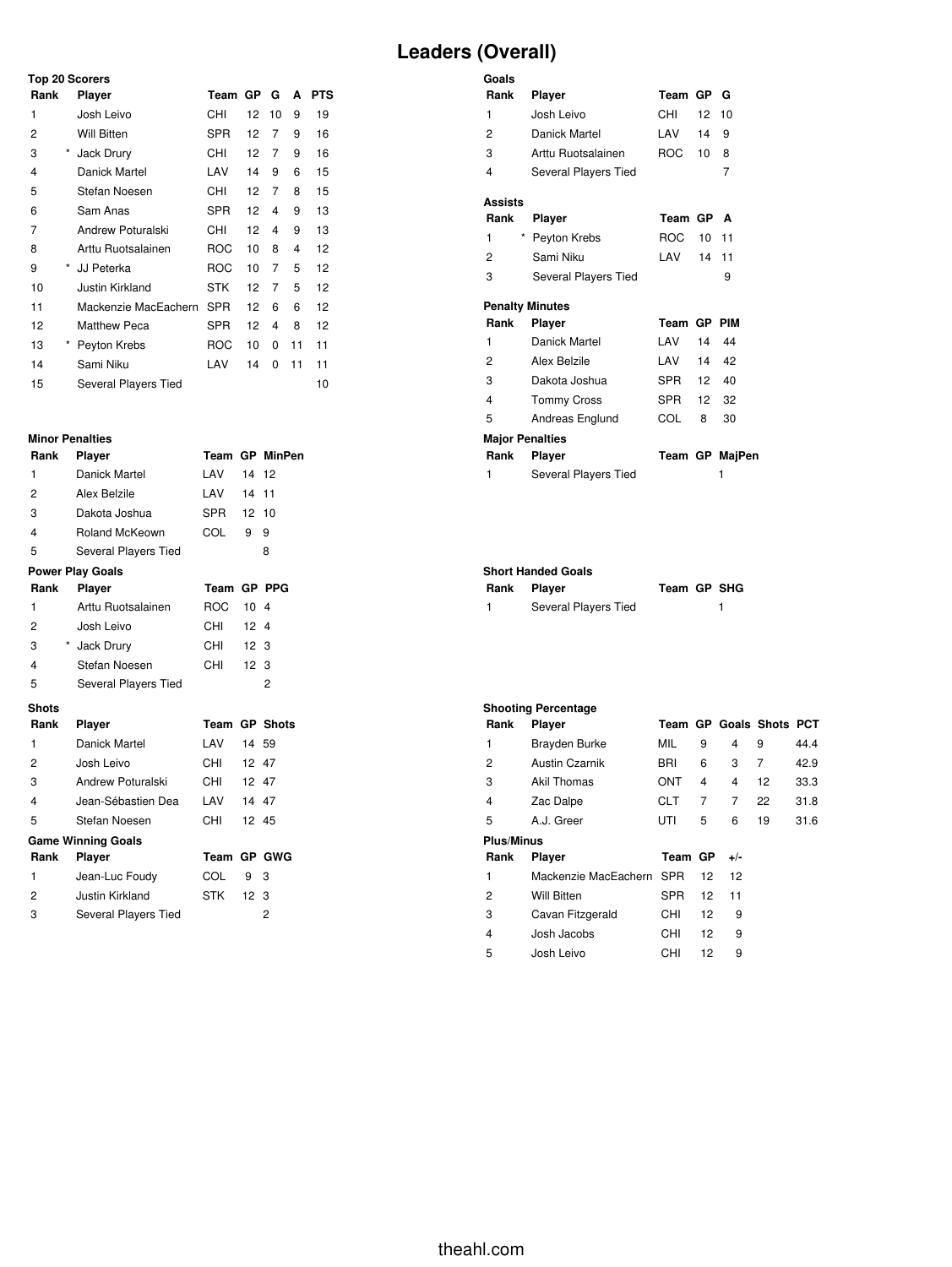## **Leading Goalies**

|      |   | Top 15 Goalies (by GAA) |            |                |        |                |                |          |              |                |    |                |          |                      |          |                     |        |     |               |
|------|---|-------------------------|------------|----------------|--------|----------------|----------------|----------|--------------|----------------|----|----------------|----------|----------------------|----------|---------------------|--------|-----|---------------|
| Rank |   | Player                  | Team       | GP             | Mins   | W              | L              | SOL      |              | SO EN          | GA |                |          | GAA SOW SOL SOGA SOA |          | SO%                 | SA     | S٧  | $SV\%$        |
|      |   | <b>Matthew Murray</b>   | <b>TEX</b> | 2              | 118:22 | 0              | 2              | $\Omega$ | 0            | $\Omega$       | 3  | $1.52 \ 0$     | $\Omega$ | 0                    | 0        | 0.000               | 62     | 59  | 0.952         |
| 2    |   | <b>Troy Grosenick</b>   | <b>PRO</b> | $\overline{2}$ | 142:39 | 0              | 2              | $\Omega$ | $\Omega$     | $\Omega$       | 4  | $1.68 \quad 0$ | $\Omega$ | 0                    | $\Omega$ | 0.00066             |        | 62  | 0.939         |
| 3    |   | Alex Lyon               | <b>CHI</b> | 10             | 612:33 | 8              | $\overline{c}$ | $\Omega$ |              | 0              | 20 | $1.96 \quad 0$ | 0        | 0                    | 0        | 0.000 262 242 0.924 |        |     |               |
| 4    |   | Joel Hofer              | <b>SPR</b> | 8              | 491:30 | 6              | 2              | $\Omega$ |              | 1              | 17 | $2.08 \quad 0$ | 0        | $\mathbf 0$          | $\Omega$ | 0.000 319 302 0.947 |        |     |               |
| 5    |   | Cayden Primeau          | LAV        | 13             | 857:44 | 9              | 4              | $\Omega$ | $\Omega$     | 1              | 30 | $2.10 \quad 0$ | 0        | 0                    | $\Omega$ | 0.000               |        |     | 474 444 0.937 |
| 6    | * | Dustin Wolf             | <b>STK</b> | 12             | 748:52 | 8              | 4              | $\Omega$ | 3            | 1              | 28 | $2.24 \quad 0$ | $\Omega$ | 0                    | $\Omega$ | 0.000               | 385    | 357 | 0.927         |
|      |   | <b>Pheonix Copley</b>   | <b>HER</b> | 3              | 183:34 |                | 2              | $\Omega$ | $\Omega$     | -1             |    | $2.29\ 0$      | 0        | 0                    | $\Omega$ | 0.000 99            |        | 92  | 0.929         |
| 8    |   | Cory Schneider          | <b>BRI</b> | 6              | 332:07 | 3              | $\overline{c}$ | $\Omega$ | $\Omega$     | $\overline{2}$ | 13 | $2.35 \quad 0$ | 0        | $\mathbf 0$          | $\Omega$ | 0.000 177           |        |     | 164 0.927     |
| 9    |   | <b>Spencer Martin</b>   | ABB        | 2              | 124:56 | $\Omega$       | 2              | $\Omega$ | $\Omega$     | $\Omega$       | 5  | $2.40 \quad 0$ | $\Omega$ | $\Omega$             | $\Omega$ | 0.000               | 80     | 75  | 0.938         |
| 10   |   | Mikhail Berdin          | MВ         | 5.             | 294:52 | $\overline{c}$ | 3              | $\Omega$ | $\Omega$     | $\Omega$       | 12 | $2.44 \quad 0$ | 0        | $\Omega$             | $\Omega$ | 0.000               | 106 94 |     | 0.887         |
| 11   |   | Justus Annunen          | COL        | 9              | 561:22 | 6              | 3              | $\Omega$ | $\Omega$     | $\Omega$       | 23 | $2.46 \quad 0$ | 0        | 0                    | $\Omega$ | 0.000 297 274 0.923 |        |     |               |
| 12   |   | Jakub Skarek            | <b>BRI</b> |                | 70:47  | $\Omega$       |                | 0        | $\mathbf{0}$ | $\Omega$       | 3  | $2.54$ 0       | 0        | 0                    | $\Omega$ | 0.000               | 34     | 31  | 0.912         |
| 13   |   | Max Lagace              | <b>SYR</b> | 5              | 257:13 | $\overline{c}$ | 3              | $\Omega$ | $\Omega$     | $\overline{2}$ | 11 | $2.57$ 0       | $\Omega$ | 0                    | $\Omega$ | 0.000               |        |     | 124 113 0.911 |
| 14   |   | <b>Stuart Skinner</b>   | <b>BAK</b> | 5              | 298:06 | $\overline{c}$ | 3              | $\Omega$ | $\Omega$     | 1              | 14 | $2.82 \quad 0$ | $\Omega$ | $\Omega$             | $\Omega$ | 0.000               |        |     | 157 143 0.911 |
| 15   |   | Pyotr Kochetkov         | CHI        | 2              | 126:02 |                |                | 0        | $\mathbf 0$  | 0              | 6  | $2.86$ 0       | $\Omega$ | $\Omega$             | $\Omega$ | 0.000 73            |        | 67  | 0.918         |

| Wins           |         |                      |            |                        | <b>Saves</b>   |                       |            |                |     |                 |
|----------------|---------|----------------------|------------|------------------------|----------------|-----------------------|------------|----------------|-----|-----------------|
| Rank           |         | Player               | Team W     |                        | Rank           | Player                | Team SVS   |                |     |                 |
| 1              |         | Cayden Primeau       | LAV        | 9                      |                | Cayden Primeau        | LAV        | 444            |     |                 |
| $\overline{2}$ |         | Alex Lyon            | <b>CHI</b> | 8                      | 2              | * Dustin Wolf         | <b>STK</b> | 357            |     |                 |
| 3              |         | Dustin Wolf          | <b>STK</b> | 8                      | 3              | Joel Hofer            | SPR 302    |                |     |                 |
| 4              |         | Joel Hofer           | <b>SPR</b> | 6                      | 4              | Aaron Dell            | ROC 278    |                |     |                 |
| 5              |         | Justus Annunen       | <b>COL</b> | 6                      | 5              | Justus Annunen        | COL 274    |                |     |                 |
| <b>Losses</b>  |         |                      |            | <b>Save Percentage</b> |                |                       |            |                |     |                 |
| Rank           |         | Player               | Team L     |                        | Rank           | Player                |            |                |     | Team GA SVS SV% |
| 1.             |         | Aaron Dell           | <b>ROC</b> | -5                     |                | * Matthew Murray      | <b>TEX</b> | 3              | 59  | 0.952           |
| $\overline{2}$ |         | Cayden Primeau       | LAV        | $\overline{4}$         | $\overline{c}$ | Joel Hofer            | <b>SPR</b> | 17             | 302 | 0.947           |
| 3              | $\star$ | Dustin Wolf          | <b>STK</b> | 4                      | 3              | <b>Troy Grosenick</b> | <b>PRO</b> | $\overline{4}$ | 62  | 0.939           |
| 4              |         | Joey Daccord         | <b>CLT</b> | 4                      | 4              | Spencer Martin        | ABB        | 5              | 75  | 0.938           |
|                |         |                      |            |                        |                |                       |            |                |     |                 |
| 5              |         | <b>Tommy Nappier</b> | <b>WBS</b> | 4                      | 5              | Cayden Primeau        | LAV        | 30             | 444 | 0.937           |

#### **Mins**

| Rank | <b>Player</b>  |       | <b>Team Mins</b> |
|------|----------------|-------|------------------|
| 1    | Cayden Primeau | I AV  | 857:44           |
| 2    | * Dustin Wolf  |       | STK 748:52       |
| 3    | Aaron Dell     | ROG.  | 626:58           |
| 4    | Alex Lyon      | CHI   | 612:33           |
| 5    | Justus Annunen | CC OL | 561:22           |

#### **Shutouts**

|     | Rank Player              | Team SO |    |
|-----|--------------------------|---------|----|
|     | * Dustin Wolf            | STK     | -3 |
| - 2 | Several Goaltenders Tied |         |    |

*\* indicates rookie*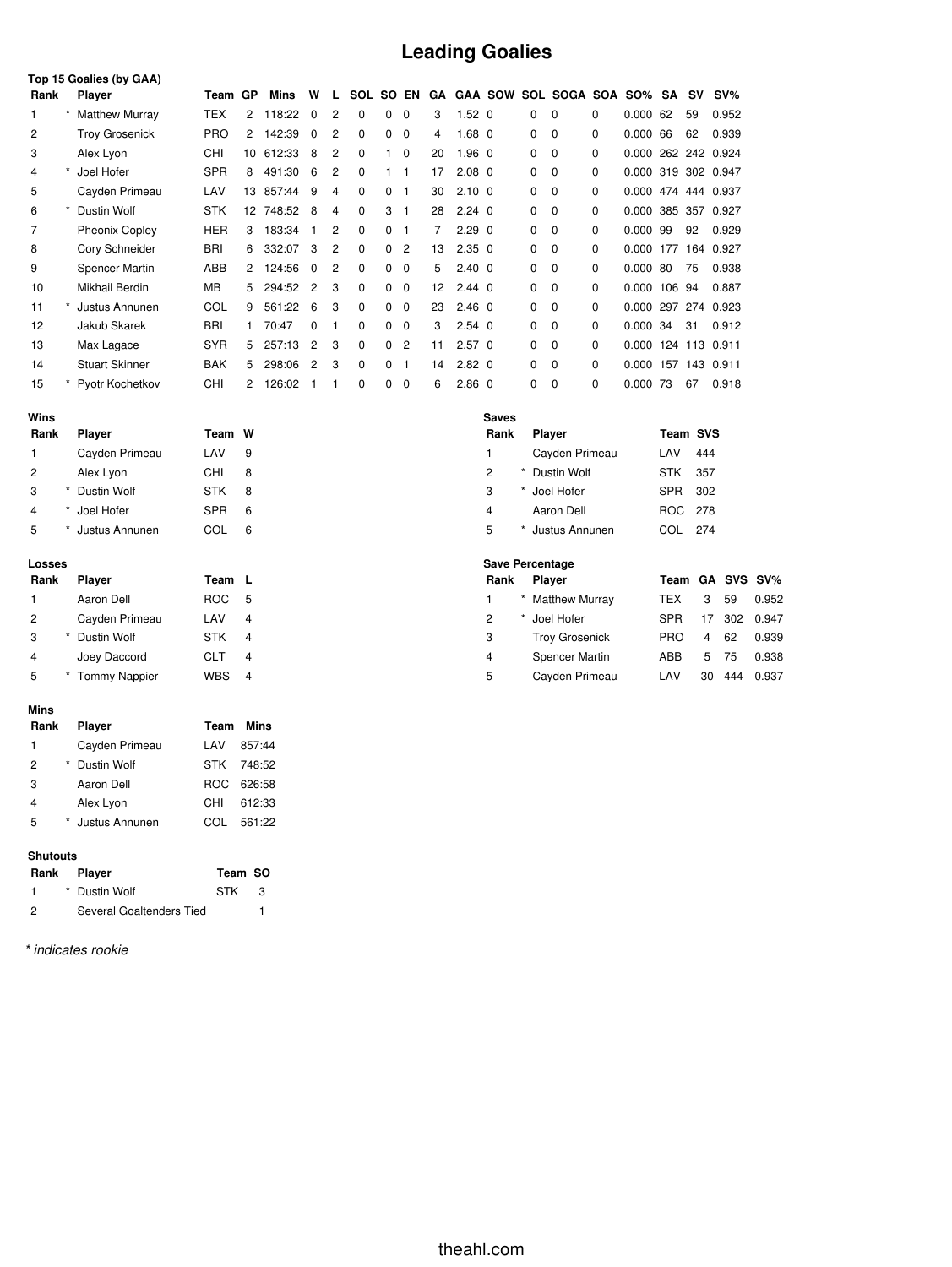## **Leaders (Rookies)**

| <b>Top 20 Scorers</b> |          |                        |            |    |                |    |            |  |  |  |
|-----------------------|----------|------------------------|------------|----|----------------|----|------------|--|--|--|
| Rank                  |          | <b>Player</b>          | Team       | GP | G              | A  | <b>PTS</b> |  |  |  |
| 1                     | *        | Jack Drury             | CHI        | 12 | 7              | 9  | 16         |  |  |  |
| 2                     | *        | JJ Peterka             | <b>ROC</b> | 10 | 7              | 5  | 12         |  |  |  |
| 3                     | *        | Peyton Krebs           | <b>ROC</b> | 10 | 0              | 11 | 11         |  |  |  |
| 4                     | *        | Nikita Alexandrov      | <b>SPR</b> | 12 | 2              | 6  | 8          |  |  |  |
| 5                     | *        | Jakob Pelletier        | STK        | 12 | 4              | 3  | 7          |  |  |  |
| 6                     | *        | <b>Walker Duehr</b>    | STK        | 12 | 5              | 1  | 6          |  |  |  |
| 7                     | *        | Lukas Rousek           | <b>ROC</b> | 10 | 2              | 4  | 6          |  |  |  |
| 8                     | *        | Cole Smith             | MIL        | 9  | 3              | 2  | 5          |  |  |  |
| 9                     | *        | Hugh McGing            | <b>SPR</b> | 12 | 3              | 2  | 5          |  |  |  |
| 10                    | *        | Alex Beaucage          | COL        | 8  | 2              | 3  | 5          |  |  |  |
| 11                    | *        | Jamieson Rees          | CHI        | 11 | 2              | 3  | 5          |  |  |  |
| 12                    | *        | Vasili Ponomarev       | CHI        | 12 | 1              | 4  | 5          |  |  |  |
| 13                    | *        | Sam Poulin             | WBS        | 6  | 3              | 1  | 4          |  |  |  |
| 14                    | $\star$  | Dylan Holloway         | BAK        | 5  | 2              | 2  | 4          |  |  |  |
| 15                    | *        | Lucas Condotta         | LAV        | 9  | $\overline{c}$ | 2  | 4          |  |  |  |
| 16                    | $\star$  | <b>Filip Hallander</b> | <b>WBS</b> | 6  | 1              | 3  | 4          |  |  |  |
| 17                    | $^\star$ | Aatu Raty              | BRI        | 6  | 1              | 3  | 4          |  |  |  |
| 18                    |          | Several Players Tied   |            |    |                |    | 3          |  |  |  |

# **Minor Penalties**

| Rank           |            | Player                      |             |                 | Team GP MinPen          |
|----------------|------------|-----------------------------|-------------|-----------------|-------------------------|
| 1              | $\star$    | Frank Hora                  | SYR         | 5               | 4                       |
| 2              |            | * Cole Smith                | MIL         | 9               | $\overline{\mathbf{4}}$ |
| 3              |            | * Nikita Alexandrov         | SPR         | 12 <sub>4</sub> |                         |
| 4              |            | * Jack Drury                | CHI         | 12 <sub>4</sub> |                         |
| 5              |            | * Hugh McGing               | SPR         | 12 <sub>4</sub> |                         |
|                |            | <b>Power Play Goals</b>     |             |                 |                         |
| Rank           |            | Player                      | Team        |                 | <b>GP PPG</b>           |
| 1              |            | * Jack Drury                | CHI         | 12 <sub>3</sub> |                         |
| $\overline{2}$ |            | * Sam Poulin                | WBS         | 6               | $\overline{2}$          |
| 3              |            | * Cole Smith                | MIL         | 9               | $\overline{2}$          |
| 4              |            | * JJ Peterka                | ROC         | 10 <sub>2</sub> |                         |
| 5              |            | * Hugh McGing               | SPR         | 12 <sub>2</sub> |                         |
| <b>Shots</b>   |            |                             |             |                 |                         |
| Rank           |            | <b>Player</b>               |             |                 | <b>Team GP Shots</b>    |
| 1              | $^{\star}$ | JJ Peterka                  | <b>ROC</b>  | 10 44           |                         |
| 2              |            | * Jack Drury                | CHI         | 12 37           |                         |
| 3              |            | * Jack Quinn                | ROC         | 10 28           |                         |
| 4              |            | * Walker Duehr              | STK         | 12 28           |                         |
| 5              |            | Several Players Tied        |             |                 | 25                      |
|                |            | <b>Game Winning Goals</b>   |             |                 |                         |
| Rank           |            | <b>Player</b>               | Team GP GWG |                 |                         |
| 1              |            | * Jamieson Rees             | CHI         | 11              | $\overline{2}$          |
| 2              |            | * Hugh McGing               | SPR         | 12 <sub>2</sub> |                         |
| 3              |            | <b>Several Players Tied</b> |             |                 | 1                       |

| Goals<br>Rank  | Player                               | Team GP     |                 | G                       |                |              |
|----------------|--------------------------------------|-------------|-----------------|-------------------------|----------------|--------------|
| 1              | $^\star$<br>Jack Drury               | CHI         | 12              | 7                       |                |              |
| $\overline{c}$ | * JJ Peterka                         | <b>ROC</b>  | 10 <sup>1</sup> | $\overline{7}$          |                |              |
| 3              | * Walker Duehr                       | <b>STK</b>  | 12 <sup>2</sup> | 5                       |                |              |
| 4              | * Jakob Pelletier                    | <b>STK</b>  | 12              | $\overline{\mathbf{4}}$ |                |              |
| 5              | Several Players Tied                 |             |                 | 3                       |                |              |
| <b>Assists</b> |                                      |             |                 |                         |                |              |
| Rank           | <b>Player</b>                        | Team GP     |                 | A                       |                |              |
| 1              | Peyton Krebs                         | <b>ROC</b>  | $10-10$         | 11                      |                |              |
| 2              | * Jack Drury                         | CHI         | 12 <sup>2</sup> | 9                       |                |              |
| 3              | * Nikita Alexandrov                  | <b>SPR</b>  | 12 <sup>2</sup> | 6                       |                |              |
| 4              | * JJ Peterka                         | ROC         | 10 <sup>1</sup> | 5                       |                |              |
| 5              | Several Players Tied                 |             |                 | $\overline{\mathbf{4}}$ |                |              |
|                | <b>Penalty Minutes</b>               |             |                 |                         |                |              |
| Rank           | <b>Player</b>                        | Team GP PIM |                 |                         |                |              |
| 1              | * Peter Tischke                      | <b>ROC</b>  | 8               | 15                      |                |              |
| $\overline{c}$ | * Kaedan Korczak                     | <b>HSK</b>  | $\overline{c}$  | 12                      |                |              |
| 3              | * Patrick Giles                      | <b>CLT</b>  | 7               | 9                       |                |              |
| 4              | Several Players Tied                 |             |                 | 8                       |                |              |
|                |                                      |             |                 |                         |                |              |
|                | <b>Major Penalties</b>               |             |                 |                         |                |              |
| Rank           | Player                               |             |                 | Team GP MajPen          |                |              |
| 1              | * Peter Tischke                      | <b>ROC</b>  | 8               | 1                       |                |              |
| $\overline{c}$ | * Patrick Giles                      | <b>CLT</b>  | $\overline{7}$  | $\mathbf{1}$            |                |              |
| 3              | * Kyle MacLean                       | <b>BRI</b>  | 6               | 1                       |                |              |
| 4              | * Chase Wouters                      | ABB         | $\overline{2}$  | $\mathbf{1}$            |                |              |
|                | <b>Short Handed Goals</b>            |             |                 |                         |                |              |
| Rank           | Player                               | Team GP SHG |                 |                         |                |              |
| 1              | * Kyle MacLean                       | <b>BRI</b>  | 6               | 1                       |                |              |
| 2              | * Cole Schwindt                      | <b>CLT</b>  | $\overline{7}$  | 1                       |                |              |
| 3              | * Jakob Pelletier                    | <b>STK</b>  | 12 <sub>1</sub> |                         |                |              |
|                | <b>Shooting Percentage</b>           |             |                 |                         |                |              |
| Rank           | <b>Player</b>                        |             |                 | Team GP Goals Shots PCT |                |              |
| 1              | * Lukas Rousek                       | <b>ROC</b>  | 10              | 2                       | 7              | 28.6         |
| $\overline{c}$ | * Vasily Podkolzin                   | ABB         | $\overline{c}$  | $\mathbf{1}$            | $\overline{4}$ | 25.0         |
| 3<br>4         | * Cole Smith<br>Several Players Tied | MIL         | 9               | 3                       | 14             | 21.4<br>20.0 |

### **Plus/Minus**

| Rank | Player               | Team GP $+/-$ |    |   |
|------|----------------------|---------------|----|---|
| 1    | * Nikita Alexandrov  | <b>SPR</b>    | 12 | 8 |
| 2    | * Jack Drury         | CHI           | 12 | 8 |
| 3    | * Lucas Condotta     | LAV           | 9  |   |
| 4    | * Vasili Ponomarev   | CHI           | 12 | 7 |
| 5    | Several Players Tied |               |    | 5 |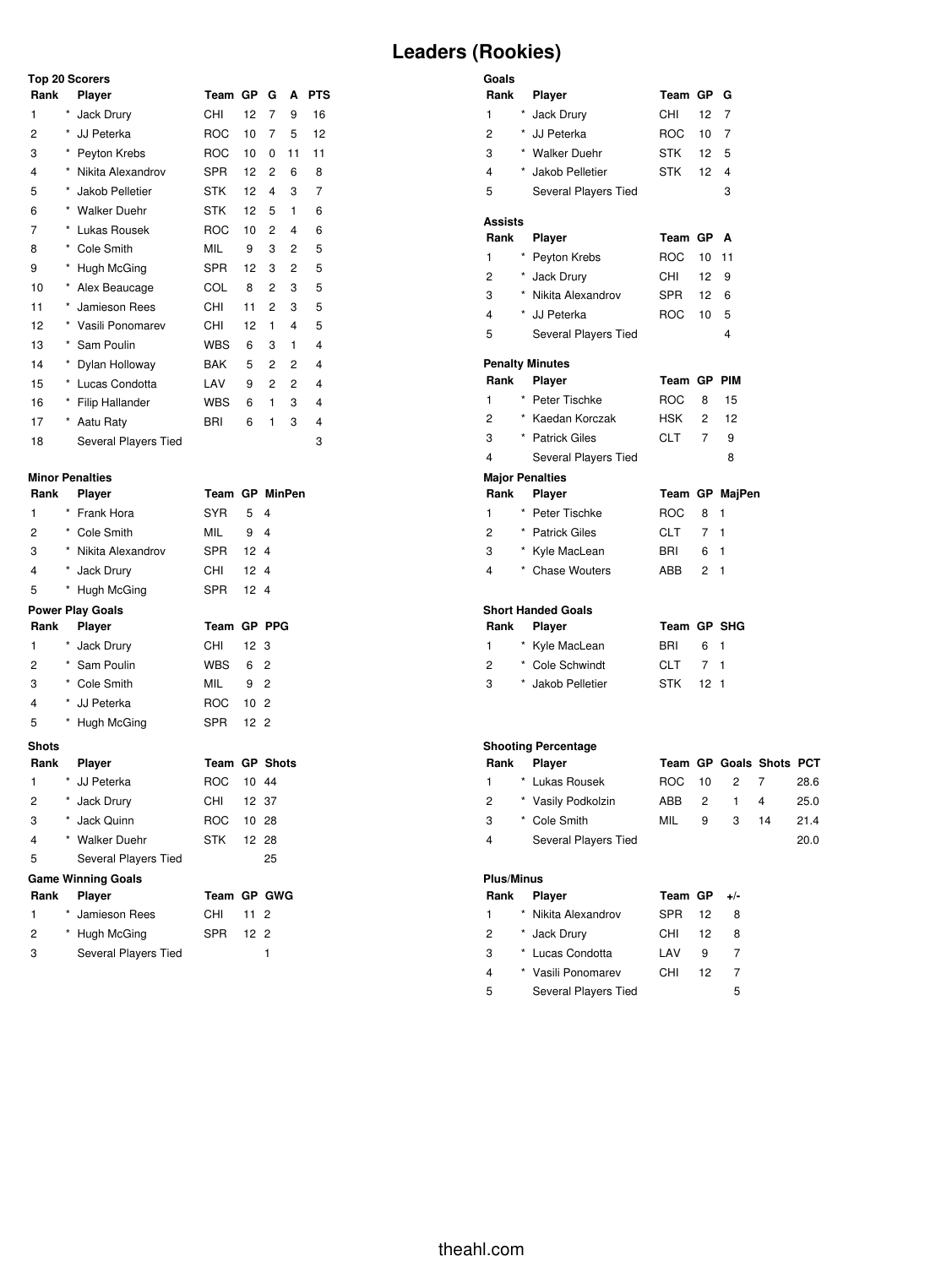## **Leaders (Defencemen)**

| Top 20 Scorers          |                           |                      |                |                |    |                |
|-------------------------|---------------------------|----------------------|----------------|----------------|----|----------------|
| Rank                    | Player                    | Team GP              |                | G              | A  | <b>PTS</b>     |
| 1                       | Sami Niku                 | LAV                  | 14             | 0              | 11 | 11             |
| $\overline{c}$          | Louie Belpedio            | LAV                  | 14             | $\overline{2}$ | 8  | 10             |
| 3                       | Jordan Gross              | COL                  | 9              | 1              | 9  | 10             |
| 4                       | Xavier Ouellet            | LAV                  | 14             | 1              | 8  | 9              |
| 5                       | Roland McKeown            | COL                  | 9              | 0              | 8  | 8              |
| 6                       | Declan Chisholm           | <b>MB</b>            | 5              | $\overline{c}$ | 5  | $\overline{7}$ |
| 7                       | Casey Fitzgerald          | <b>ROC</b>           | 10             | $\overline{c}$ | 5  | 7              |
| 8                       | <b>Brady Lyle</b>         | <b>SPR</b>           | 10             | $\overline{c}$ | 5  | $\overline{7}$ |
| 9                       | <b>Tommy Cross</b>        | <b>SPR</b>           | 12             | $\overline{2}$ | 5  | 7              |
| 10                      | Joey Keane                | CHI                  | 12             | 0              | 7  | $\overline{7}$ |
| 11                      | Max Lajoie                | CHI                  | 12             | 3              | 3  | 6              |
| 12                      | Jalen Chatfield           | <b>CHI</b>           | 12             | 1              | 5  | 6              |
| 13                      | Andy Welinski             | <b>STK</b>           | 12             | 1              | 5  | 6              |
| 14                      | Jeremy Davies             | <b>MIL</b>           | 9              | 0              | 6  | 6              |
| 15                      | Nick DeSimone             | <b>STK</b>           | 12             | $\overline{c}$ | 3  | 5              |
| 16                      | Ville Heinola             | MВ                   | 5              | 1              | 4  | 5              |
| 17                      | Pierre-Olivier Joseph     | <b>WBS</b>           | 6              | 1              | 4  | 5              |
| 18                      | Jacob MacDonald           | COL                  | $\overline{7}$ | 1              | 4  | 5              |
| 19                      | Cavan Fitzgerald          | CHI                  | 12             | 1              | 4  | 5              |
| 20                      | Steven Santini            | <b>SPR</b>           | 12             | 1              | 4  | 5              |
| <b>Minor Penalties</b>  |                           |                      |                |                |    |                |
| Rank                    | Player                    | Team GP MinPen       |                |                |    |                |
| 1                       | Roland McKeown            | COL                  | 9              | 9              |    |                |
| 2                       | Cale Fleury               | <b>CLT</b>           | $\overline{7}$ | $\overline{7}$ |    |                |
| 3                       | <b>Tommy Cross</b>        | <b>SPR</b>           | 12             | 6              |    |                |
| $\overline{\mathbf{4}}$ | Juuso Valimaki            | <b>STK</b>           | 9              | 6              |    |                |
| 5                       | Several Players Tied      |                      |                | 5              |    |                |
|                         | <b>Power Play Goals</b>   |                      |                |                |    |                |
| Rank                    | Player                    | Team GP PPG          |                |                |    |                |
| 1                       | Several Players Tied      |                      |                | 1              |    |                |
| <b>Shots</b>            |                           |                      |                |                |    |                |
| Rank                    | Player                    | <b>Team GP Shots</b> |                |                |    |                |
| 1                       | <b>Xavier Ouellet</b>     | LAV                  | 14             | 34             |    |                |
| 2                       | Louie Belpedio            | LAV                  | 14             | 32             |    |                |
| 3                       | Jordan Gross              | COL                  | 9              | 30             |    |                |
| 4                       | Jalen Chatfield           | CHI                  | 12             | 27             |    |                |
| 5                       | Several Players Tied      |                      |                | 23             |    |                |
|                         | <b>Game Winning Goals</b> |                      |                |                |    |                |

| Rank Plaver          | Team GP GWG |  |
|----------------------|-------------|--|
| Several Players Tied |             |  |
|                      |             |  |

| Goals                  |                       |            |                |            |
|------------------------|-----------------------|------------|----------------|------------|
| Rank                   | Player                | Team GP    |                | G          |
| 1                      | Max Lajoie            | CHI        | 12             | 3          |
| 2                      | Several Players Tied  |            |                | 2          |
| Assists                |                       |            |                |            |
| Rank                   | Player                | Team GP    |                | A          |
| 1                      | Sami Niku             | LAV        | 14             | 11         |
| 2                      | Jordan Gross          | COL        | 9              | 9          |
| 3                      | <b>Roland McKeown</b> | COL        | 9              | 8          |
| 4                      | Louie Belpedio        | LAV        | 14             | 8          |
| 5                      | Xavier Ouellet        | LAV        | 14             | 8          |
| <b>Penalty Minutes</b> |                       |            |                |            |
| Rank                   | Player                | Team GP    |                | <b>PIM</b> |
| 1                      | <b>Tommy Cross</b>    | <b>SPR</b> | 12             | 32         |
| $\overline{c}$         | Andreas Englund       | COL        | 8              | 30         |
| 3                      | Cale Fleury           | CLT.       | $\overline{7}$ | 24         |
| 4                      | Several Players Tied  |            |                | 20         |

| <b>Major Penalties</b> |  |                  |          |     |                |  |  |
|------------------------|--|------------------|----------|-----|----------------|--|--|
| Rank                   |  | Player           |          |     | Team GP MajPen |  |  |
| $\mathbf{1}$           |  | * Peter Tischke  | ROC 8 1  |     |                |  |  |
| $\mathcal{P}$          |  | Nikita Okhotiuk  | UTL      | 5 1 |                |  |  |
| 3                      |  | Casey Fitzgerald | ROC 10 1 |     |                |  |  |

|                   | <b>Short Handed Goals</b>  |             |     |                         |   |      |
|-------------------|----------------------------|-------------|-----|-------------------------|---|------|
| Rank              | Player                     | Team GP SHG |     |                         |   |      |
| 1                 | Keaton Middleton           | COL         | 9   | 1                       |   |      |
| 2                 | Luke Witkowski             | <b>SPR</b>  | 111 |                         |   |      |
|                   | <b>Shooting Percentage</b> |             |     |                         |   |      |
| Rank              | Player                     |             |     | Team GP Goals Shots PCT |   |      |
| 1                 | Declan Chisholm            | MВ          | 5   | 2                       | 7 | 28.6 |
| 2                 | Robbie Russo               | UTI         | 4   | 2                       | 8 | 25.0 |
| 3                 | Dylan McIlrath             | HER         | 3   | 1                       | 4 | 25.0 |
| 4                 | Zac Leslie                 | <b>BEL</b>  | 2   | 1                       | 5 | 20.0 |
| 5                 | Several Players Tied       |             |     |                         |   | 16.7 |
| <b>Plus/Minus</b> |                            |             |     |                         |   |      |
| Rank              | Player                     | Team GP     |     | $+/-$                   |   |      |
| 1                 | Cavan Fitzgerald           | CHI         | 12  | 9                       |   |      |
| 2                 | Josh Jacobs                | CHI         | 12  | 9                       |   |      |
| 3                 | Keaton Middleton           | COL         | 9   | 8                       |   |      |
| 4                 | <b>Tyler Tucker</b>        | <b>SPR</b>  | 12  | 8                       |   |      |
| 5                 | Andy Welinski              | STK         | 12  | 8                       |   |      |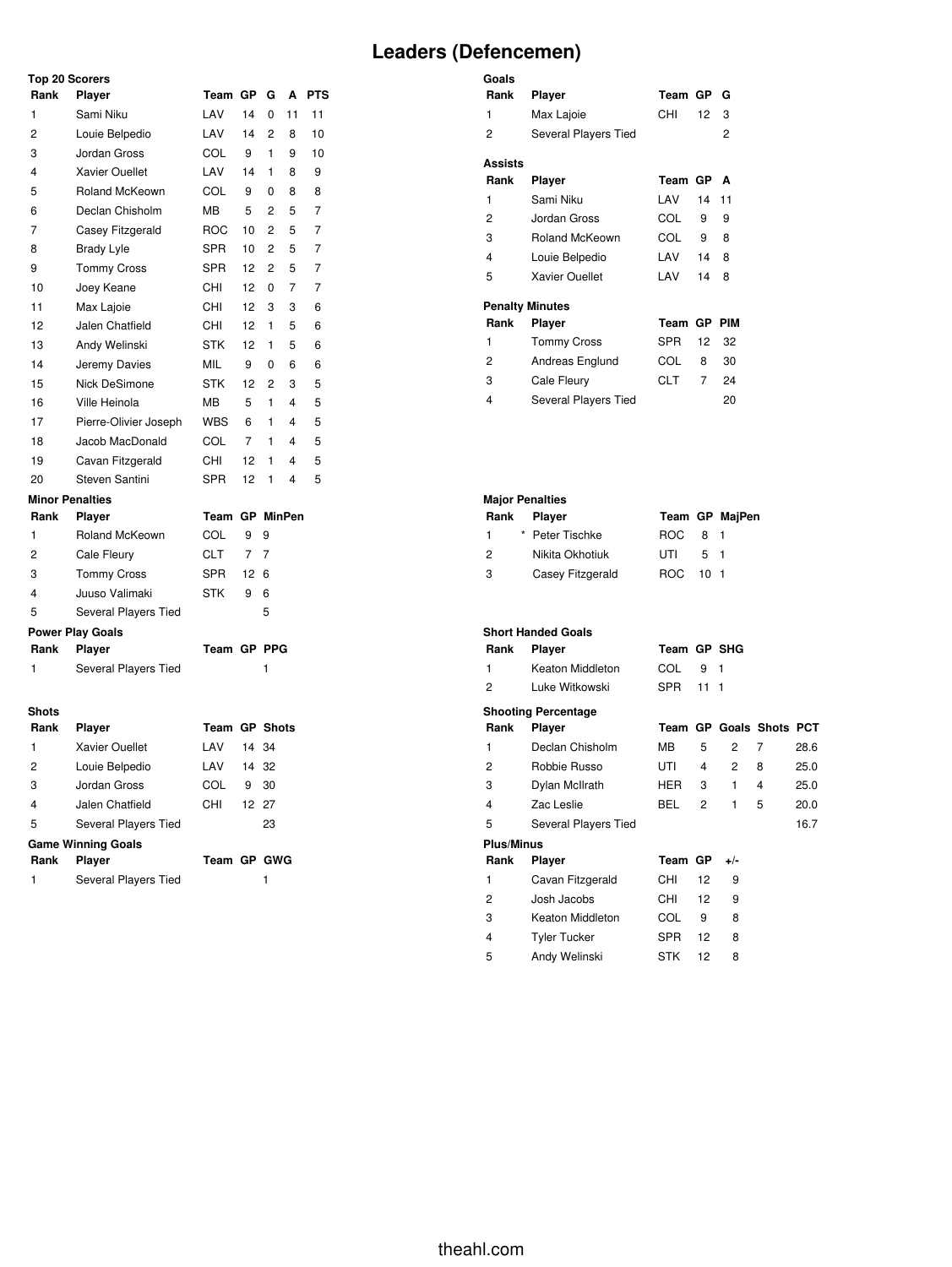# **Specialty Team Records**

|    | <b>Team Power Play</b>         |                |       |    |                   |                           |    | <b>Team Penalty Kill</b>       |                |       |                          |           |                |
|----|--------------------------------|----------------|-------|----|-------------------|---------------------------|----|--------------------------------|----------------|-------|--------------------------|-----------|----------------|
|    | <b>Rank Team</b>               |                |       |    |                   | <b>GP ADV GF PP% SHGA</b> |    | <b>Rank Team</b>               | <b>GP</b>      |       | <b>TSH PPGA PK% SHGF</b> |           |                |
| 1. | <b>Utica Comets</b>            | 5              | 7     | 4  | $57.1 \quad 0$    |                           | 1  | <b>Texas Stars</b>             | $\mathbf{2}$   | 4     | $\Omega$                 | $100.0$ 0 |                |
| 2  | Manitoba Moose                 | 5              | 17    | 5. | $29.4\quad0$      |                           | 2  | Laval Rocket                   | 14             | 58    | 4                        | 93.1      | $\Omega$       |
| 3  | Chicago Wolves                 |                | 12 51 | 14 | $27.5$ 1          |                           | 3  | Colorado Eagles                | 9              | 42    | 4                        | 90.5      | 3              |
| 4  | Colorado Eagles                | 9              | 31    | 8  | 25.8              | $\mathbf 0$               | 4  | <b>Bridgeport Islanders</b>    | 6              | 24    | 3                        | 87.5      | $\overline{1}$ |
| 5  | Milwaukee Admirals             | 9              | 33    | 8  | $24.2 \quad 0$    |                           | 5  | <b>Providence Bruins</b>       | $\overline{2}$ | 7     | $\mathbf{1}$             | 85.7      | $\overline{0}$ |
| 6  | <b>Bakersfield Condors</b>     | 5              | 17    | 4  | $23.5 \quad 1$    |                           | 6  | Chicago Wolves                 |                | 12 54 | 8                        | 85.2      | $\overline{1}$ |
| 7  | Laval Rocket                   | 14             | 47    | 11 | $23.4$ 2          |                           | 7  | Springfield Thunderbirds       |                | 12 40 | 6                        | 85.0      | $\overline{2}$ |
| 8  | <b>Rochester Americans</b>     |                | 10 32 | 7  | 21.9              | $\Omega$                  | 8  | <b>Abbotsford Canucks</b>      | $\overline{2}$ | 6     | 1                        | 83.3      | $\Omega$       |
| 9  | Syracuse Crunch                | 5              | 15    | 3  | $20.0 \quad 0$    |                           | 9  | <b>Belleville Senators</b>     | 2              | 6     | $\mathbf{1}$             | 83.3      | $\Omega$       |
| 10 | Springfield Thunderbirds       |                | 12 58 | 11 | 19.0              | $\mathbf 0$               | 10 | <b>Hershey Bears</b>           | 3              | 6     | 1                        | 83.3      | $\Omega$       |
| 11 | Ontario Reign                  | 5              | 22    | 4  | 18.2 <sub>3</sub> |                           | 11 | <b>Bakersfield Condors</b>     | 5              | 18    | 3                        | 83.3      | $\Omega$       |
| 12 | Wilkes-Barre/Scranton Penguins | 6              | 17    | 3  | 17.6 <sub>1</sub> |                           | 12 | Manitoba Moose                 | 5              | 16    | 3                        | 81.3      | $\Omega$       |
| 13 | <b>Belleville Senators</b>     | $\mathbf{2}$   | 6     |    | $16.7 \quad 0$    |                           | 13 | Rockford IceHogs               | 5              | 18    | 4                        | 77.8      | $\Omega$       |
| 14 | <b>Abbotsford Canucks</b>      | $\overline{2}$ | 6     | 1  | $16.7 \quad 0$    |                           | 14 | <b>Charlotte Checkers</b>      | 7              | 27    | 6                        | 77.8      | $\overline{1}$ |
| 15 | <b>Hershey Bears</b>           | 3              | 7     |    | $14.3 \quad 0$    |                           | 15 | Henderson Silver Knights       | $\overline{c}$ | 8     | $\overline{c}$           | 75.0      | $\overline{0}$ |
| 16 | <b>Charlotte Checkers</b>      | $\overline{7}$ | 24    | 3  | $12.5$ 1          |                           | 16 | Stockton Heat                  |                | 12 39 | 10                       | 74.4      | $\overline{2}$ |
| 17 | Stockton Heat                  |                | 12 53 | 6  | $11.3$ 1          |                           | 17 | Ontario Reign                  | 5              | 23    | 6                        | 73.9      | $\overline{2}$ |
| 18 | <b>Bridgeport Islanders</b>    | 6              | 18    | 2  | $11.1$ 1          |                           | 18 | Milwaukee Admirals             | 9              | 34    | 9                        | 73.5      | $\Omega$       |
| 19 | Rockford IceHogs               | 5              | 18    | 2  | $11.1 \quad 0$    |                           | 19 | <b>Syracuse Crunch</b>         | 5              | 17    | 5                        | 70.6      | $\overline{1}$ |
| 20 | San Diego Gulls                | $\overline{2}$ | 9     |    | 11.1              | 2                         | 20 | <b>Rochester Americans</b>     |                | 10 25 | 8                        | 68.0      | $\overline{0}$ |
| 21 | <b>Providence Bruins</b>       |                | 2, 11 | 1  | 9.1               | 0                         | 21 | San Diego Gulls                | 2              | 9     | 3                        | 66.7      | $\mathbf{1}$   |
| 22 | Henderson Silver Knights       | 2              | 11    | 0  | 0.0               | 1                         | 22 | Wilkes-Barre/Scranton Penguins | 6              | 20    | 7                        | 65.0      | $\Omega$       |
| 23 | <b>Texas Stars</b>             | $\overline{2}$ | 3     | 0  | 0.0               | 0                         | 23 | <b>Utica Comets</b>            | 5              | 12    | 5                        | 58.3      | $\overline{0}$ |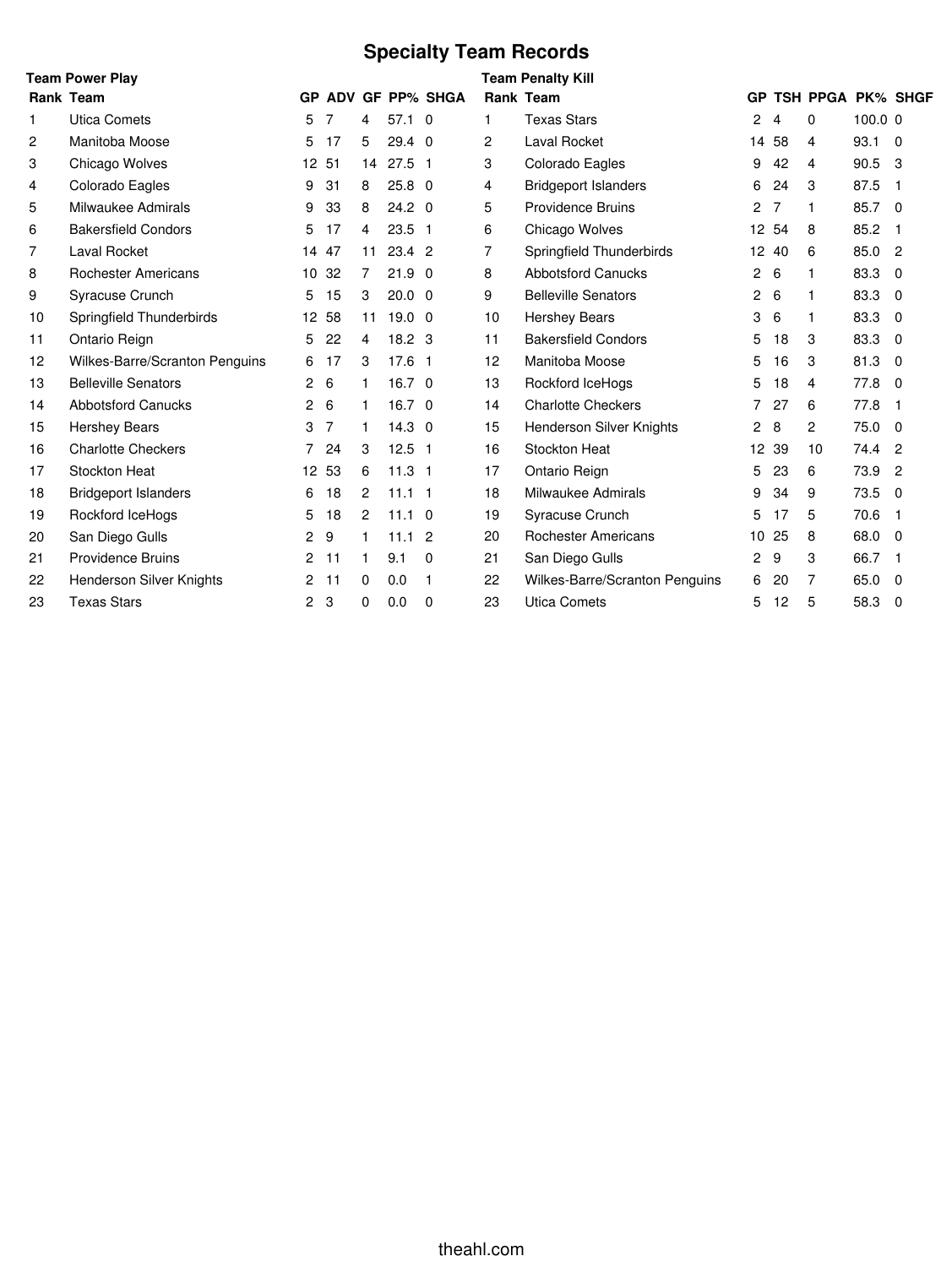## **Player Streaks**

|      |                          | <b>Player Goal Streaks (Current)</b>      |            |              |              |                |                             |                |
|------|--------------------------|-------------------------------------------|------------|--------------|--------------|----------------|-----------------------------|----------------|
| Rank |                          | <b>GP Player</b>                          | Team       | <b>From</b>  | To           |                | <b>Goals Assists Points</b> |                |
| 1    | 4                        | Morgan Barron                             | MВ         | May 7, 2022  | May 15, 2022 | 4              | 2                           | 6              |
| 2    | 2                        | Cole Schneider                            | MIL        | May 25, 2022 | May 27, 2022 | $\overline{c}$ | 1                           | 3              |
| 3    | 2                        | Anthony Richard                           | <b>SYR</b> | May 14, 2022 | May 17, 2022 | 2              | 1                           | 3              |
| 4    | 2                        | Mark Jankowski                            | <b>ROC</b> | May 23, 2022 | May 25, 2022 | 2              | 0                           | $\overline{c}$ |
|      |                          | <b>Player Goal Streaks (All Season)</b>   |            |              |              |                |                             |                |
| Rank |                          | <b>GP Player</b>                          | Team       | From         | To           |                | <b>Goals Assists Points</b> |                |
| 1    | 4                        | Josh Leivo                                | <b>CHI</b> | May 25, 2022 | Jun 6, 2022  | 7              | 2                           | 9              |
| 2    | 4                        | A.J. Greer                                | UTI        | May 10, 2022 | May 17, 2022 | 6              | 1                           | 7              |
| 3    | 4                        | Morgan Barron                             | <b>MB</b>  | May 7, 2022  | May 15, 2022 | 4              | 2                           | 6              |
| 4    | 4                        | Rafaël Harvey-Pinard                      | LAV        | Jun 5, 2022  | Jun 11, 2022 | 5              | 0                           | 5              |
| 5    | 3                        | Several Players Tied                      |            |              |              |                |                             |                |
|      |                          | <b>Player Assist Streaks (Current)</b>    |            |              |              |                |                             |                |
| Rank |                          | <b>GP Player</b>                          | Team       | <b>From</b>  | To           |                | <b>Goals Assists Points</b> |                |
| 1    | 3                        | Ville Heinola                             | MВ         | May 11, 2022 | May 15, 2022 | 1              | 4                           | 5              |
| 2    | 3                        | Cody Glass                                | MIL        | May 22, 2022 | May 27, 2022 | 0              | 5                           | 5              |
| 3    | $^{\star}$<br>$\sqrt{3}$ | Jack Drury                                | CHI        | Jun 8, 2022  | Jun 11, 2022 | 1              | 3                           | 4              |
| 4    | 3                        | <b>Xavier Ouellet</b>                     | LAV        | Jun 10, 2022 | Jun 13, 2022 | 0              | 4                           | 4              |
| 5    | 3                        | Louie Belpedio                            | LAV        | Jun 10, 2022 | Jun 13, 2022 | 0              | 3                           | 3              |
|      |                          | <b>Player Assist Streaks (All Season)</b> |            |              |              |                |                             |                |
| Rank |                          | <b>GP Player</b>                          | Team       | <b>From</b>  | To           |                | <b>Goals Assists Points</b> |                |
| 1    | 5                        | Jeremy Davies                             | MIL        | May 7, 2022  | May 21, 2022 | 0              | 6                           | 6              |
| 2    | 4                        | Several Players Tied                      |            |              |              |                |                             |                |
|      |                          | <b>Player Point Streaks (Current)</b>     |            |              |              |                |                             |                |
| Rank |                          | <b>GP Player</b>                          | Team       | From         | To           |                | <b>Goals Assists Points</b> |                |
| 1    | 5                        | A.J. Greer                                | UTI        | May 10, 2022 | May 19, 2022 | 6              | 2                           | 8              |
| 2    | 5                        | Fabian Zetterlund                         | UTI        | May 10, 2022 | May 19, 2022 | 2              | 6                           | 8              |
| 3    | $^\star$<br>5            | Jack Drury                                | CHI        | Jun 3, 2022  | Jun 11, 2022 | $\overline{c}$ | 5                           | 7              |
| 4    | 4                        | Morgan Barron                             | MВ         | May 7, 2022  | May 15, 2022 | 4              | 2                           | 6              |
| 5    | 4                        | <b>Brad Malone</b>                        | <b>BAK</b> | May 4, 2022  | May 13, 2022 | $\overline{c}$ | $\overline{c}$              | 4              |
|      |                          | <b>Player Point Streaks (All Season)</b>  |            |              |              |                |                             |                |
| Rank |                          | <b>GP Player</b>                          | Team       | From         | To           |                | <b>Goals Assists Points</b> |                |
| 1    | 9                        | Josh Leivo                                | CHI        | May 12, 2022 | Jun 6, 2022  | 9              | 8                           | 17             |
| 2    | 7                        | Arttu Ruotsalainen                        | <b>ROC</b> | May 4, 2022  | May 19, 2022 | 8              | 3                           | 11             |
| 3    | 7                        | Justin Kirkland                           | <b>STK</b> | May 13, 2022 | Jun 6, 2022  | 6              | 3                           | 9              |
|      |                          |                                           |            |              |              |                |                             |                |

6 Several Players Tied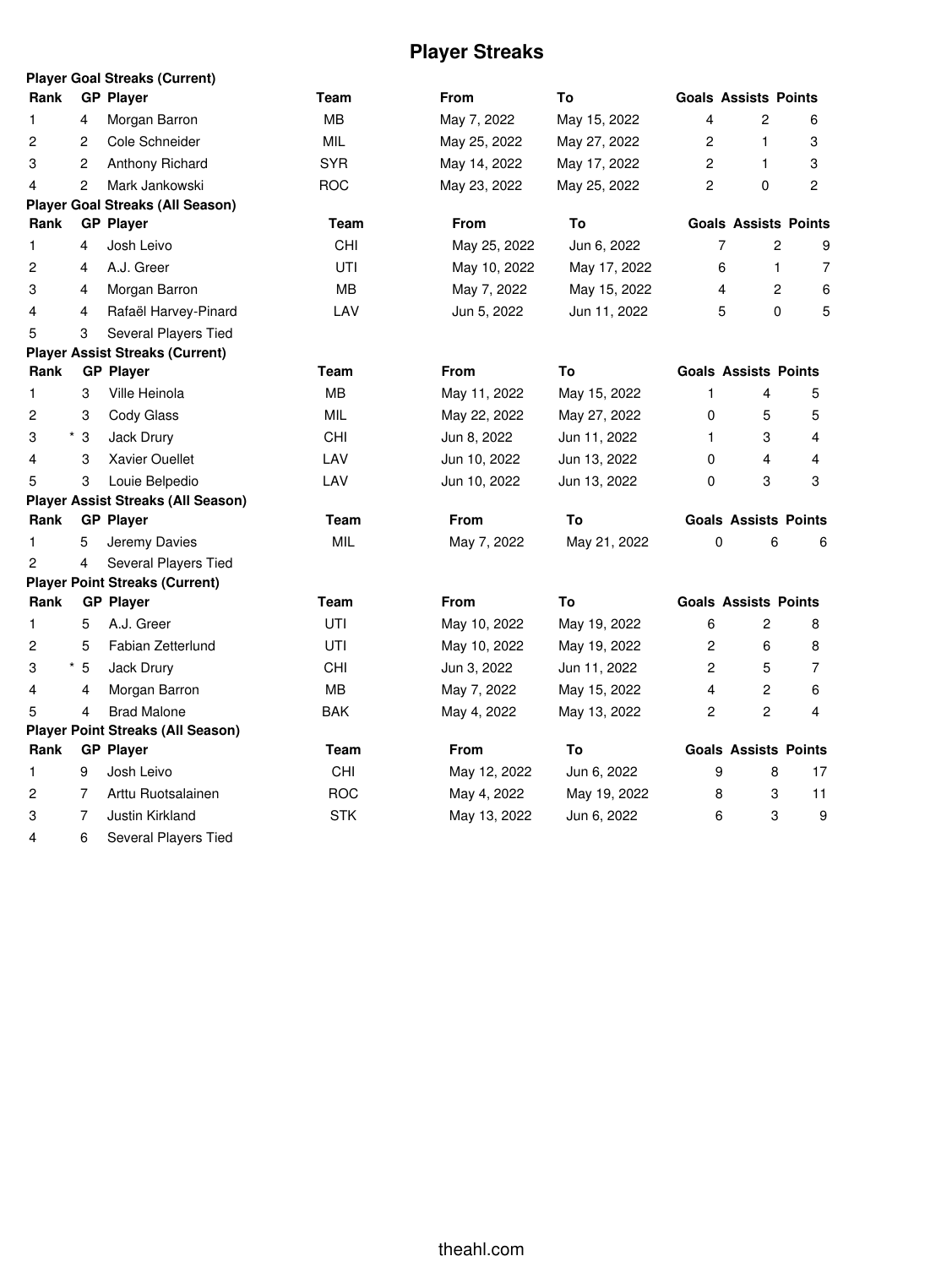## **Stockton Heat Roster**

|    | <b>PLAYERS</b>          |      |              |         |                       |                      |
|----|-------------------------|------|--------------|---------|-----------------------|----------------------|
| #  | <b>Name</b>             |      | Pos Shoots   | Ht      | Wt Birthdate          | <b>Birthtown</b>     |
| 2  | <b>Connor Mackey</b>    | D    | L            | $6-2$   | 195 Sep 12, 1996      | Tower Lakes, IL      |
| 3  | Greg Moro               | D    | R            | 6-4     | 205 Oct 1, 1995       | Edmonton, AB         |
| 4  | Kevin Gravel            | D    | L            |         | 6-4 215 Mar 6, 1992   | Kingsford, MI        |
| 5  | Colton Poolman          | D    | L            | 6-1     | 195 Dec 18, 1995      | East Grand Forks, MN |
| 6  | Ilya Solovyov           | D    | L            | 6-3     | 215 Jul 20, 2000      | Mogilev, Belarus     |
| 7  | Nick DeSimone           | D    | R            | $6-2$   | 195 Nov 21, 1994      | East Amherst, NY     |
| 8  | Juuso Valimaki          | D    | L            | $6-2$   | 215 Oct 6, 1998       | Nokia, Finland       |
| 9  | Ilya Nikolaev           | C    | L            | 6-0     | 195 Jun 26, 2001      | Yaroslavl, Russia    |
| 11 | <b>Matthew Phillips</b> | RW R |              | $5 - 8$ | 165 Apr 6, 1998       | Calgary, AB          |
|    | 12 Tyrell Goulbourne    | LW L |              | $6-0$   | 200 Jan 26, 1994      | Edmonton, AB         |
|    | 16 Mark Simpson         | C    | L            | 6-5     | 205 Apr 24, 1995      | Rothesay, NB         |
|    | 18 Byron Froese         | C    | R            | 6-1     | 200 Mar 12, 1991      | Winkler, MB          |
|    | 20 Alex Gallant         | LW L |              | 6-0     | 185 Dec 8, 1992       | Summerside, PE       |
|    | 21 Glenn Gawdin         | C    | R.           | $6 - 1$ | 195 Mar 25, 1997      | Richmond, BC         |
|    | 23 Justin Kirkland      | LW L |              | $6-3$   | 205 Aug 2, 1996       | Winnipeg, MB         |
|    | 24 Martin Pospisil      | LW L |              | 6-1     | 195 Nov 19, 1999      | Zvolen, Slovakia     |
|    | 25 Eetu Tuulola         | RW R |              | $6-2$   | 225 Mar 17, 1998      | Hameenlinna, Finland |
|    | 28 Johannes Kinnvall    | D    | R            | 6-0     | 180 Jul 28, 1997      | Jonkoping, Sweden    |
|    | 29 Adam Ruzicka         | C    | L            | 6-4     | 205 May 11, 1999      | Bratislava, Slovakia |
|    | 32 Dustin Wolf          | G    | L            | 6-0     | 170 Apr 16, 2001      | Gilroy, CA           |
|    | 34 Walker Duehr         | RW R |              | $6-3$   | 205 Nov 23, 1997      | Sioux Falls, SD      |
|    | 35 Adam Werner          | G    | L            | 6-5     | 205 May 2, 1997       | Mariestad, Sweden    |
|    | 39 Luke Philp           | RW R |              |         | 5-10 185 Nov 6, 1995  | Canmore, AB          |
|    | 41 Rory Kerins          | C    | L            |         | 5-11 190 Apr 12, 2002 | Caledon, ON          |
|    | 45 Andy Welinski        | D    | R.           | $6 - 1$ | 200 Apr 27, 1993      | Duluth, MN           |
|    | 46 Emilio Pettersen     | LW L |              |         | 5-10 185 Apr 3, 2000  | Manglerud, Norway    |
|    | 47 Connor Zary          | C    | -L           | 6-0     | 180 Sep 25, 2001      | Saskatoon, SK        |
|    | 49 Jakob Pelletier      | LW L |              |         | 5-10 180 Mar 7, 2001  | Quebec, QC           |
|    | 50 Daniil Chechelev     | G    | $\mathsf{R}$ | 6-3     | 190 Feb 23, 2001      | Khabarovsk, Russia   |
|    |                         |      |              |         |                       |                      |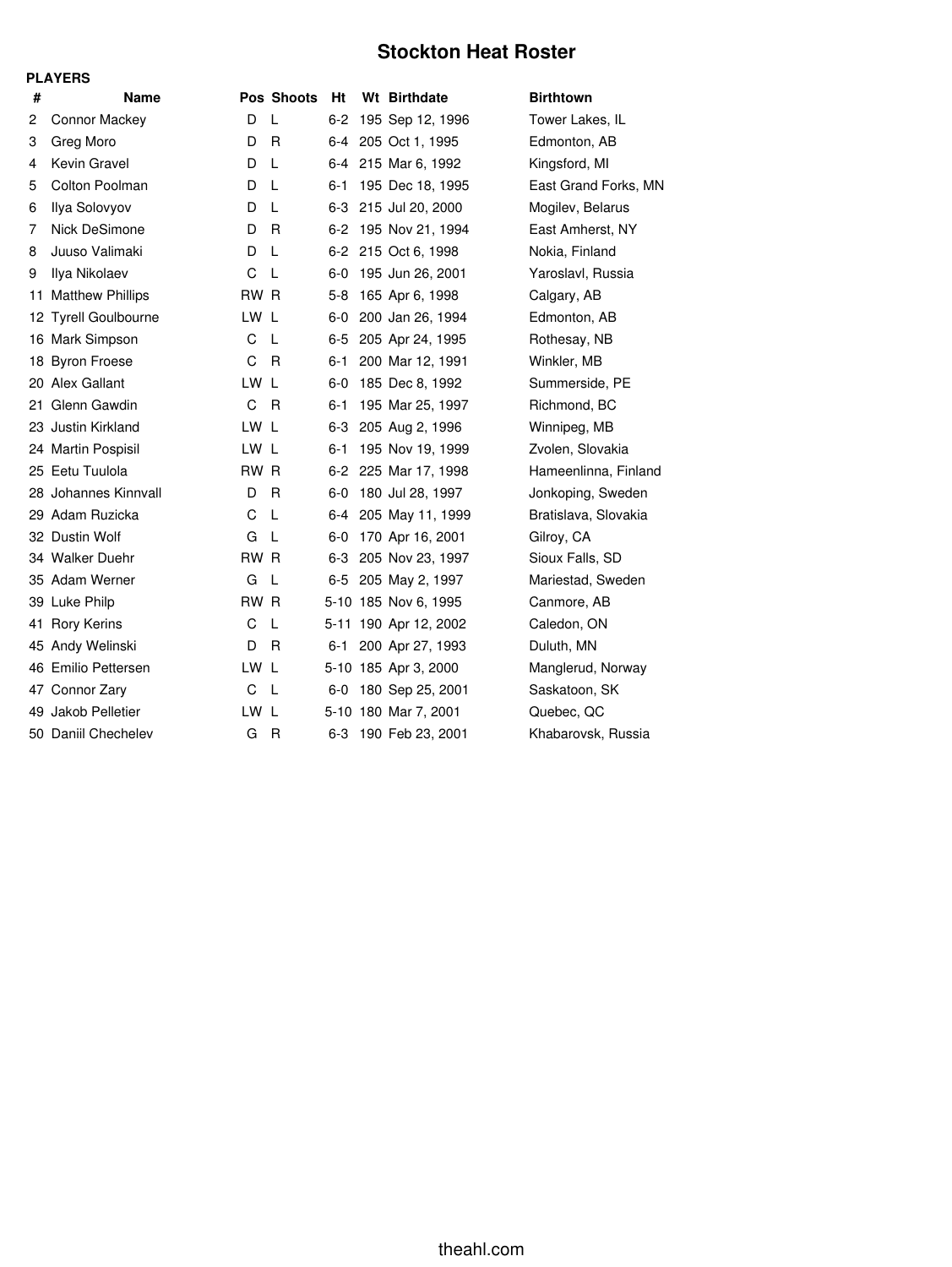## **Chicago Wolves Roster**

|     | <b>PLAYERS</b>         |      |              |         |                       |                      |
|-----|------------------------|------|--------------|---------|-----------------------|----------------------|
| #   | <b>Name</b>            |      | Pos Shoots   | Ht      | Wt Birthdate          | <b>Birthtown</b>     |
| 2   | <b>Griffin Mendel</b>  | D    | L            | 6-6     | 220 Feb 18, 1999      | Kelowna, BC          |
| 3   | Chris Bigras           | D    | L            | 6-1     | 191 Feb 22, 1995      | Orillia, ON          |
| 4   | Joey Keane             | D    | R            | 6-1     | 185 Jul 2, 1999       | Chicago, IL          |
| 5   | Jalen Chatfield        | D    | R            | 6-1     | 196 May 16, 1996      | Ypsilanti, MI        |
| 6   | Ryan Suzuki            | С    | L            | $6 - 1$ | 190 May 28, 2001      | London, ON           |
| 7   | David Cotton           | С    | L            | 6-3     | 190 Jul 9, 1997       | Parker, TX           |
| 8   | Max Lajoie             | D    | L            | 6-1     | 190 Nov 5, 1997       | Quebec, QC           |
| 9   | CJ Smith               | LW L |              |         | 5-11 183 Dec 1, 1994  | Des Moines, IA       |
| 10  | Josh Leivo             | LW.  | <b>R</b>     | $6 - 2$ | 192 May 26, 1993      | Innisfil, ON         |
| 12. | <b>Stelio Mattheos</b> | RW R |              | 6-1     | 200 Jun 14, 1999      | Winnipeg, MB         |
|     | 14 Richard Panik       | RW L |              | 6-1     | 208 Feb 7, 1991       | Martin, Slovakia     |
| 15  | Jack Drury             | C    | L            | $6-0$   | 180 Feb 3, 2000       | New York, NY         |
| 17  | Ronan Seeley           | D    | L            | 6'1     | 192 Aug 2, 2002       | Olds, AB             |
|     | 18 Spencer Smallman    | rw r |              | 6-1     | 200 Sep 9, 1996       | Summerside, PE       |
|     | 20 Cavan Fitzgerald    | D    | L            | 6-1     | 200 Aug 23, 1996      | Boston, MA           |
|     | 21 Noel Gunler         | RW R |              | 6-1     | 175 Oct 7, 2001       | Lulea, Sweden        |
|     | 22 Andrew Poturalski   | С    | $\mathsf{R}$ |         | 5-10 185 Jan 14, 1994 | Williamsville, NY    |
|     | 23 Stefan Noesen       | RW   | R.           | 6-1     | 207 Feb 12, 1993      | Plano, TX            |
|     | 25 Ivan Lodnia         | RW.  | $\mathsf{R}$ | 6-0     | 195 Aug 31, 1999      | Los Angeles, CA      |
|     | 26 Jamieson Rees       | C    | L            |         | 5-11 172 Feb 26, 2001 | Hamilton, ON         |
|     | 27 David Gust          | RW.  | R            |         | 5-10 175 Feb 21, 1994 | Orland Park, IL      |
| 28  | Josh Jacobs            | D    | R            |         | 6-2 220 Feb 15, 1996  | Shelby Township, MI  |
| 29  | Tarmo Reunanen         | D    | L            | 6-0     | 185 Mar 1, 1998       | Aanekoski, Finland   |
| 31  | Jack LaFontaine        | G    | L            | 6-3     | 199 Jan 6, 1998       | Mississauga, ON      |
|     | 32 Jesper Sellgren     | D    | L            |         | 5-11 186 Jun 11, 1998 | Ornskoldsvik, Sweden |
|     | 33 Dylan Wells         | G    | R            | $6 - 2$ | 190 Jan 3, 1998       | St. Catharines, ON   |
|     | 34 Alex Lyon           | G    | L            | 6-1     | 195 Dec 9, 1992       | Baudette, MN         |
|     | 35 Eetu Makiniemi      | G    | L            | 6-3     | 195 Apr 19, 1999      | Vantaa, Finland      |
|     | 36 Kyle Marino         | F    | R            | $6-3$   | 225 Jun 1, 1995       | Niagara Falls, ON    |
|     | 37 Sam Miletic         | LW   | L            | 6-1     | 196 May 4, 1997       | Bloomfield Hills, MI |
|     | 39 Vasili Ponomarev    | С    | L            |         | 5-11 180 Mar 13, 2002 | Zelenograd, Russia   |
|     | 52 Pyotr Kochetkov     | G    | L            | 6-0     | 176 Jun 25, 1999      | Penza, Russia        |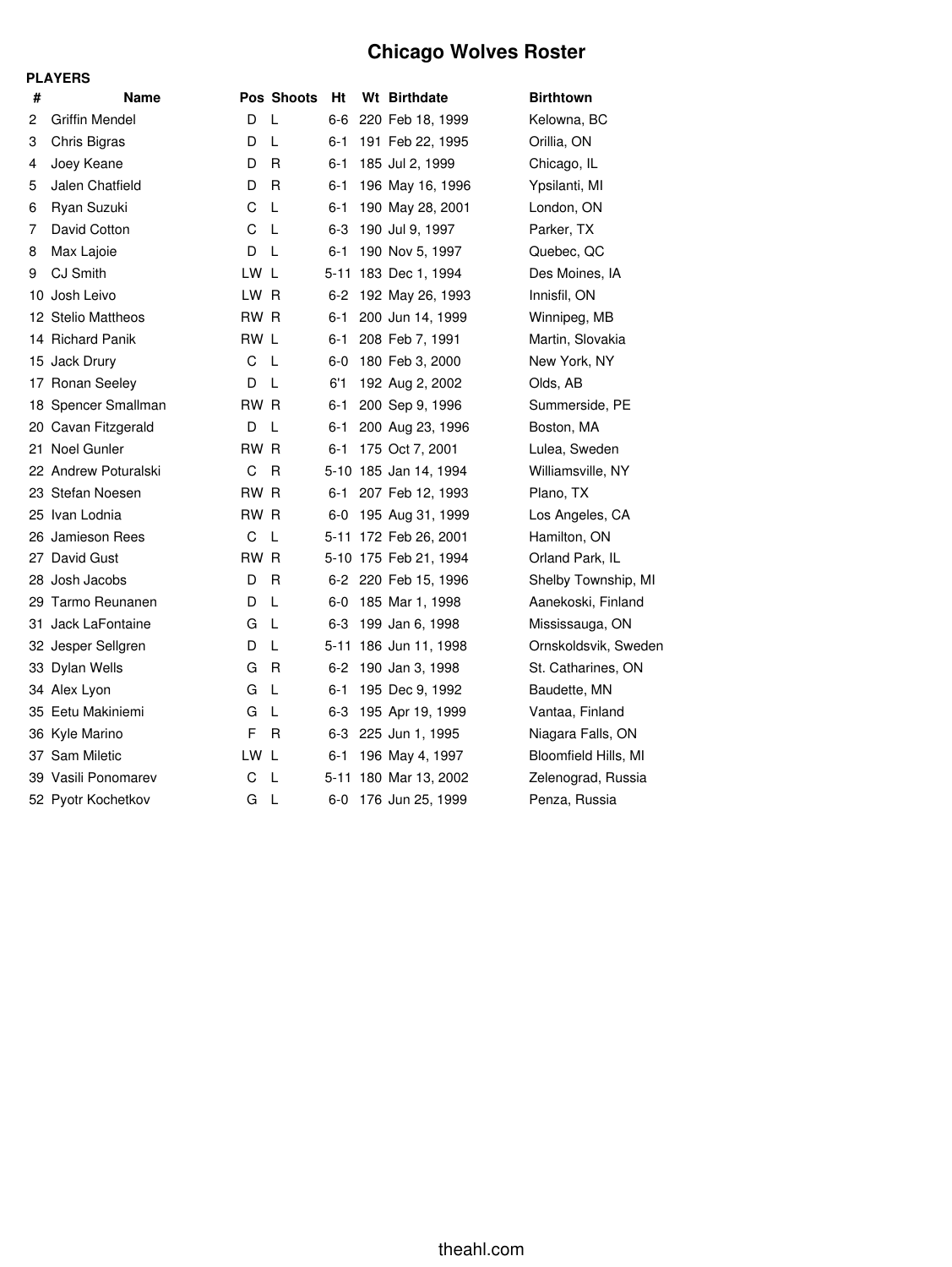## **2022 Calder Cup Playoffs Team Statistics Stockton Heat**

| <b>PLAYERS</b> |                         |           |        |                |                |                |    |    |                          |             |          |          |             |   |          |             |             |          |             |             |          |     |               |                                                                  |    |      |
|----------------|-------------------------|-----------|--------|----------------|----------------|----------------|----|----|--------------------------|-------------|----------|----------|-------------|---|----------|-------------|-------------|----------|-------------|-------------|----------|-----|---------------|------------------------------------------------------------------|----|------|
| #              | Name                    |           | Pos GP | G              | A              | PTS $+/-$      |    |    |                          |             |          |          |             |   |          |             |             |          |             |             |          |     |               | PIM PPG PPA SH SHA GW FG IG OT UA EN SOG SOA SOGW SO% Pt/G PIMPG | SΑ | SH%  |
| 23             | Justin Kirkland         | LW        | 12     | 7              | 5              | 12             | 6  | 14 | f                        | 3           | 0        | 0        | 3           | 3 | 1        | $\mathbf 0$ | 0           | 1        | $\mathbf 0$ | 0           | 0        | 0.0 | 1.00 1.17     |                                                                  | 32 | 21.9 |
| 18             | <b>Byron Froese</b>     | C         | 12     | $\mathbf{1}$   | 9              | 10             | 4  | 10 | 0                        | 2           | 0        | 1        | 0           | 0 | 0        | 0           | 0           | 0        | 0           | 0           | 0        | 0.0 | 0.83          | 0.83                                                             | 34 | 2.9  |
|                | 11 Matthew Phillips     | <b>RW</b> | 12     | 3              | 5              | 8              | 1  | 2  | 1                        | 2           | 0        | 0        | 0           | 0 | 0        | 0           | $\mathbf 0$ | 0        | $\mathbf 0$ | 0           | 0        | 0.0 | 0.67          | 0.17                                                             | 35 | 8.6  |
| $\star$<br>49  | Jakob Pelletier         | LW        | 12     | $\overline{4}$ | 3              | 7              | 1  | 4  | 1                        | $\Omega$    | 1        | 0        | 0           | 2 | 0        | 0           | $\mathbf 0$ | 0        | $\mathbf 0$ | $\mathbf 0$ | 0        | 0.0 | 0.58          | 0.33                                                             | 25 | 16.0 |
| $\star$<br>-34 | <b>Walker Duehr</b>     | RW        | 12     | 5              | $\mathbf{1}$   | 6              | 2  | 4  | 0                        | 0           | 0        | 0        | 1           | 0 | 1        | 0           | 0           | 0        | 0           | 0           | 0        | 0.0 | 0.50          | 0.33                                                             | 28 | 17.9 |
| 21             | Glenn Gawdin            | С         | 9      | 3              | 3              | 6              | 2  | 4  | 1                        | 1           | 0        | 1        | 1           | 0 | 0        | 1           | 0           | 0        | $\mathbf 0$ | 0           | 0        | 0.0 | 0.67          | 0.44                                                             | 24 | 12.5 |
|                | 24 Martin Pospisil      | LW        | 10     | 2              | 4              | -6             | 6  | 6  | 0                        | 0           | 0        | 0        | 0           | 0 | 0        | 0           | 1           | 0        | $\mathbf 0$ | $\mathbf 0$ | 0        | 0.0 | 0.60          | 0.60                                                             | 21 | 9.5  |
| 45             | Andy Welinski           | D         | 12     | $\mathbf{1}$   | 5              | 6              | 8  | 0  | 1                        | 2           | 0        | 0        | 0           | 0 | 1        | 0           | 0           | 0        | $\mathbf 0$ | $\mathbf 0$ | 0        | 0.0 | 0.50          | 0.00                                                             | 16 | 6.3  |
| 7              | Nick DeSimone           | D         | 12     | $\overline{c}$ | 3              | 5              | -1 | 4  | 1                        | 0           | 0        | 0        | 0           | 0 | 0        | 0           | 0           | 0        | $\mathbf 0$ | 0           | 0        | 0.0 | $0.42$ 0.33   |                                                                  | 23 | 8.7  |
| 39             | Luke Philp              | <b>RW</b> | 9      | 1              | 4              | 5              | 3  | 0  | 0                        | 1           | 0        | 0        | $\mathbf 0$ | 0 | 0        | 0           | 0           | 0        | $\mathbf 0$ | 0           | 0        | 0.0 | 0.56          | 0.00                                                             | 18 | 5.6  |
| 25             | Eetu Tuulola            | RW        | 12     | 3              | 1              | $\overline{4}$ | 3  | 4  | 0                        | 0           | 1        | 0        | 0           | 0 | 0        | 0           | 0           | 0        | $\mathbf 0$ | $\mathbf 0$ | 0        | 0.0 | 0.33          | 0.33                                                             | 22 | 13.6 |
| 46             | <b>Emilio Pettersen</b> | LW        | 10     | 2              | 2 <sub>4</sub> |                | 0  | 0  | 0                        | $\mathbf 0$ | 0        | 0        | 2           | 0 | 0        | 0           | 1           | 0        | $\mathbf 0$ | $\mathbf 0$ | 0        | 0.0 | $0.40$ $0.00$ |                                                                  | 8  | 25.0 |
| 2              | <b>Connor Mackey</b>    | D         | 6      | 1              | 3              | $\overline{4}$ | 6  | 4  | 0                        | 0           | 0        | 0        | 1           | 0 | 0        | 1           | 0           | 0        | $\mathbf 0$ | 0           | 0        | 0.0 | 0.67          | 0.67                                                             | 7  | 14.3 |
| 20             | Alex Gallant            | LW        | 10     | $\mathbf{1}$   | $\overline{c}$ | 3              | 1  | 6  | 0                        | 0           | 0        | 0        | $\mathbf 0$ |   | 0        | 0           | 1           | 0        | $\mathbf 0$ | 0           | 0        | 0.0 | 0.30          | 0.60                                                             | 11 | 9.1  |
| 4              | Kevin Gravel            | D         | 12     | $\mathbf 0$    | 3              | 3              | 1  | 4  | 0                        | 0           | 0        | 1        | 0           | 0 | 0        | 0           | 0           | 0        | $\mathbf 0$ | $\mathbf 0$ | 0        | 0.0 | 0.25          | 0.33                                                             | 22 | 0.0  |
| $\star$<br>47  | Connor Zary             | C         | 12     |                | $1\quad1$      | $\overline{c}$ | 0  | 4  | 0                        | 0           | 0        | 0        | $\mathbf 0$ | 0 | 0        | $\mathbf 0$ | 0           | 0        | $\mathbf 0$ | $\mathbf 0$ | 0        | 0.0 | $0.17$ 0.33   |                                                                  | 18 | 5.6  |
| 8              | Juuso Valimaki          | D         | 9      | 0              | 2              | $\overline{c}$ | 0  | 12 | $\mathbf 0$              | 1           | 0        | 0        | $\mathbf 0$ | 0 | 0        | 0           | 0           | 0        | $\mathbf 0$ | $\mathbf 0$ | 0        | 0.0 | 0.22          | 1.33                                                             | 17 | 0.0  |
| $\star$<br>-5  | Colton Poolman          | D         | 12     | 0              | $\overline{c}$ | $\overline{c}$ | 5  | 4  | 0                        | 0           | 0        | 1        | 0           | 0 | 0        | $\mathbf 0$ | 0           | 0        | $\mathbf 0$ | 0           | 0        | 0.0 | 0.17 0.33     |                                                                  | 7  | 0.0  |
|                | 12 Tyrell Goulbourne LW |           | 4      | 0              | $\mathbf{1}$   | -1             | 1  | 2  | 0                        | 0           | 0        | 0        | $\mathbf 0$ | 0 | 0        | $\mathbf 0$ | 0           | 0        | $\mathbf 0$ | $\mathbf 0$ | 0        | 0.0 | 0.25          | 0.50                                                             | 5  | 0.0  |
| $^\star$<br>6  | Ilya Solovyov           | D         | 6      | 0              | $1 \quad 1$    |                | 5  | 0  | 0                        | $\mathbf 0$ | 0        | 0        | $\mathbf 0$ | 0 | 0        | 0           | $\Omega$    | 0        | $\mathbf 0$ | $\mathbf 0$ | $\Omega$ | 0.0 | $0.17$ 0.00   |                                                                  | 8  | 0.0  |
| 32             | <b>Dustin Wolf</b>      | G         | 12     | 0              | $1 \quad 1$    |                | 0  | 0  | 0                        | 0           | 0        | 0        | 0           | 0 | 0        | 0           | 0           | 0        | $\mathbf 0$ | $\mathbf 0$ | 0        | 0.0 | 0.08          | 0.00                                                             | 0  | 0.0  |
| $\star$<br>-9  | Ilya Nikolaev           | C         | 1      | 0              | $\mathbf 0$    | $\mathbf 0$    | 0  | 0  | 0                        | 0           | 0        | 0        | $\mathbf 0$ | 0 | 0        | 0           | 0           | 0        | $\mathbf 0$ | 0           | 0        | 0.0 | 0.00 0.00     |                                                                  | 2  | 0.0  |
| 29             | Adam Ruzicka            | C         | 2      | 0              | 0              | $\mathbf 0$    | -1 | 0  | 0                        | 0           | 0        | 0        | $\mathbf 0$ | 0 | 0        | 0           | 0           | 0        | $\mathbf 0$ | 0           | 0        | 0.0 | 0.00          | 0.00                                                             | 0  | 0.0  |
| 3              | Greg Moro               | D         | 3      | 0              | 0              | $\mathbf 0$    | 1  | 0  | 0                        | $\mathbf 0$ | 0        | 0        | 0           | 0 | 0        | $\mathbf 0$ | $\Omega$    | 0        | $\mathbf 0$ | 0           | 0        | 0.0 | 0.00          | 0.00                                                             | 3  | 0.0  |
| $*$ 41         | <b>Rory Kerins</b>      | C         | 5      | $\Omega$       | 0              | $\mathbf 0$    | 3  | 4  | 0                        | $\Omega$    | $\Omega$ | $\Omega$ | $\Omega$    | 0 | $\Omega$ | $\mathbf 0$ | 0           | $\Omega$ | $\Omega$    | 0           | $\Omega$ | 0.0 | 0.00          | 0.80                                                             | 4  | 0.0  |
| <b>Goalies</b> |                         |           |        |                |                |                |    |    |                          |             |          |          |             |   |          |             |             |          |             |             |          |     |               |                                                                  |    |      |
| #              | Name<br>GP              | Mins      |        |                |                |                |    |    | GA SO GAA W L SOL SA SVS |             |          | SV%      |             |   |          |             |             |          |             |             |          |     |               |                                                                  |    |      |
| $^\star$<br>32 | Dustin Wolf 12          | 748:52 28 |        | 3              |                | 2.24           | 8  | 40 |                          | 385 357     |          | 0.927    |             |   |          |             |             |          |             |             |          |     |               |                                                                  |    |      |
|                | <b>Empty Net</b>        | 4:51      | 1      |                |                |                |    |    | 1                        |             |          |          |             |   |          |             |             |          |             |             |          |     |               |                                                                  |    |      |

Totals 12 753:43 29 3 2.31 8 4 0 386 357 0.925

*\* indicates rookie*

*X indicates inactive*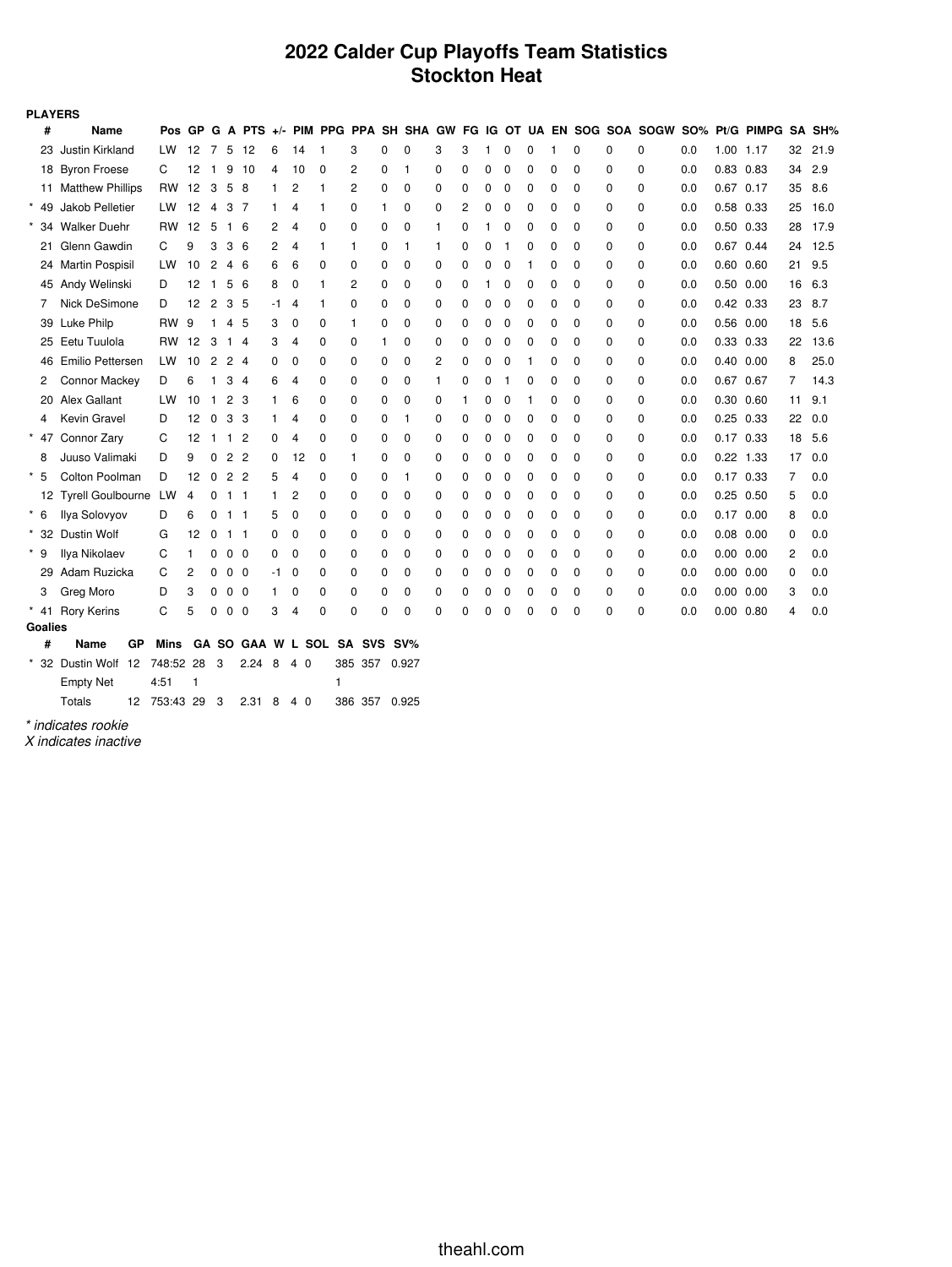## **2022 Calder Cup Playoffs Team Statistics Chicago Wolves**

| <b>PLAYERS</b> |                           |           |                         |                |                |                |                |                |                     |                              |              |    |             |          |   |   |             |             |          |          |          |          |     |               |                                                                              |                 |        |
|----------------|---------------------------|-----------|-------------------------|----------------|----------------|----------------|----------------|----------------|---------------------|------------------------------|--------------|----|-------------|----------|---|---|-------------|-------------|----------|----------|----------|----------|-----|---------------|------------------------------------------------------------------------------|-----------------|--------|
| #              | Name                      |           | Pos GP                  |                |                |                |                |                |                     |                              |              |    |             |          |   |   |             |             |          |          |          |          |     |               | G A PTS +/- PIM PPG PPA SH SHA GW FG IG OT UA EN SOG SOA SOGW SO% Pt/G PIMPG |                 | SA SH% |
|                | 10 Josh Leivo             | LW.       |                         |                | 12 10 9        |                | 19             | 9              | 16                  | 4                            | 5            | 0  | 0           | 2        | 2 | 0 | 0           | $\mathbf 0$ | 1        | 0        | 0        | 0        | 0.0 | 1.58 1.33     |                                                                              | 47              | 21.3   |
|                | * 15 Jack Drury           | С         | 12                      |                | 7              | 9              | 16             | 8              | 8                   | 3                            | 1            | 0  | 1           | 0        | 3 | 2 | 0           | 0           | 1        | 0        | 0        | 0        | 0.0 | 1.33          | 0.67                                                                         | 37              | 18.9   |
|                | 23 Stefan Noesen          |           | <b>RW</b><br>12         |                | $\overline{7}$ | 8              | 15             | 5              | 14                  | 3                            | 6            | 0  | $\mathbf 0$ | 0        | 0 | 1 | $\mathbf 0$ | $\mathbf 0$ | 1        | 0        | 0        | 0        | 0.0 | 1.25 1.17     |                                                                              | 45              | 15.6   |
|                | 22 Andrew Poturalski      | C         | 12                      |                | $\overline{4}$ | 9              | 13             | 8              | 14                  | $\overline{1}$               | 6            | 0  | $\mathbf 0$ | 1        | 0 | 1 | 0           | 0           | 0        | $\Omega$ | 0        | 0        | 0.0 | 1.08 1.17     |                                                                              | 47              | 8.5    |
| 27             | David Gust                |           | <b>RW</b><br>12         |                | 3              | $\overline{7}$ | 10             | 8              | 6                   | $\mathbf 0$                  | 2            | 0  | $\mathbf 0$ | 0        | 1 | 0 | 0           | $\mathbf 0$ | 0        | 0        | 0        | 0        | 0.0 | 0.83 0.50     |                                                                              | 27              | 11.1   |
| 9              | <b>CJ Smith</b>           | LW        | 12                      |                | 3              | 5              | 8              | з              | 4                   | -1                           | 0            | 0  | 0           | 2        | 0 | 0 | $\Omega$    | $\Omega$    | 0        | $\Omega$ | 0        | 0        | 0.0 | 0.67          | 0.33                                                                         | 21              | 14.3   |
| 4              | Joey Keane                | D         | 12                      |                | $\mathbf 0$    | $\overline{7}$ | -7             | 3              | 20                  | 0                            | 5            | 0  | 0           | 0        | 0 | 0 | 0           | 0           | 0        | 0        | 0        | 0        | 0.0 | 0.58 1.67     |                                                                              | 18              | 0.0    |
| 8              | Max Lajoie                | D         | 12                      |                | 3              | 3              | 6              | 5              | 6                   | $\mathbf 0$                  | 0            | 0  | $\mathbf 0$ | 0        | 1 | 1 | 0           | $\Omega$    | 0        | $\Omega$ | 0        | 0        | 0.0 | $0.50$ $0.50$ |                                                                              | 20              | 15.0   |
|                | 14 Richard Panik          | <b>RW</b> | 10                      |                | $\overline{c}$ | 4              | 6              | 2              | 12                  | 1                            | 0            | 0  | $\mathbf 0$ | 1        | 1 | 0 | $\Omega$    | $\Omega$    | 0        | 0        | 0        | 0        | 0.0 | $0.60$ 1.20   |                                                                              | 26              | 7.7    |
| 5              | Jalen Chatfield           | D         | 12                      |                | -1             | 5              | 6              | 5              | 8                   | 0                            | 0            | 0  | 1           | 0        | 0 | 0 | 0           | 0           | 0        | 0        | 0        | 0        | 0.0 | 0.50 0.67     |                                                                              | 27              | 3.7    |
|                | 26 Jamieson Rees          | C         | 11                      |                | $\overline{2}$ | 3              | 5              | 4              | 0                   | 0                            | 0            | 0  | 0           | 2        | 0 | 0 | 1           | 0           | 0        | 0        | 0        | 0        | 0.0 | $0.45$ 0.00   |                                                                              | 11              | 18.2   |
|                | 20 Cavan Fitzgerald       | D         | 12                      | $\overline{1}$ |                | 4              | 5              | 9              | $\overline{c}$      | 0                            | 0            | 0  | 0           | 0        | 0 | 0 | 0           | $\Omega$    | 0        | $\Omega$ | $\Omega$ | 0        | 0.0 | $0.42$ 0.17   |                                                                              | 13              | 7.7    |
|                | * 39 Vasili Ponomarev     | C         | 12                      | -1             |                | 4              | 5              | 7              | 4                   | 0                            | 1            | 0  | $\mathbf 0$ | 0        | 0 | 0 | $\Omega$    | $\Omega$    | 0        | $\Omega$ | 0        | 0        | 0.0 | 0.42 0.33     |                                                                              | 16 6.3          |        |
|                | 12 Stelio Mattheos        |           | <b>RW</b><br>12         |                | $\overline{c}$ | 2              | 4              | 4              | 14                  | $\mathbf 0$                  | 0            | 0  | 0           | 1        | 0 | 0 | 0           | $\mathbf 0$ | 0        | 0        | 0        | 0        | 0.0 | 0.33 1.17     |                                                                              | 15              | 13.3   |
|                | 18 Spencer Smallman RW 12 |           |                         |                | $\mathbf{1}$   | $\mathbf{2}$   | -3             | $-2$           | 10                  | $\mathbf 0$                  | 0            | 1  | $\mathbf 0$ | 0        | 1 | 0 | 0           | $\mathbf 0$ | 0        | 0        | 0        | 0        | 0.0 | $0.25$ 0.83   |                                                                              | 10              | 10.0   |
|                | 32 Jesper Sellgren        | D         | 12                      |                | 0              | 3              | 3              | 6              | 4                   | 0                            | 1            | 0  | $\mathbf 0$ | 0        | 0 | 0 | $\Omega$    | $\Omega$    | $\Omega$ | $\Omega$ | $\Omega$ | 0        | 0.0 | $0.25$ 0.33   |                                                                              | 15              | 0.0    |
|                | * 25 Ivan Lodnia          |           | 5<br><b>RW</b>          |                | 2              | 0              | $\overline{c}$ |                | 4                   | 0                            | 0            | 0  | 0           | 0        | 1 | 1 | $\Omega$    | 0           | 0        | $\Omega$ | 0        | 0        | 0.0 | $0.40$ $0.80$ |                                                                              | 10 <sup>1</sup> | 20.0   |
|                | * 21 Noel Gunler          |           | <b>RW</b><br>8          |                | 1              | 1              | $\overline{2}$ | 0              | 4                   | -1                           | 0            | 0  | $\mathbf 0$ | 0        | 0 | 0 | $\mathbf 0$ | $\mathbf 0$ | 0        | 0        | 0        | 0        | 0.0 | 0.25          | 0.50                                                                         | 12              | 8.3    |
|                | 28 Josh Jacobs            | D         | 12                      |                | -1             | 1              | $\overline{c}$ | 9              | 8                   | 0                            | 0            | 0  | $\mathbf 0$ | 0        | 0 | 1 | 0           |             | 0        | 0        | 0        | 0        | 0.0 | 0.17 0.67     |                                                                              | 19              | 5.3    |
|                | * 52 Pyotr Kochetkov      | G         | 2                       |                | 0              | 0              | $\mathbf 0$    | 0              | $\mathbf 0$         | 0                            | 0            | 0  | 0           | 0        | 0 | 0 | 0           | $\mathbf 0$ | 0        | 0        | 0        | 0        | 0.0 | 0.00 0.00     |                                                                              | 0               | 0.0    |
|                | 36 Kyle Marino            | F         | 2                       |                | 0              | 0              | $\mathbf 0$    | 0              | 2                   | 0                            | 0            | 0  | 0           | 0        | 0 | 0 | $\mathbf 0$ | 0           | 0        | 0        | 0        | 0        | 0.0 | $0.00$ 1.00   |                                                                              | 3               | 0.0    |
|                | 34 Alex Lyon              | G         | 10                      |                | 0              | $\mathbf 0$    | $\mathbf 0$    | 0              | $\mathbf 0$         | $\mathbf 0$                  | 0            | 0  | 0           | $\Omega$ | 0 | 0 | 0           | $\Omega$    | 0        | 0        | 0        | $\Omega$ | 0.0 | 0.00          | 0.00                                                                         | 0               | 0.0    |
| <b>Goalies</b> |                           |           |                         |                |                |                |                |                |                     | GA SO GAA W L SOL SA SVS SV% |              |    |             |          |   |   |             |             |          |          |          |          |     |               |                                                                              |                 |        |
| #              | Name                      | GР        | <b>Mins</b>             |                |                |                |                |                |                     |                              |              |    |             |          |   |   |             |             |          |          |          |          |     |               |                                                                              |                 |        |
|                | 34 Alex Lyon              | 10        | 612:33 20 1<br>126:02 6 |                |                |                | 1.96           |                | 8<br>2 <sub>0</sub> |                              | 262 242      | 67 | 0.924       |          |   |   |             |             |          |          |          |          |     |               |                                                                              |                 |        |
|                | * 52 Pyotr Kochetkov 2    |           |                         |                |                | 0              | 2.86           | $\overline{1}$ | 10                  |                              | 73           |    | 0.918       |          |   |   |             |             |          |          |          |          |     |               |                                                                              |                 |        |
|                | <b>Empty Net</b>          |           | 5:01<br>12 743:36 26    |                | $\mathbf 0$    | $\mathbf{1}$   |                |                |                     |                              | 0<br>335 309 |    |             |          |   |   |             |             |          |          |          |          |     |               |                                                                              |                 |        |
|                | Totals                    |           |                         |                |                |                |                | $2.10$ 9       |                     | 3 0                          |              |    | 0.922       |          |   |   |             |             |          |          |          |          |     |               |                                                                              |                 |        |

*\* indicates rookie*

*X indicates inactive*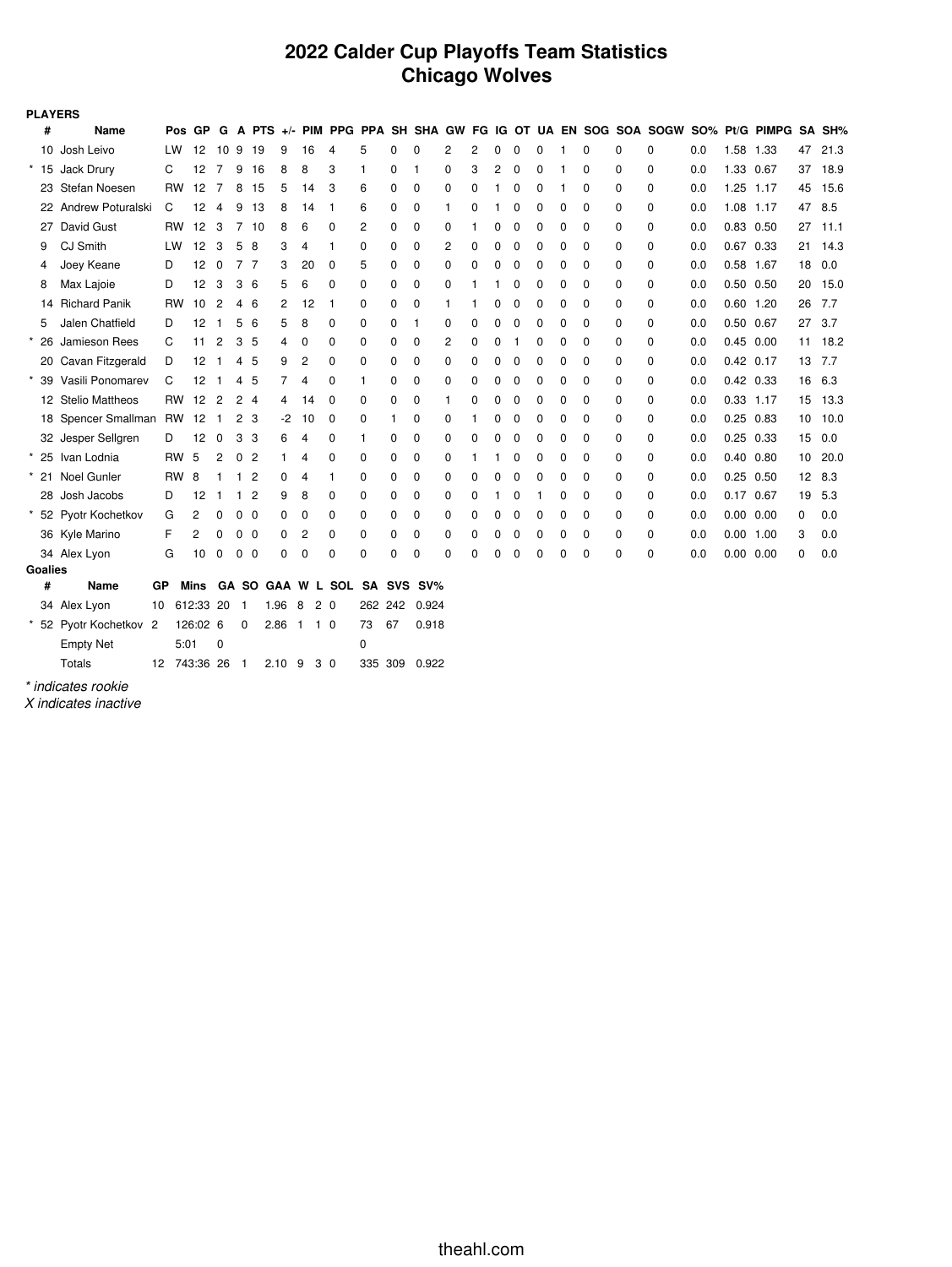# **Chicago Wolves 2022 Calder Cup Playoffs Game Schedule**

| Date            | Opponent             | Result      | Record          | Score GWG |                        | Goaltender                     | <b>Opposing Goaltender</b>     |
|-----------------|----------------------|-------------|-----------------|-----------|------------------------|--------------------------------|--------------------------------|
|                 | May. 12 Rockford     | W           | $1 - 0 - 0 - 0$ | $6-2$     | <b>Stelio Mattheos</b> | Alex Lyon (2 GA, 18 SVS)       | Arvid Soderblom (5 GA, 22 SVS) |
|                 | May. 14 Rockford     | W           | $2 - 0 - 0 - 0$ | $4 - 1$   | CJ Smith               | Alex Lyon (1 GA, 15 SVS)       | Arvid Soderblom (4 GA, 45 SVS) |
|                 | May. 15 at Rockford  | W           | $3 - 0 - 0 - 0$ | $4 - 1$   | CJ Smith               | Alex Lyon (1 GA, 29 SVS)       | Arvid Soderblom (4 GA, 36 SVS) |
|                 | May. 21 Milwaukee    | W           | $4 - 0 - 0 - 0$ | $6 - 2$   | Jamieson Rees          | Alex Lyon (2 GA, 33 SVS)       | Connor Ingram (4 GA, 17 SVS)   |
|                 | May. 22 Milwaukee    | W           | $5 - 0 - 0 - 0$ | $8-2$     | Andrew Poturalski      | Alex Lyon (2 GA, 30 SVS)       | Connor Ingram (6 GA, 10 SVS)   |
|                 | May. 25 at Milwaukee | L           | $5 - 1 - 0 - 0$ | $2 - 4$   |                        | Alex Lyon (4 GA, 21 SVS)       | Devin Cooley (2 GA, 47 SVS)    |
|                 | May. 27 at Milwaukee | W           | $6 - 1 - 0 - 0$ | $5-1$     | Josh Leivo             | Alex Lyon (1 GA, 17 SVS)       | Devin Cooley (4 GA, 26 SVS)    |
| Jun. 3          | Stockton             | W           | $7 - 1 - 0 - 0$ |           | 5-4 OT Jamieson Rees   | Alex Lyon (4 GA, 24 SVS)       | Dustin Wolf (5 GA, 35 SVS)     |
| Jun. 6          | Stockton             | W           | $8 - 1 - 0 - 0$ | $3-2$     | Josh Leivo             | Pyotr Kochetkov (2 GA, 33 SVS) | Dustin Wolf (3 GA, 18 SVS)     |
| Jun. 8          | at Stockton          | W           | $9 - 1 - 0 - 0$ | $3-0$     | <b>Richard Panik</b>   | Alex Lyon (0 GA, 23 SVS)       | Dustin Wolf (2 GA, 27 SVS)     |
| Jun. 10         | at Stockton          | <b>OTL</b>  | $9 - 1 - 0 - 1$ | $3-4$ OT  |                        | Pyotr Kochetkov (4 GA, 34 SVS) | Dustin Wolf (3 GA, 31 SVS)     |
| Jun. 11         | at Stockton          | <b>OTL</b>  | $9 - 1 - 0 - 2$ | 2-3 OT    |                        | Alex Lyon (3 GA, 32 SVS)       | Dustin Wolf (2 GA, 37 SVS)     |
|                 | Jun. 14 Stockton     | 7:00 pm CST |                 |           |                        |                                |                                |
|                 | Jun. 15 Stockton     | 7:00 pm CST |                 |           |                        |                                |                                |
| * Overtime Game |                      |             |                 |           |                        |                                |                                |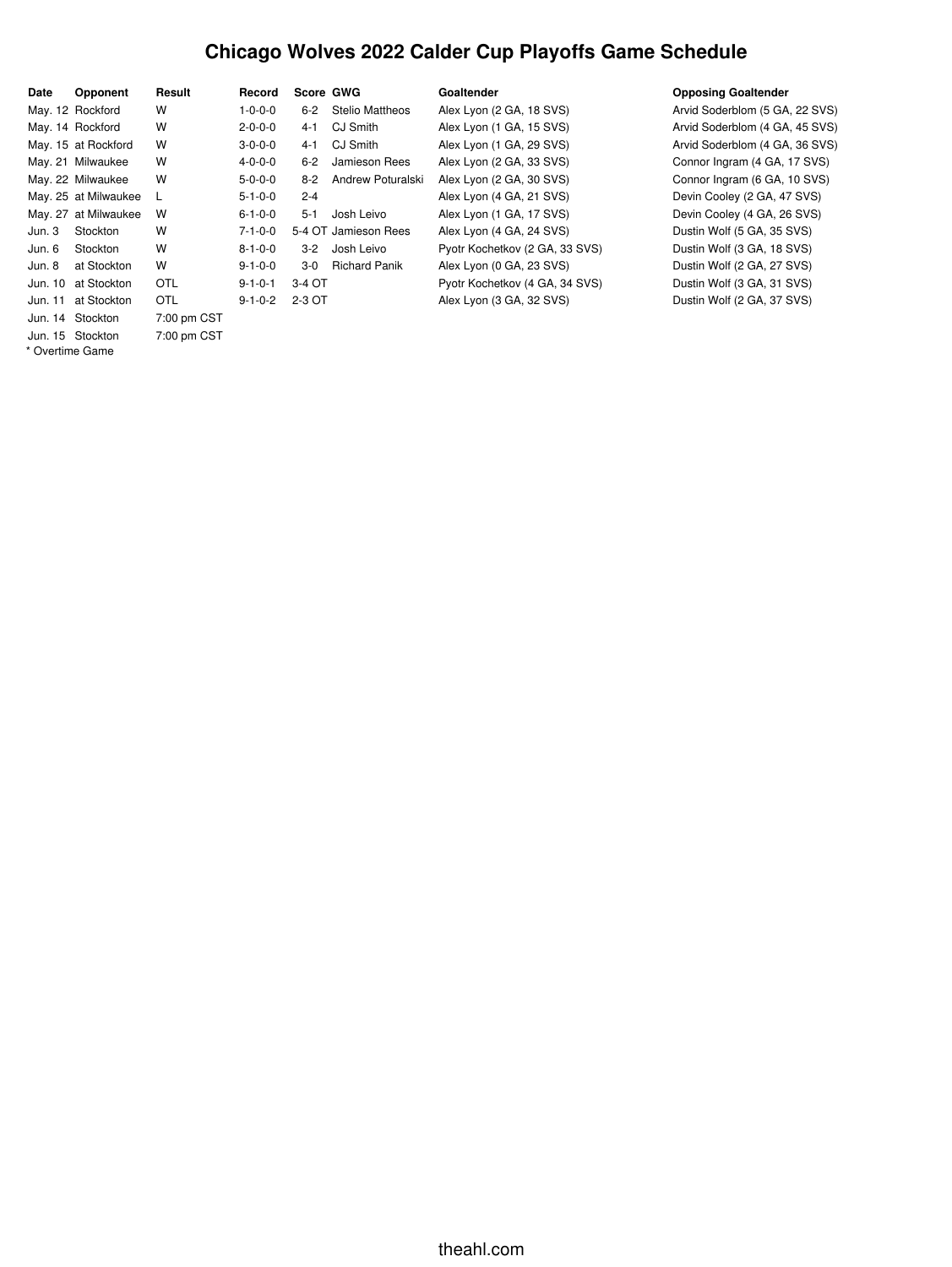## **Stockton Heat 2022 Calder Cup Playoffs Game Schedule**

| Date    | Opponent               | Result      | Record          | Score GWG                   | Goaltender                 | <b>Opposing Goaltender</b>     |
|---------|------------------------|-------------|-----------------|-----------------------------|----------------------------|--------------------------------|
|         | May. 10 Bakersfield    | W           | $1 - 0 - 0 - 0$ | Emilio Pettersen<br>$3 - 1$ | Dustin Wolf (1 GA, 27 SVS) | Stuart Skinner (3 GA, 26 SVS)  |
|         | May. 11 Bakersfield    | W           | $2 - 0 - 0 - 0$ | Emilio Pettersen<br>$3-2$   | Dustin Wolf (2 GA, 22 SVS) | Stuart Skinner (3 GA, 25 SVS)  |
|         | May. 13 at Bakersfield | W           | $3 - 0 - 0 - 0$ | Walker Duehr<br>$6 - 4$     | Dustin Wolf (4 GA, 38 SVS) | Stuart Skinner (5 GA, 35 SVS)  |
|         | May. 23 Colorado       | W           | $4 - 0 - 0 - 0$ | Justin Kirkland<br>$5-0$    | Dustin Wolf (0 GA, 23 SVS) | Justus Annunen (5 GA, 25 SVS)  |
|         | May. 24 Colorado       | W           | $5 - 0 - 0 - 0$ | Justin Kirkland<br>$1 - 0$  | Dustin Wolf (0 GA, 27 SVS) | Justus Annunen (1 GA, 23 SVS)  |
|         | May. 27 at Colorado    | <b>OTL</b>  | $5 - 0 - 0 - 1$ | 5-6 OT                      | Dustin Wolf (6 GA, 32 SVS) | Justus Annunen (5 GA, 39 SVS)  |
|         | May. 29 at Colorado    | W           | $6 - 0 - 0 - 1$ | Justin Kirkland<br>$1 - 0$  | Dustin Wolf (0 GA, 40 SVS) | Justus Annunen (1 GA, 34 SVS)  |
| Jun.3   | at Chicago             | <b>OTL</b>  | $6 - 0 - 0 - 2$ | 4-5 OT                      | Dustin Wolf (5 GA, 35 SVS) | Alex Lyon (4 GA, 24 SVS)       |
| Jun. 6  | at Chicago             | L           | $6 - 1 - 0 - 2$ | $2 - 3$                     | Dustin Wolf (3 GA, 18 SVS) | Pyotr Kochetkov (2 GA, 33 SVS) |
| Jun. 8  | Chicago                | L           | $6 - 2 - 0 - 2$ | $0 - 3$                     | Dustin Wolf (2 GA, 27 SVS) | Alex Lyon (0 GA, 23 SVS)       |
|         | Jun. 10 Chicago        | W           | $7 - 2 - 0 - 2$ | 4-3 OT Glenn Gawdin         | Dustin Wolf (3 GA, 31 SVS) | Pyotr Kochetkov (4 GA, 34 SVS) |
| Jun. 11 | Chicago                | W           | $8 - 2 - 0 - 2$ | 3-2 OT Connor Mackey        | Dustin Wolf (2 GA, 37 SVS) | Alex Lyon (3 GA, 32 SVS)       |
|         | Jun. 14 at Chicago     | 7:00 pm CST |                 |                             |                            |                                |
|         | Jun. 15 at Chicago     | 7:00 pm CST |                 |                             |                            |                                |

\* Overtime Game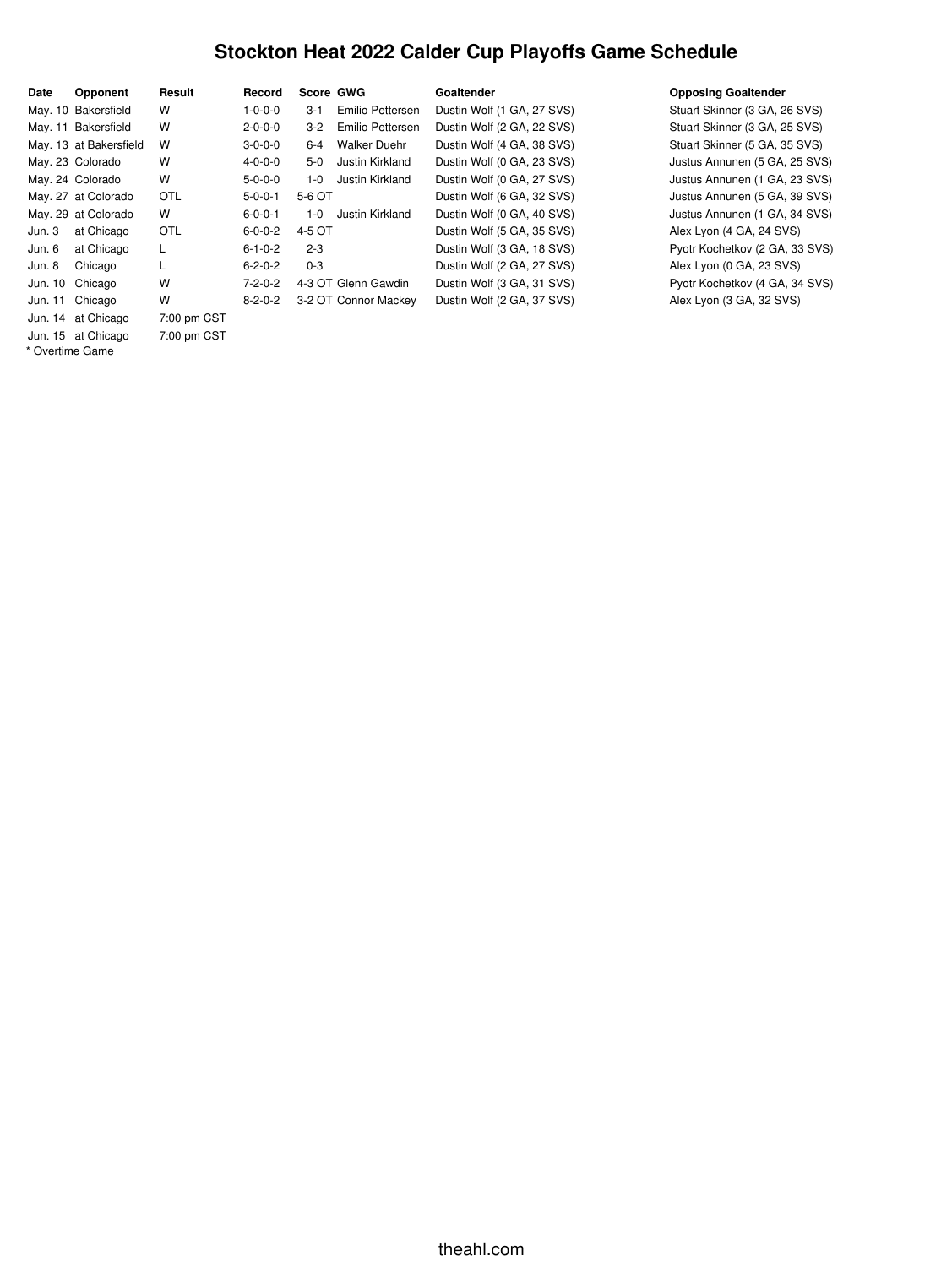## **Stockton Heat vs Chicago Wolves Head to Head**

## **Summary**

| Description                                          | Result                                                                                                                                                                                                                                                |                  |
|------------------------------------------------------|-------------------------------------------------------------------------------------------------------------------------------------------------------------------------------------------------------------------------------------------------------|------------------|
| Head to Head Record 2022 Calder Cup Playoffs         | Chicago 3-0-2-0                                                                                                                                                                                                                                       | Stockton 2-2-1-0 |
| Head to Head Record 2021-22 Regular Season           | Chicago 0-0-0-0                                                                                                                                                                                                                                       | Stockton 0-0-0-0 |
| Last 5 Years record between teams                    | Chicago 3-0-2-0                                                                                                                                                                                                                                       | Stockton 2-2-1-0 |
| Chicago vs. Stockton Last 5 Years record at Chicago  | Chicago 2-0-0-0                                                                                                                                                                                                                                       | Stockton 0-1-1-0 |
| Chicago vs. Stockton Last 5 Years record at Stockton | Chicago 1-0-2-0                                                                                                                                                                                                                                       | Stockton 2-1-0-0 |
| Previous Meetings This Season                        | Chicago 2 $@$ Stockton 3 (Jun 11 2022)<br>Final OT<br>Chicago 3 $@$ Stockton 4 (Jun 10 2022)<br>Final OT<br>Chicago 3 @ Stockton 0 (Jun 8 2022) Final<br>Stockton 2 @ Chicago 3 (Jun 6 2022) Final<br>Stockton 4 @ Chicago 5 (Jun 3 2022) Final<br>OT |                  |

## **Match Up**

|                           | Stockton                                | Chicago                                 |
|---------------------------|-----------------------------------------|-----------------------------------------|
| <b>Team Record</b>        | 8-4-0-0 -- 16 points                    | 9-3-0-0 -- 18 points                    |
| <b>Division Ranking</b>   | 1st Pacific                             | 1st Central                             |
| <b>Conference Ranking</b> | 2nd Western                             | 1st Western                             |
| League Ranking            | 4th                                     | 1st                                     |
| Past 10 Games             | $6 - 2 - 0 - 2$                         | $7 - 1 - 0 - 2$                         |
| <b>Streak</b>             | $2 - 0 - 0 - 0$                         | $4 - 0 - 0 - 2$                         |
| Last Game                 | 3-2 W vs Chicago (Jun 11 2022) Final OT | 3-2 L @ Stockton (Jun 11 2022) Final OT |
| Home Record               | $6 - 1 - 0 - 0$                         | $6 - 0 - 0 - 0$                         |
| Away Record               | $2 - 3 - 0 - 0$                         | $3 - 3 - 0 - 0$                         |
| GF                        | 37                                      | 51                                      |
| GA                        | 29                                      | 26                                      |
| PP (Overall)              | $(6/53)$ 11.3%                          | $(14/51)$ 27.5%                         |
| PP (Home)                 | $(3/36)$ 8.3%                           | $(8/25)$ 32.0%                          |
| PP (Away)                 | $(3/17)$ 17.6%                          | $(6/26)$ 23.1%                          |
| PK (Overall)              | $(10/39)$ 74.4%                         | $(8/54)$ 85.2%                          |
| PK (Home)                 | $(3/24)$ 87.5%                          | $(2/19)$ 89.5%                          |
| PK (Away)                 | $(7/15)$ 53.3%                          | $(6/35)$ 82.9%                          |
| PP vs. Opp.               | $(1/23)$ 4.3%                           | $(6/19)$ 31.6%                          |
| PK vs. Opp.               | (6/19) 68.4%                            | $(1/23)$ 95.7%                          |
| Leading Rookie            | Pelletier (4-3-7)                       | Drury (7-9-16)                          |
| Most PIM                  | Kirkland - 14                           | Keane - 20                              |
| Team PIM/GM               | 7.7/Game                                | 13.3/Game                               |
| <b>Leading Scorers</b>    | Kirkland (7-5-12)                       | Leivo (10-9-19)                         |
|                           | Froese (1-9-10)                         | Drury (7-9-16)                          |
|                           | Phillips (3-5-8)                        | Noesen (7-8-15)                         |
|                           | Pelletier (4-3-7)                       | Poturalski (4-9-13)                     |
|                           | Duehr (5-1-6)                           | Gust (3-7-10)                           |
| Last 5 Games              | 3-2 W vs Chicago (Jun 11 2022) Final OT | 3-2 L @ Stockton (Jun 11 2022) Final OT |
|                           | 4-3 W vs Chicago (Jun 10 2022) Final OT | 4-3 L @ Stockton (Jun 10 2022) Final OT |
|                           | 3-0 L vs Chicago (Jun 8 2022) Final     | 3-0 W @ Stockton (Jun 8 2022) Final     |
|                           | 3-2 L @ Chicago (Jun 6 2022) Final      | 3-2 W vs Stockton (Jun 6 2022) Final    |
|                           | 5-4 L @ Chicago (Jun 3 2022) Final OT   | 5-4 W vs Stockton (Jun 3 2022) Final OT |
| Leading After 1st         | $1 - 0 - 1 - 0$                         | $6 - 0 - 0 - 0$                         |
| Leading After 2nd         | $3 - 0 - 0 - 0$                         | $7 - 0 - 1 - 0$                         |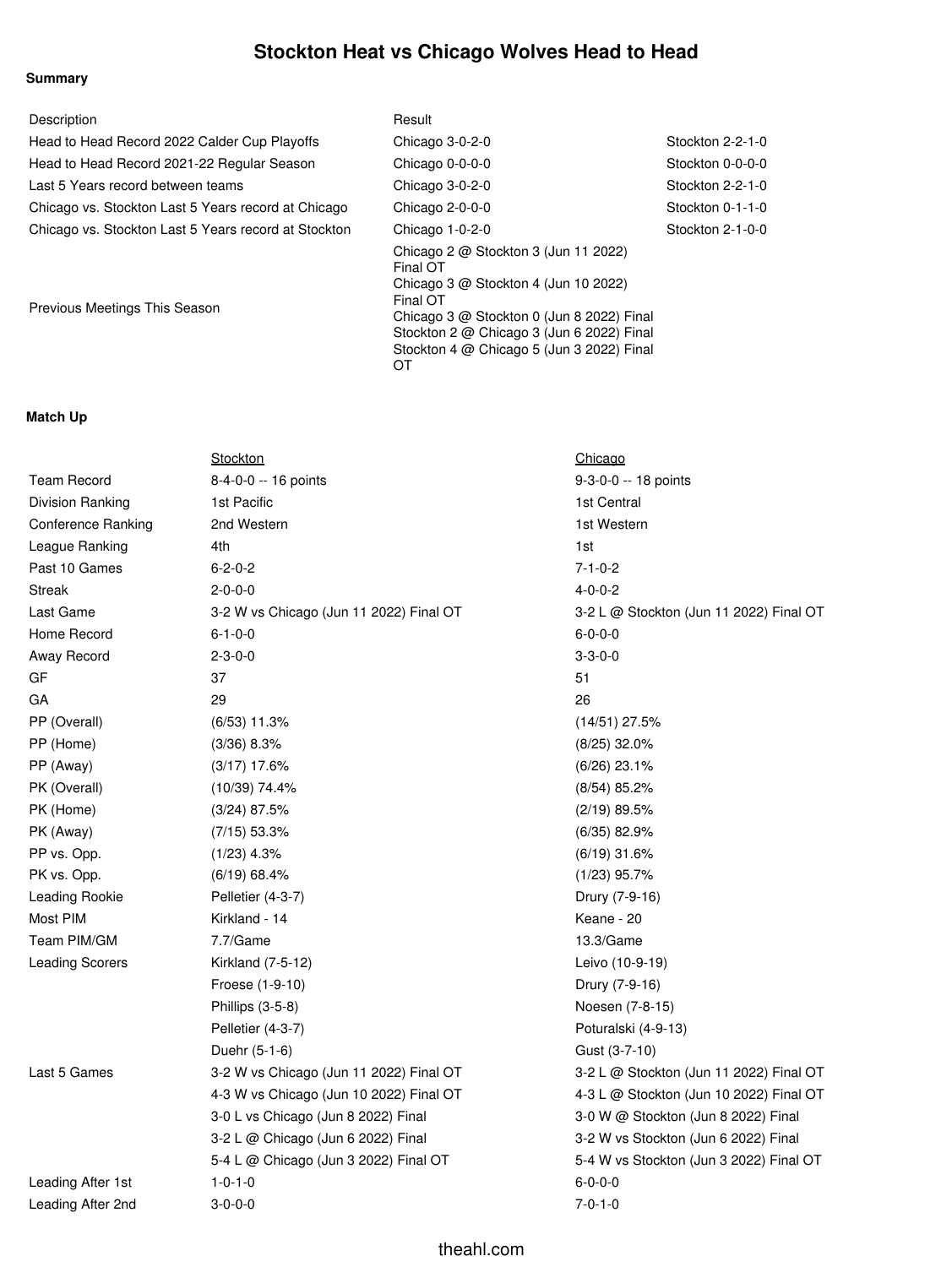| Tied After 1st                | $7 - 2 - 1 - 0$ | $3 - 1 - 2 - 0$ |
|-------------------------------|-----------------|-----------------|
| Tied After 2nd                | $4 - 1 - 2 - 0$ | $2 - 0 - 1 - 0$ |
| <b>Trailing After 1st</b>     | $0 - 0 - 0 - 0$ | $0 - 0 - 0 - 0$ |
| Trailing After 2nd            | $1 - 1 - 0 - 0$ | $0 - 1 - 0 - 0$ |
| <b>Out Shooting Opponents</b> | $4 - 1 - 1 - 0$ | $7 - 1 - 1 - 0$ |
| Out Shot by Opponents         | $4 - 1 - 1 - 0$ | $1 - 0 - 1 - 0$ |
| 1 Goal Games                  | $5 - 1 - 2 - 0$ | $2 - 0 - 2 - 0$ |
| 2 Goal Games                  | $2 - 0 - 0 - 0$ | $0 - 1 - 0 - 0$ |
| 3 Goal Games                  | $0 - 1 - 0 - 0$ | $3 - 0 - 0 - 0$ |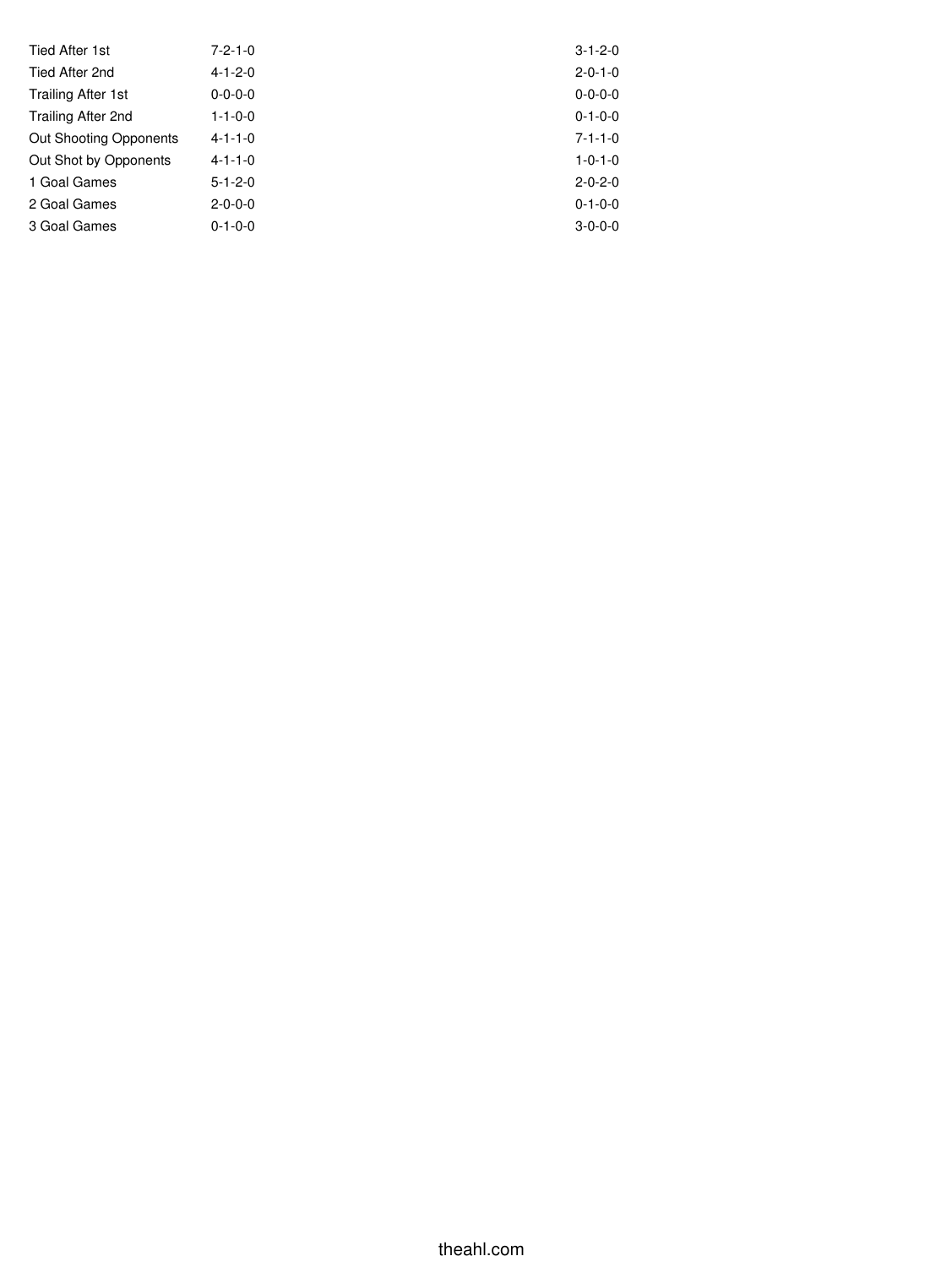## **Stockton Heat vs Chicago Wolves Head to Head**

## **Chicago Wolves**

| #  | <b>Name</b>          | GP | G | A              | <b>PTS PIM</b> |                | $+/-$ |   |      |            |
|----|----------------------|----|---|----------------|----------------|----------------|-------|---|------|------------|
|    | 15 Jack Drury        | 5  | 2 | 5              | 7              | 2              | -1    |   |      |            |
|    | 10 Josh Leivo        | 5  | 4 | 2              | 6              | 6              | -2    |   |      |            |
|    | 23 Stefan Noesen     | 5  | 2 | 4              | 6              | 6              |       | 0 |      |            |
|    | 14 Richard Panik     | 5  | 2 | $\overline{c}$ | 4              | 6              |       | 2 |      |            |
|    | 22 Andrew Poturalski | 5  | 1 | 3              | 4              | 6              |       | 1 |      |            |
| 5  | Jalen Chatfield      | 5  | 1 | 2              | 3              | 2              |       | 1 |      |            |
| 27 | David Gust           | 5  | 0 | 3              | 3              | 2              | -1    |   |      |            |
| 21 | <b>Noel Gunler</b>   | 4  | 1 | 1              | 2              | 2              |       | 1 |      |            |
| 4  | Joey Keane           | 5  | 0 | 2              | 2              | 14             | -5    |   |      |            |
| 25 | Ivan Lodnia          | 2  | 1 | 0              | 1              | 2              |       | 0 |      |            |
|    | 26 Jamieson Rees     | 4  | 1 | 0              | 1              | 0              |       | 0 |      |            |
|    | 18 Spencer Smallman  | 5  | 1 | 0              | 1              | 4              | -3    |   |      |            |
|    | 20 Cavan Fitzgerald  | 5  | 0 | 1              | 1              | 0              | 1     |   |      |            |
|    | 39 Vasili Ponomarev  | 5  | 0 | 1              | 1              | 0              |       | 1 |      |            |
|    | 32 Jesper Sellgren   | 5  | 0 | 1              | 1              | 2              |       | 1 |      |            |
|    | 28 Josh Jacobs       | 5  | 0 | 0              | 0              | 4              |       | 2 |      |            |
|    | 52 Pyotr Kochetkov   | 2  | 0 | 0              | 0              | 0              |       | 0 |      |            |
| 8  | Max Lajoie           | 5  | 0 | 0              | 0              | $\overline{c}$ | -4    |   |      |            |
|    | 34 Alex Lyon         | 3  | 0 | 0              | 0              | 0              |       | 0 |      |            |
|    | 12 Stelio Mattheos   | 5  | 0 | 0              | 0              | 4              | $-2$  |   |      |            |
| 9  | <b>CJ Smith</b>      | 5  | 0 | 0              | 0              | 4              | -3    |   |      |            |
|    |                      |    |   |                |                |                |       |   |      |            |
| #  | <b>Name</b>          | GP | w | L              | <b>SOL</b>     | Mins           |       |   |      | GA GAA SV% |
|    | 34 Alex Lyon         | 3  | 2 | 1              | 0              | 196:12         |       | 7 | 2.14 | 0.919      |
|    | 52 Pyotr Kochetkov   | 2  | 1 | 1              | 0              | 126:02         |       | 6 | 2.86 | 0.918      |

|    | <b>Stockton Heat</b>    |    |   |                |                |             |      |    |            |       |
|----|-------------------------|----|---|----------------|----------------|-------------|------|----|------------|-------|
| #  | <b>Name</b>             | GP | G | A              | <b>PTS PIM</b> |             | +/-  |    |            |       |
|    | 18 Byron Froese         | 5  | 0 | 6              | 6              | 6           |      | 3  |            |       |
|    | 23 Justin Kirkland      | 5  | 2 | 3              | 5              | 6           |      | 2  |            |       |
| 2  | <b>Connor Mackey</b>    | 5  | 1 | 3              | 4              | 4           |      | 5  |            |       |
|    | 24 Martin Pospisil      | 5  | 1 | $\overline{2}$ | 3              | 6           |      | 4  |            |       |
|    | 34 Walker Duehr         | 5  | 2 | 0              | 2              | 0           |      | 0  |            |       |
| 21 | Glenn Gawdin            | 5  | 2 | 0              | 2              | 4           | $-1$ |    |            |       |
|    | 25 Eetu Tuulola         | 5  | 2 | 0              | 2              | 2           |      | 2  |            |       |
|    | 39 Luke Philp           | 2  | 1 | 1              | 2              | 0           |      | 1  |            |       |
| 7  | Nick DeSimone           | 5  | 0 | 2              | 2              | 2           | $-1$ |    |            |       |
|    | 45 Andy Welinski        | 5  | 0 | 2              | 2              | 0           |      | 3  |            |       |
|    | 49 Jakob Pelletier      | 5  | 1 | 0              | 1              | 2           | -2   |    |            |       |
|    | 47 Connor Zary          | 5  | 1 | 0              | 1              | 0           |      | 0  |            |       |
|    | 20 Alex Gallant         | 3  | 0 | 1              | 1              | 4           |      | 2  |            |       |
| 4  | Kevin Gravel            | 5  | 0 | 1              | 1              | 2           | $-2$ |    |            |       |
| 11 | <b>Matthew Phillips</b> | 5  | 0 | 1              | 1              | 0           | $-4$ |    |            |       |
| 8  | Juuso Valimaki          | 5  | 0 | 1              | 1              | 8           | $-1$ |    |            |       |
|    | 32 Dustin Wolf          | 5  | 0 | 1              | 1              | 0           |      | 0  |            |       |
|    | 12 Tyrell Goulbourne    | 2  | 0 | 0              | 0              | 2           |      | 0  |            |       |
| 41 | <b>Rory Kerins</b>      | 2  | 0 | $\mathbf{0}$   | 0              | 0           |      | 1  |            |       |
| 9  | Ilya Nikolaev           | 1  | 0 | 0              | 0              | 0           |      | 0  |            |       |
| 46 | <b>Emilio Pettersen</b> | 4  | 0 | 0              | $\mathbf{0}$   | 0           | -3   |    |            |       |
| 5  | <b>Colton Poolman</b>   | 5  | 0 | 0              | 0              | 0           |      | 1  |            |       |
|    | 29 Adam Ruzicka         | 1  | 0 | 0              | 0              | 0           | $-1$ |    |            |       |
| #  | <b>Name</b>             | GP | w | L              | <b>SOL</b>     | <b>Mins</b> |      |    | GA GAA SV% |       |
| 32 | <b>Dustin Wolf</b>      | 5  | 2 | 3              | 0              | 319:43      |      | 15 | 2.81       | 0.908 |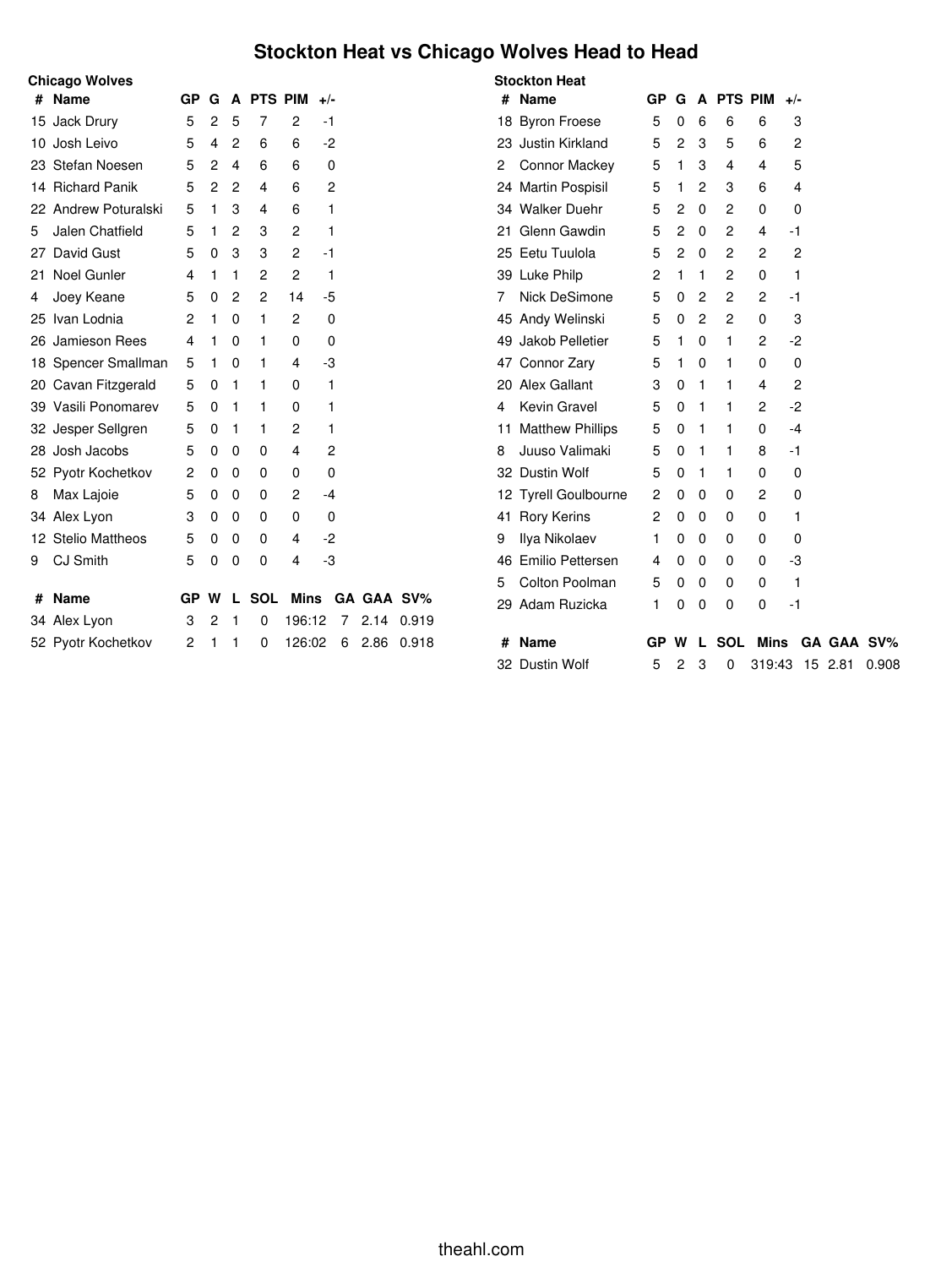## **Stockton Heat vs Chicago Wolves Head to Head**

## **Team Game Highs and Lows**

|                            |              |                       |            | <b>Stockton Heat</b> |                           | <b>Chicago Wolves</b> |              |
|----------------------------|--------------|-----------------------|------------|----------------------|---------------------------|-----------------------|--------------|
| Goals                      |              | May. 13 at BAK        |            | 6                    | May. 22 MIL               |                       | 8            |
| <b>Assists</b>             |              | May. 13 at BAK        |            | 10                   | May. 22 MIL               |                       | 14           |
| <b>Points</b>              |              | May. 13 at BAK        |            | 16                   | May. 22 MIL               |                       | 22           |
| <b>Penalty Minutes</b>     |              | Jun. 11               | CHI        | 14                   | Jun. 11                   | at STK                | 26           |
| <b>Minors</b>              |              | Jun. 11               | CHI        | $\overline{7}$       | May. 27 at MIL            |                       | 10           |
| <b>Majors</b>              |              | Jun. 11               | CHI        | 0                    | Jun. 11                   | at STK                | 0            |
| <b>Shots</b>               |              | May. 27 at COL        |            | 44                   | May. 14 RFD               |                       | 49           |
|                            |              |                       |            |                      | May. 25 at MIL            |                       | 49           |
| <b>Power Play Goals</b>    |              | May. 13 at BAK        |            | $\overline{c}$       | Jun. 3                    | <b>STK</b>            | 3            |
| <b>Goals By Both Teams</b> |              | May. 27 at COL        |            | 11                   | May. 22 MIL               |                       | 10           |
| Goals in 1st               |              | May. 10 BAK           |            | 2                    | May. 22 MIL               |                       | 3            |
|                            |              | May. 27 at COL        |            | 2                    | May. 27 at MIL            |                       | 3            |
| Goals in 2nd               |              | May. 23 COL           |            | 3                    | May. 22 MIL               |                       | 5            |
| Goals in 3rd               |              | May. 13 at BAK        |            | 3                    | May. 15                   | at RFD                | 2            |
|                            |              |                       |            |                      | May. 21<br>May. 25 at MIL | MIL                   | 2<br>2       |
|                            |              |                       |            |                      | Jun. 8                    | at STK                | $\mathbf{2}$ |
| <b>Short Handed Goals</b>  |              | May. 10 BAK           |            | 1                    | Jun. 11                   | at STK                | 1            |
|                            |              | Jun. 6                | at CHI     | 1.                   |                           |                       |              |
| <b>Winning Margin</b>      |              | May. 23 COL           |            | 5                    | May. 22 MIL               |                       | 6            |
| <b>Most PIM</b>            |              | Jun. 11               | CHI        | 26                   | May. 22 MIL               |                       | 60           |
| <b>Most Shots</b>          |              | May. 27 at COL        |            | 44                   | May. 14 RFD               |                       | 49           |
|                            |              |                       |            |                      | May. 25 at MIL            |                       | 49           |
| <b>Most Shots in 1st</b>   |              | May. 29               | at COL     | 13                   | May. 14 RFD               |                       | 20           |
|                            |              | Jun. 6                | at CHI     | 13                   |                           |                       |              |
| <b>Most Shots in 2nd</b>   |              | May. 27 at COL        |            | 17                   | May. 25 at MIL            |                       | 21           |
| <b>Most Shots in 3rd</b>   |              | May. 13 at BAK        |            | 14                   | May. 14 RFD               |                       | 18           |
| <b>Fewest Shots</b>        |              | Jun. 8                | <b>CHI</b> | 23                   | Jun. 6                    | <b>STK</b>            | 21           |
| <b>Fewest Shots in 1st</b> |              | Jun. 11               | CHI        | 6                    | May. 21                   | MIL                   | 5            |
|                            |              |                       |            |                      | Jun. 8                    | at STK                | 5            |
| <b>Fewest Shots in 2nd</b> |              | Jun. 3                | at CHI     | 6                    | Jun. 6                    | <b>STK</b>            | 5            |
| <b>Fewest Shots in 3rd</b> |              | May. 23               | COL        | 5                    | May. 27                   | at MIL                | 6            |
|                            |              | May. 24 COL<br>Jun. 8 | CHI        | 5<br>5               | Jun. 11                   | at STK                | 6            |
| <b>Most Saves</b>          |              | May. 29 at COL        |            | 40                   | Jun. 10                   | at STK                | 34           |
| <b>Most Saves in 1st</b>   |              | Jun. 10               | CHI        | 17                   | May. 22 MIL               |                       | 14           |
| <b>Most Saves in 2nd</b>   |              | May. 29 at COL        |            | 20                   | May. 15 at RFD            |                       | 14           |
| <b>Most Saves in 3rd</b>   |              | May. 13 at BAK        |            | 10                   | May. 21 MIL               |                       | 13           |
|                            |              | Jun. 3                | at CHI     | 10                   |                           |                       |              |
|                            |              | Jun. 8                | <b>CHI</b> | 10                   |                           |                       |              |
| <b>Most Saves in 4th</b>   |              | May. 29 at COL        |            | 40                   | Jun. 10                   | at STK                | 34           |
| <b>Schedule</b>            |              |                       |            |                      |                           |                       |              |
| Game #<br>Date             |              |                       |            |                      |                           |                       |              |
| Jun. 3                     | 1 Stockton 4 | at Chicago 5          |            | Final OT             |                           |                       |              |
| Jun. 6                     | 2 Stockton 2 | at Chicago 3          |            | Final                |                           |                       |              |
| Jun. 8                     | 3 Chicago 3  | at Stockton 0         |            | Final                |                           |                       |              |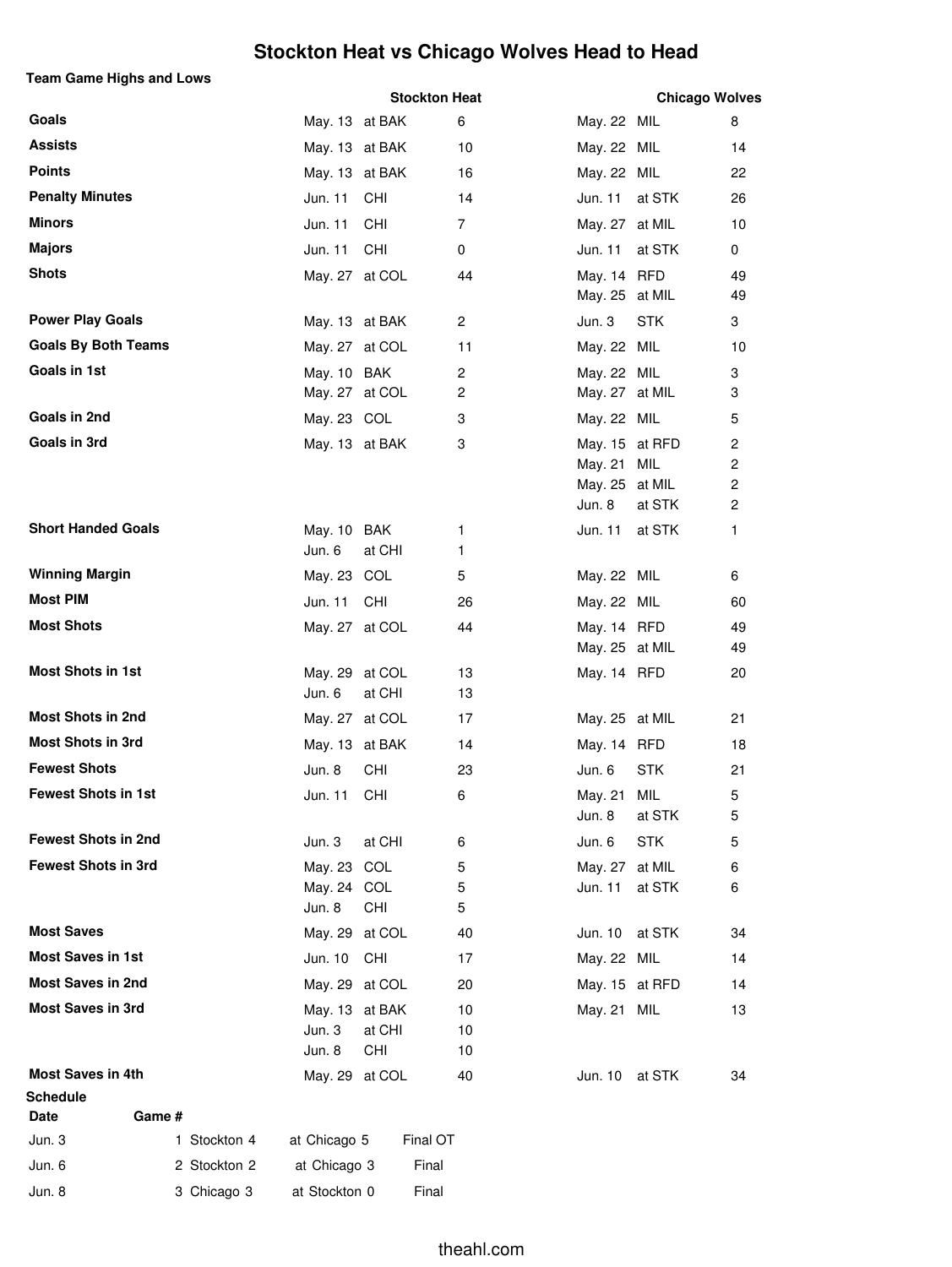| Jun. 10 | 4 Chicago 3 | at Stockton 4 | Final OT    |
|---------|-------------|---------------|-------------|
| Jun. 11 | 5 Chicago 2 | at Stockton 3 | Final OT    |
| Jun. 14 | 6 Stockton  | at Chicago    | 7:00 pm CST |
| Jun. 15 | 7 Stockton  | at Chicago    | 7:00 pm CST |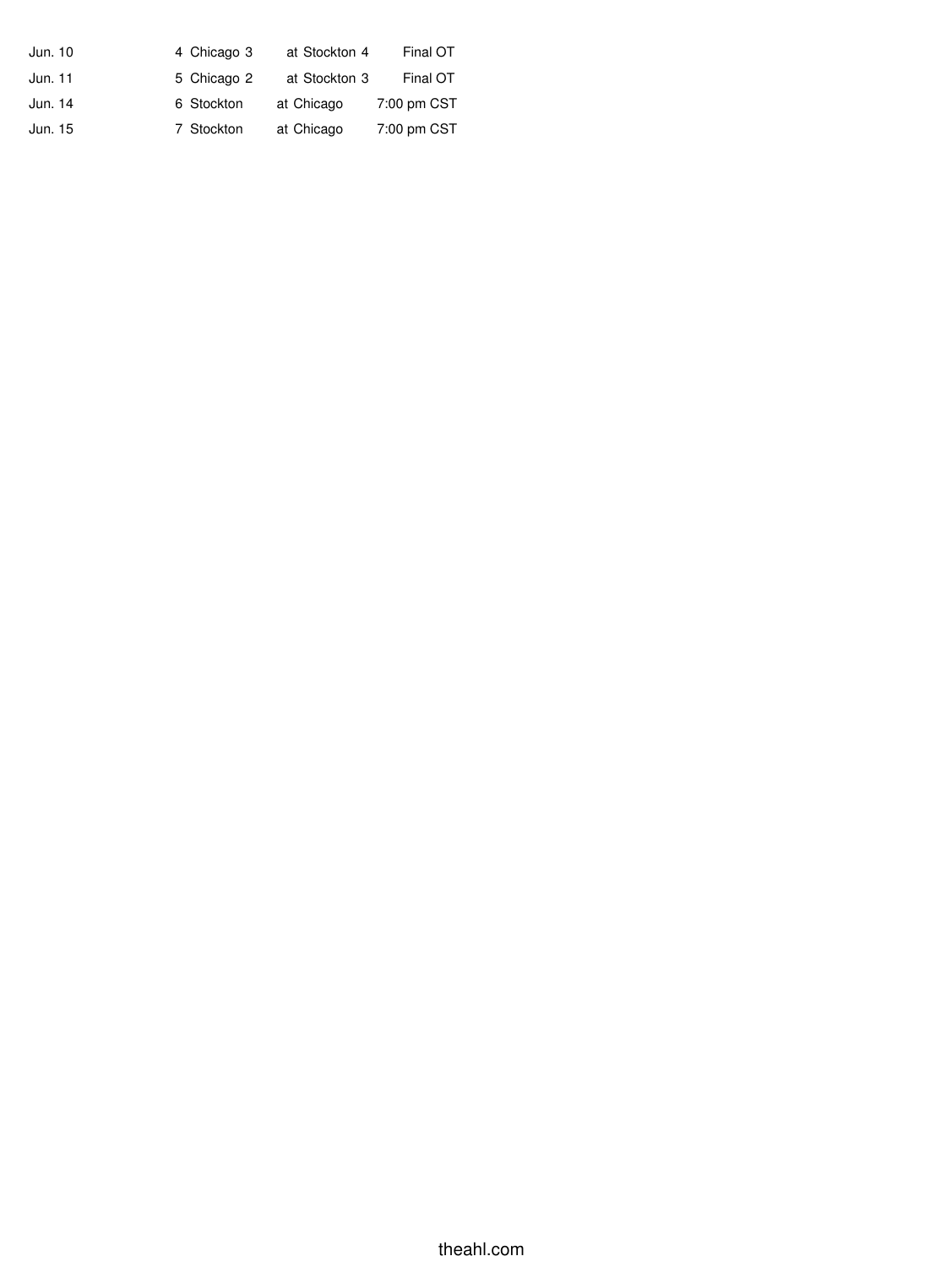# **Stockton Heat Player Game By Game (1/4)**

|             | <b>Player Game by Game Report</b> |                          |                          |           |           |                          |                                                                     |                          |
|-------------|-----------------------------------|--------------------------|--------------------------|-----------|-----------|--------------------------|---------------------------------------------------------------------|--------------------------|
| <b>Date</b> | Opp.                              |                          |                          |           |           |                          | 2 Mackey 3 Moro 4 Gravel 5 Poolman 6 Solovyov 7 DeSimone 8 Valimaki |                          |
|             | May. 10 Bakersfield               |                          |                          | 0011      | 0101      | 0001                     | 0031                                                                | 0120                     |
|             | May. 11 Bakersfield               |                          |                          | 0111      | $001 - 1$ | 0021                     | 1032                                                                | 0010                     |
|             | May. 13 at Bakersfield -          |                          |                          | 0122      | 0000      | 0010                     | 1021                                                                | 0031                     |
|             | May. 23 Colorado                  |                          | 0000                     | 0011      | 0113      | 0011                     | 0120                                                                | $\overline{\phantom{a}}$ |
|             | May. 24 Colorado                  | $\overline{\phantom{a}}$ | 0000                     | 0020      | 0000      | 0020                     | 0010                                                                | $\blacksquare$           |
|             | May. 27 at Colorado               | $\overline{\phantom{a}}$ | 0031                     | $003 - 2$ | 0001      | 0122                     | $003 -4$                                                            | $\blacksquare$           |
|             | May. 29 at Colorado               | 0011                     |                          | 0030      | 0000      | ٠                        | 0010                                                                | 0040                     |
| Jun. 3      | at Chicago                        | 0203                     | $\blacksquare$           | 0020      | $000 - 1$ | $\overline{\phantom{a}}$ | 0030                                                                | $002 - 1$                |
| Jun. 6      | at Chicago                        | 0021                     | $\overline{\phantom{a}}$ | $011 - 1$ | 0021      | ٠                        | $001 - 2$                                                           | 0020                     |
| Jun. 8      | Chicago                           | $000 - 1$                | $\sim$                   | $002 - 2$ | 0020      |                          | $001 - 2$                                                           | 0000                     |
| Jun. 10     | Chicago                           | 0020                     | $\overline{\phantom{a}}$ | 0010      | 0000      | $\overline{\phantom{a}}$ | 0111                                                                | 0111                     |
| Jun. 11     | Chicago                           | 1122                     | $\overline{\phantom{a}}$ | 0031      | 0011      |                          | 0122                                                                | $002 - 1$                |
|             |                                   |                          |                          |           |           |                          |                                                                     |                          |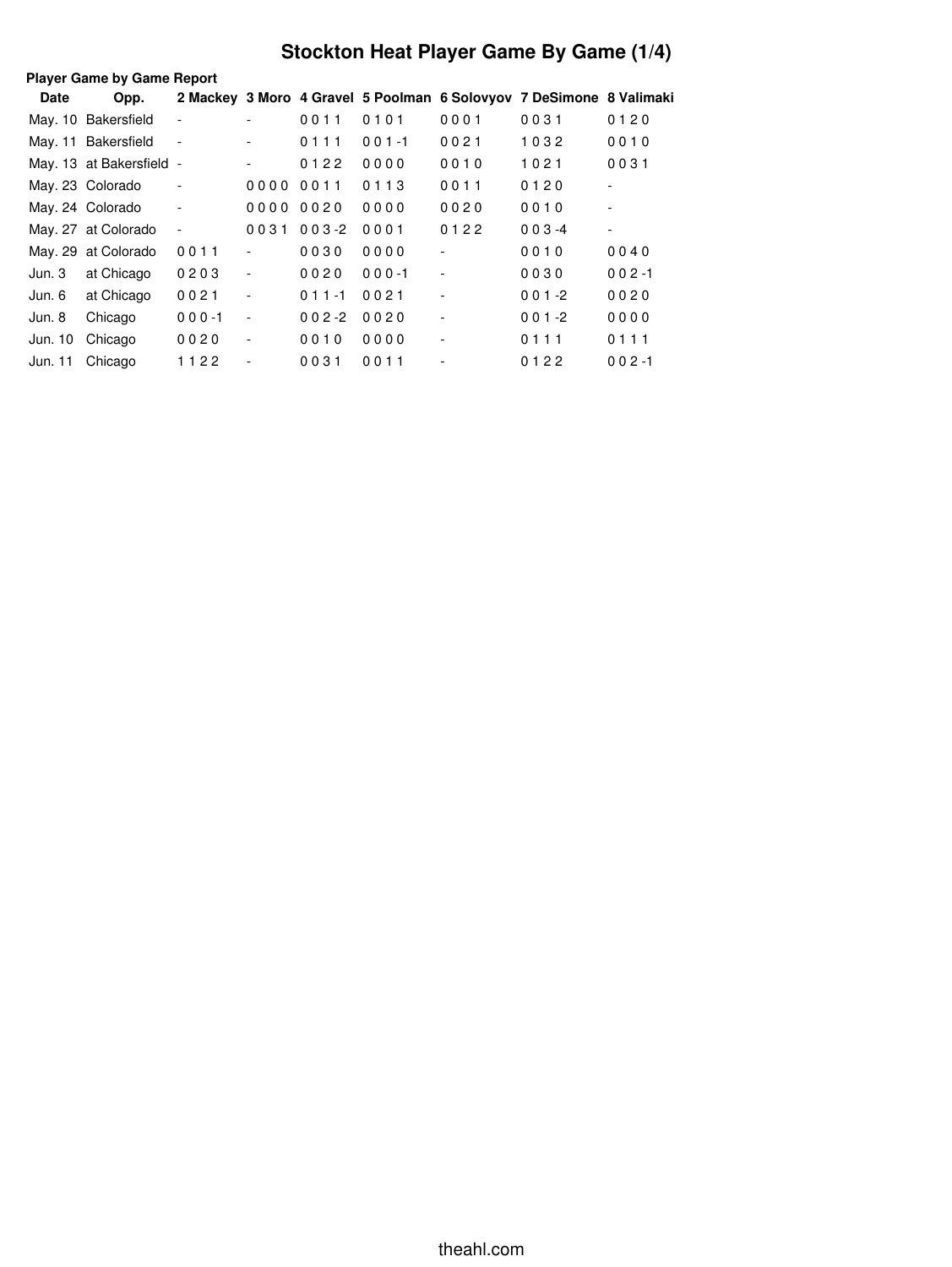# **Stockton Heat Player Game By Game (2/4)**

| <b>Player Game by Game Report</b> |                          |                          |           |                                                                                 |           |                          |                              |           |
|-----------------------------------|--------------------------|--------------------------|-----------|---------------------------------------------------------------------------------|-----------|--------------------------|------------------------------|-----------|
| Date                              | Opp.                     |                          |           | 9 Nikolaev 11 Phillips 12 Goulbourne 18 Froese 20 Gallant 21 Gawdin 23 Kirkland |           |                          |                              |           |
|                                   | May. 10 Bakersfield      |                          | 0010      |                                                                                 | 0140      | $002 - 1$                | 0121                         | 0000      |
|                                   | May. 11 Bakersfield      | $\overline{\phantom{a}}$ | 0000      | 0111                                                                            | 0011      | 1020                     | 0030                         | 0011      |
|                                   | May. 13 at Bakersfield - |                          | 0122      | 0030                                                                            | 1160      | $000 - 1$                | 1212                         | 1061      |
|                                   | May. 23 Colorado         | $\overline{\phantom{a}}$ | 1151      | -                                                                               | 0010      | 0010                     | $\overline{\phantom{m}}$     | 2132      |
|                                   | May. 24 Colorado         | $\overline{\phantom{0}}$ | 0150      | -                                                                               | 0120      | 0020                     | $\qquad \qquad \blacksquare$ | 1010      |
|                                   | May. 27 at Colorado      | $\overline{\phantom{a}}$ | 2152      | $\overline{\phantom{a}}$                                                        | 0020      | 0111                     | $\overline{\phantom{a}}$     | $014 - 1$ |
|                                   | May. 29 at Colorado      | $\overline{\phantom{a}}$ | 0040      | Ξ.                                                                              | 0040      | 0010                     | 0020                         | 1051      |
| Jun. 3                            | at Chicago               | $\overline{\phantom{a}}$ | $002 - 1$ | ٠                                                                               | 0120      | 0111                     | 0022                         | 0162      |
| Jun. 6                            | at Chicago               | $\overline{\phantom{a}}$ | $005 - 1$ | 0010                                                                            | 0121      | $\overline{a}$           | $003 - 1$                    | 1020      |
| Jun. 8                            | Chicago                  | -                        | $002 - 2$ | 0000                                                                            | $000 - 1$ | $\overline{\phantom{a}}$ | $004 - 2$                    | $002 - 1$ |
| Jun. 10                           | Chicago                  | 0020                     | 0121      |                                                                                 | 0262      | 0000                     | 2041                         | 1121      |
| Jun. 11                           | Chicago                  |                          | $002 - 1$ | -                                                                               | 0241      | 0011                     | $003 - 1$                    | 0100      |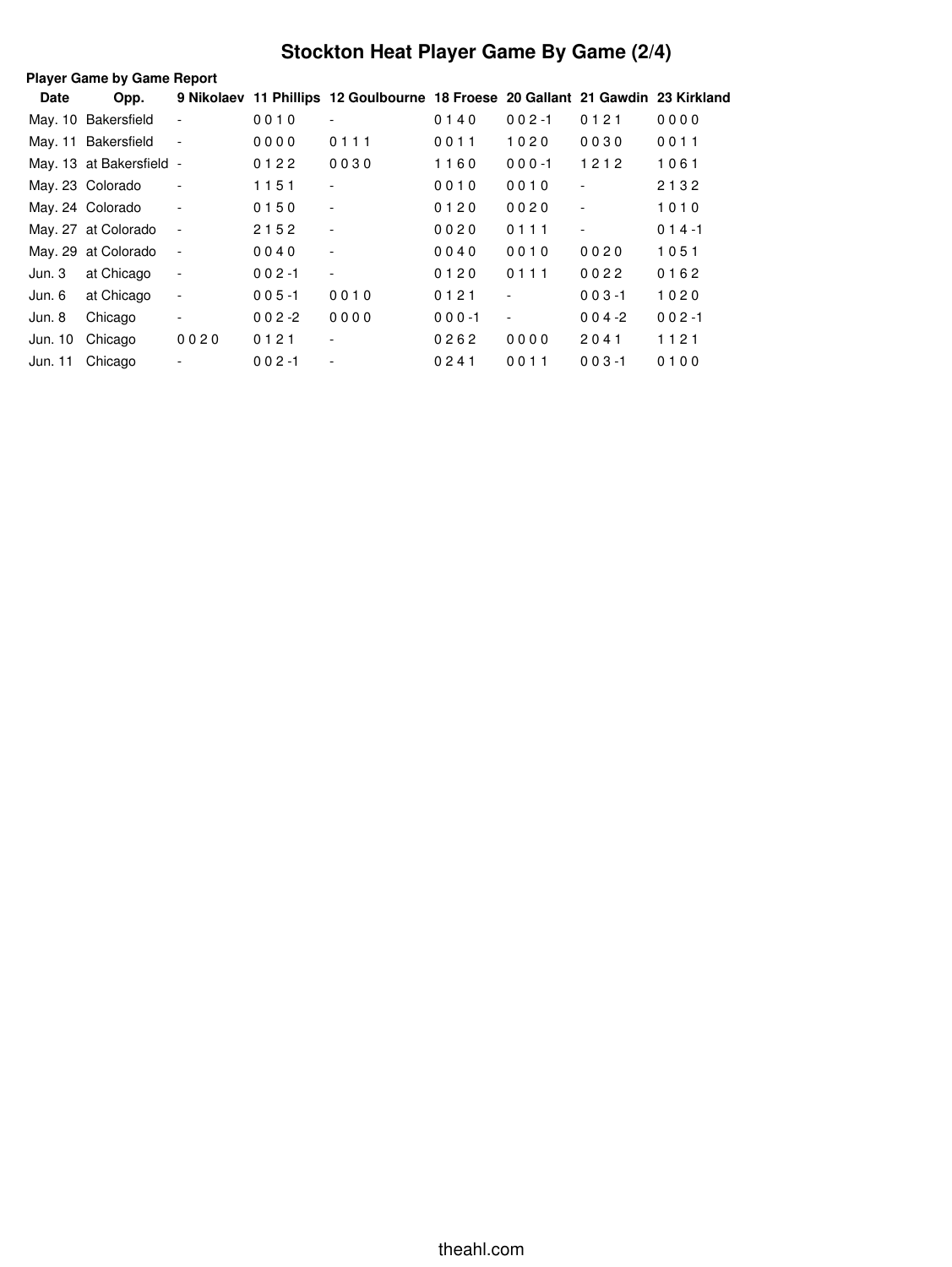# **Stockton Heat Player Game By Game (3/4)**

| 24 Pospisil 25 Tuulola 29 Ruzicka 34 Duehr 39 Philp 41 Kerins 45 Welinski<br><b>Date</b><br>Opp.<br>May. 10 Bakersfield<br>0010<br>0111<br>1040<br>0020<br>0020<br>$\overline{\phantom{a}}$ |  |
|---------------------------------------------------------------------------------------------------------------------------------------------------------------------------------------------|--|
|                                                                                                                                                                                             |  |
|                                                                                                                                                                                             |  |
| May. 11 Bakersfield<br>0010<br>0041<br>0031<br>0001<br>$\overline{\phantom{a}}$<br>$\overline{\phantom{a}}$<br>$\overline{\phantom{a}}$                                                     |  |
| May. 13 at Bakersfield -<br>0041<br>1140<br>0210<br>0110<br>$\blacksquare$<br>$\overline{\phantom{a}}$                                                                                      |  |
| May. 23 Colorado<br>1012<br>0010<br>0021<br>0011<br>1163<br>0112<br>$\overline{\phantom{a}}$                                                                                                |  |
| 0000<br>0010<br>May. 24 Colorado<br>0010<br>0030<br>0000<br>0000<br>$\overline{\phantom{a}}$                                                                                                |  |
| $103 - 1$<br>$000-3$<br>$005 - 1$<br>0021<br>0130<br>May. 27 at Colorado<br>1041<br>$\overline{\phantom{a}}$                                                                                |  |
| 0121<br>0111<br>May. 29 at Colorado<br>0010<br>0000<br>0030<br>0001<br>$\overline{\phantom{a}}$                                                                                             |  |
| at Chicago<br>1012<br>1010<br>1021<br>Jun. 3<br>0111<br>$000 - 1$<br>0203<br>$\sim$                                                                                                         |  |
| 0120<br>at Chicago<br>0020<br>1021<br>0010<br>0011<br>Jun. 6<br>$\sim$                                                                                                                      |  |
| 0020<br>0010<br>0010<br>$001 - 1$<br>Jun. 8<br>Chicago<br>$002 - 1$<br>$\sim$<br>$\blacksquare$                                                                                             |  |
| Jun. 10<br>Chicago<br>1061<br>$004 - 1$<br>0020<br>0000<br>$\overline{\phantom{a}}$<br>$\overline{\phantom{a}}$<br>$\overline{\phantom{a}}$                                                 |  |
| 0122<br>Chicago<br>0030<br>1021<br>0001<br>0010<br>Jun. 11<br>$\overline{\phantom{a}}$                                                                                                      |  |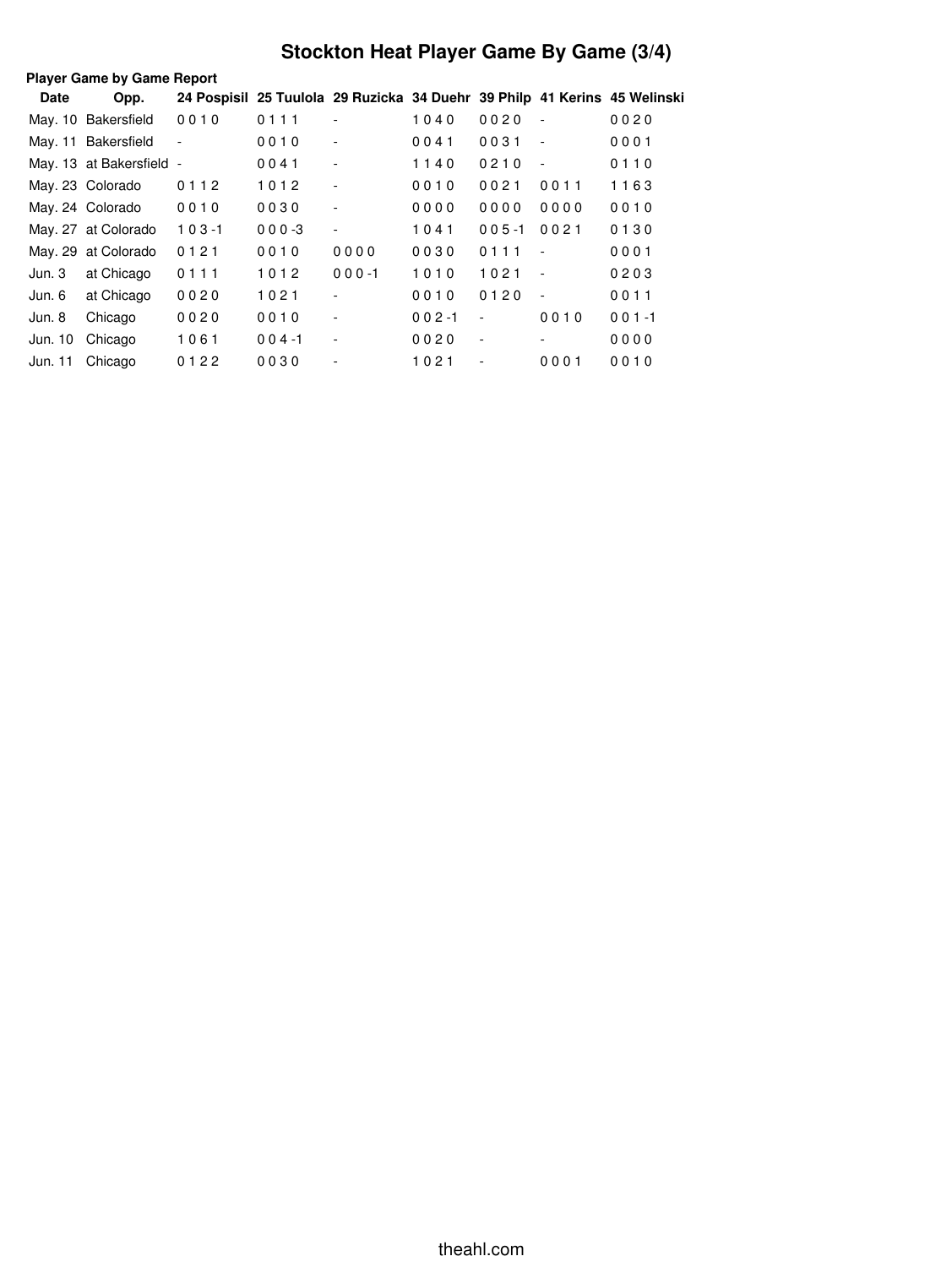# **Stockton Heat Player Game By Game (4/4)**

|         | <b>Player Game by Game Report</b> |                                           |           |           |        |  |  |
|---------|-----------------------------------|-------------------------------------------|-----------|-----------|--------|--|--|
| Date    | Opp.                              | 46 Pettersen 47 Zary 49 Pelletier 32 Wolf |           |           |        |  |  |
|         | May. 10 Bakersfield               | 1122                                      | 0011      | 1011      | 1 27 W |  |  |
|         | May. 11 Bakersfield               | 1021                                      | 0010      | 0010      | 2 22 W |  |  |
|         | May. 13 at Bakersfield            | 0000                                      | 0010      | 1141      | 4 38 W |  |  |
|         | May. 23 Colorado                  | 0101                                      | 0121      | 0111      | 0 23 W |  |  |
|         | May. 24 Colorado                  | 0000                                      | 0020      | 0020      | 0 27 W |  |  |
|         | May. 27 at Colorado               | $000 - 1$                                 | $002 - 2$ | 1120      | 6 32 L |  |  |
|         | May. 29 at Colorado               |                                           | 0000      | 0030      | 040W   |  |  |
| Jun. 3  | at Chicago                        | -                                         | 1021      | $001 - 2$ | 5 35 L |  |  |
| Jun. 6  | at Chicago                        | 0020                                      | 0020      | $002 - 1$ | 318L   |  |  |
| Jun. 8  | Chicago                           | $001 - 2$                                 | 0000      | $002 - 1$ | 2 27 L |  |  |
| Jun. 10 | Chicago                           | $001 - 1$                                 | $002 - 1$ | 0021      | 3 31 W |  |  |
| Jun. 11 | Chicago                           | 0000                                      | 0030      | 1041      | 2 37 W |  |  |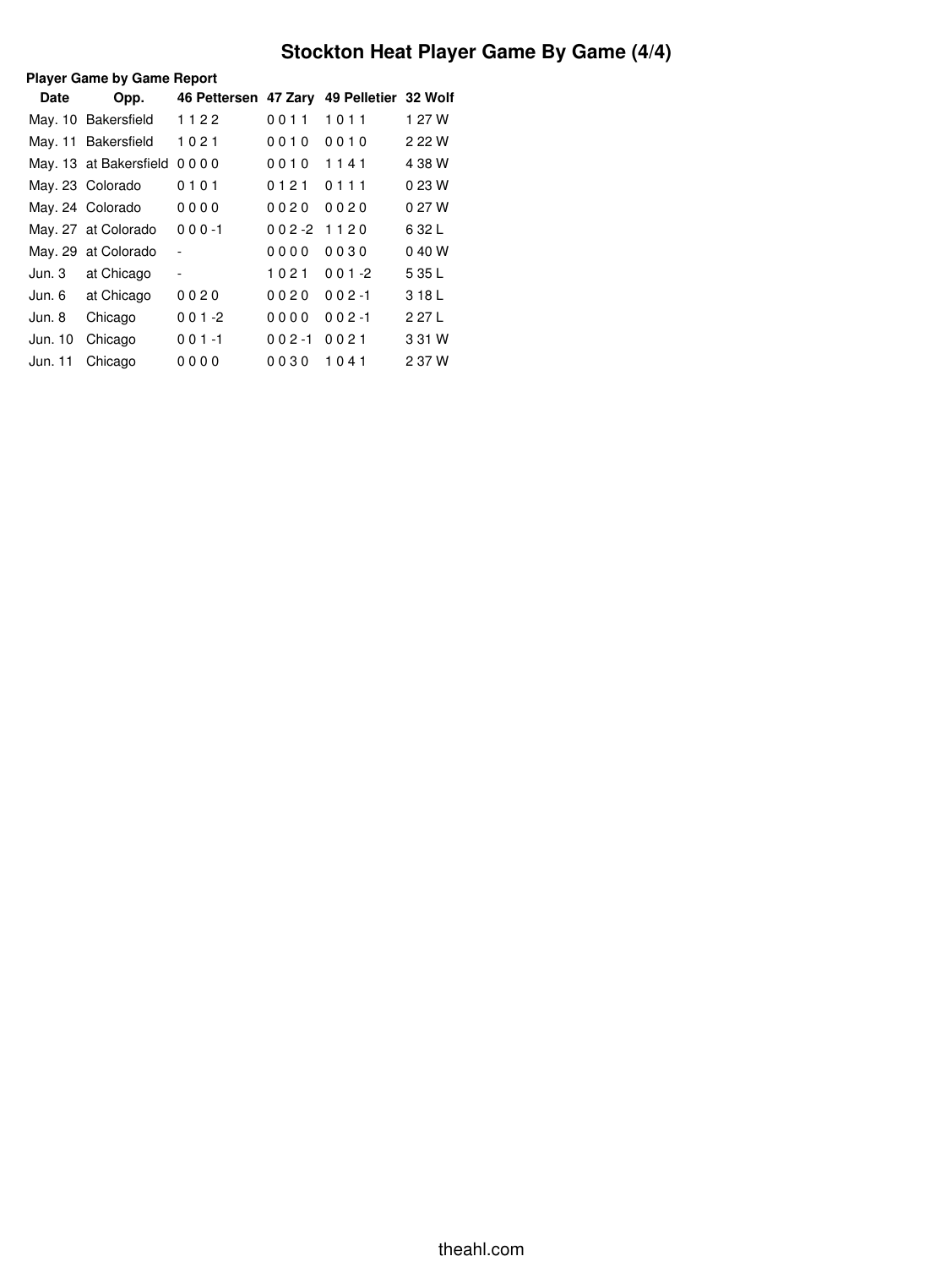## **Chicago Wolves Player Game By Game (1/4)**

|         | <b>Player Game by Game Report</b> |           |           |                 |                      |           |                                                                    |                          |
|---------|-----------------------------------|-----------|-----------|-----------------|----------------------|-----------|--------------------------------------------------------------------|--------------------------|
| Date    | Opp.                              |           |           |                 |                      |           | 4 Keane 5 Chatfield 8 Lajoie 9 Smith 10 Leivo 12 Mattheos 14 Panik |                          |
|         | May. 12 Rockford                  | 0224      | $002 - 2$ | $0.04 - 2.0121$ |                      | 0141      | 1021                                                               | $004 - 1$                |
|         | May. 14 Rockford                  | 0151      | 0051      | 1022            | 1041                 | 1052      | 0101                                                               | 0030                     |
|         | May. 15 at Rockford               | 0110      | 0021      | 0001            | 1041                 | 0160      | 0010                                                               | 0212                     |
|         | May. 21 Milwaukee                 | 0041      | 0213      | 0314            | 0121                 | 1133      | 1133                                                               | $001 - 1$                |
|         | May. 22 Milwaukee                 | 0002      | 0112      | 1012            | 1211                 | 0322      | 0000                                                               | $\overline{\phantom{a}}$ |
|         | May. 25 at Milwaukee 0020         |           | $001 - 1$ | 0020            | 0151                 | 1162      | $001 - 1$                                                          | $\overline{\phantom{a}}$ |
|         | May. 27 at Milwaukee 0100         |           | 0040      | 1012            | 0010                 | 3071      | 0032                                                               | 0000                     |
| Jun. 3  | Stockton                          | $020 - 4$ | 1112      | $003 - 1$       | 0020                 | $216 - 2$ | 0000                                                               | $013 - 1$                |
| Jun. 6  | Stockton                          | $000-2$   | 0021      | $000 - 1$       | 0000                 | 1030      | 0000                                                               | 0000                     |
| Jun. 8  | at Stockton                       | 0012      | 0020      | 0020            | 0000                 | 0020      | 0020                                                               | 1142                     |
| Jun. 10 | at Stockton                       | 0010      | $002 - 2$ |                 | $003 - 2000 - 21011$ |           | $001 - 2$                                                          | 0051                     |
| Jun. 11 | at Stockton                       | $002 - 1$ | 0140      | 0010            | $000 - 1$            | $012 - 1$ | 0020                                                               | 1050                     |

*Player Stats (G, A, Shots, -/-) Goalie Stats (GA, SVS, Decision)*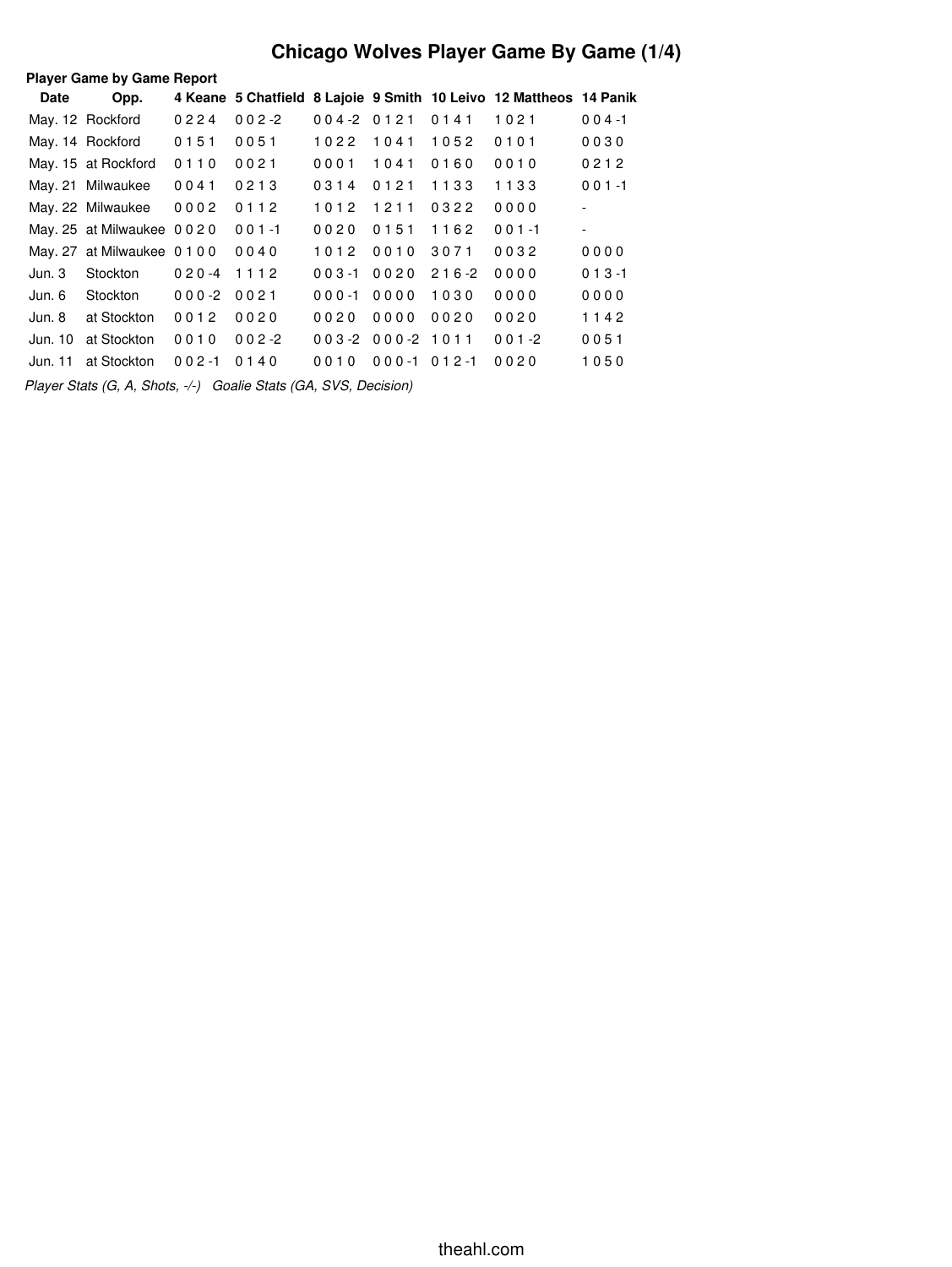## **Chicago Wolves Player Game By Game (2/4)**

| <b>Player Game by Game Report</b> |                           |           |           |           |           |                                                                                |           |                          |
|-----------------------------------|---------------------------|-----------|-----------|-----------|-----------|--------------------------------------------------------------------------------|-----------|--------------------------|
| Date                              | Opp.                      |           |           |           |           | 15 Drury 18 Smallman 20 Fitzgerald 21 Gunler 22 Poturalski 23 Noesen 25 Lodnia |           |                          |
|                                   | May. 12 Rockford          | 1020      | $001 - 1$ | 1023      | $000 - 1$ | 0212                                                                           | 2141      | $\overline{\phantom{a}}$ |
|                                   | May. 14 Rockford          | 0222      | 0020      | 0001      | 0030      | 0141                                                                           | 0021      | $\overline{\phantom{a}}$ |
|                                   | May. 15 at Rockford       | 1030      | 0102      | 0020      |           | 1170                                                                           | 0160      | 1021                     |
|                                   | May. 21 Milwaukee         | 2043      | $000 - 1$ | 0111      | $001 - 1$ | 1031                                                                           | 0020      | $\overline{\phantom{a}}$ |
|                                   | May. 22 Milwaukee         | 0212      | 0000      | 0101      |           | 1242                                                                           | 3072      | 0020                     |
|                                   | May. 25 at Milwaukee 1051 |           | 0000      | 0011      |           | 00111                                                                          | 0051      | 0020                     |
|                                   | May. 27 at Milwaukee 0031 |           | 0111      | 0111      | 0021      | 0010                                                                           | 0210      | $\overline{\phantom{a}}$ |
| Jun. 3                            | Stockton                  | $027 - 1$ | $000 - 1$ | $004 - 1$ | 0010      | 0120                                                                           | 1130      | $\overline{\phantom{a}}$ |
| Jun. 6                            | Stockton                  | 1030      | 0000      | 0011      | 1010      | 0020                                                                           | $001 - 1$ | $\overline{\phantom{a}}$ |
| Jun. 8                            | at Stockton               | 0141      | 0020      | 0001      | 0111      | 0031                                                                           | 1132      | 1011                     |
| Jun. 10                           | at Stockton               | 1120      | $002 - 1$ | 0111      | 0030      | 1160                                                                           | 0220      | $\blacksquare$           |
| Jun. 11                           | at Stockton               | $011 - 1$ | $102 - 1$ | $000 - 1$ |           | 0130                                                                           | $009 - 1$ | $003 - 1$                |
|                                   |                           |           |           |           |           |                                                                                |           |                          |

*Player Stats (G, A, Shots, -/-) Goalie Stats (GA, SVS, Decision)*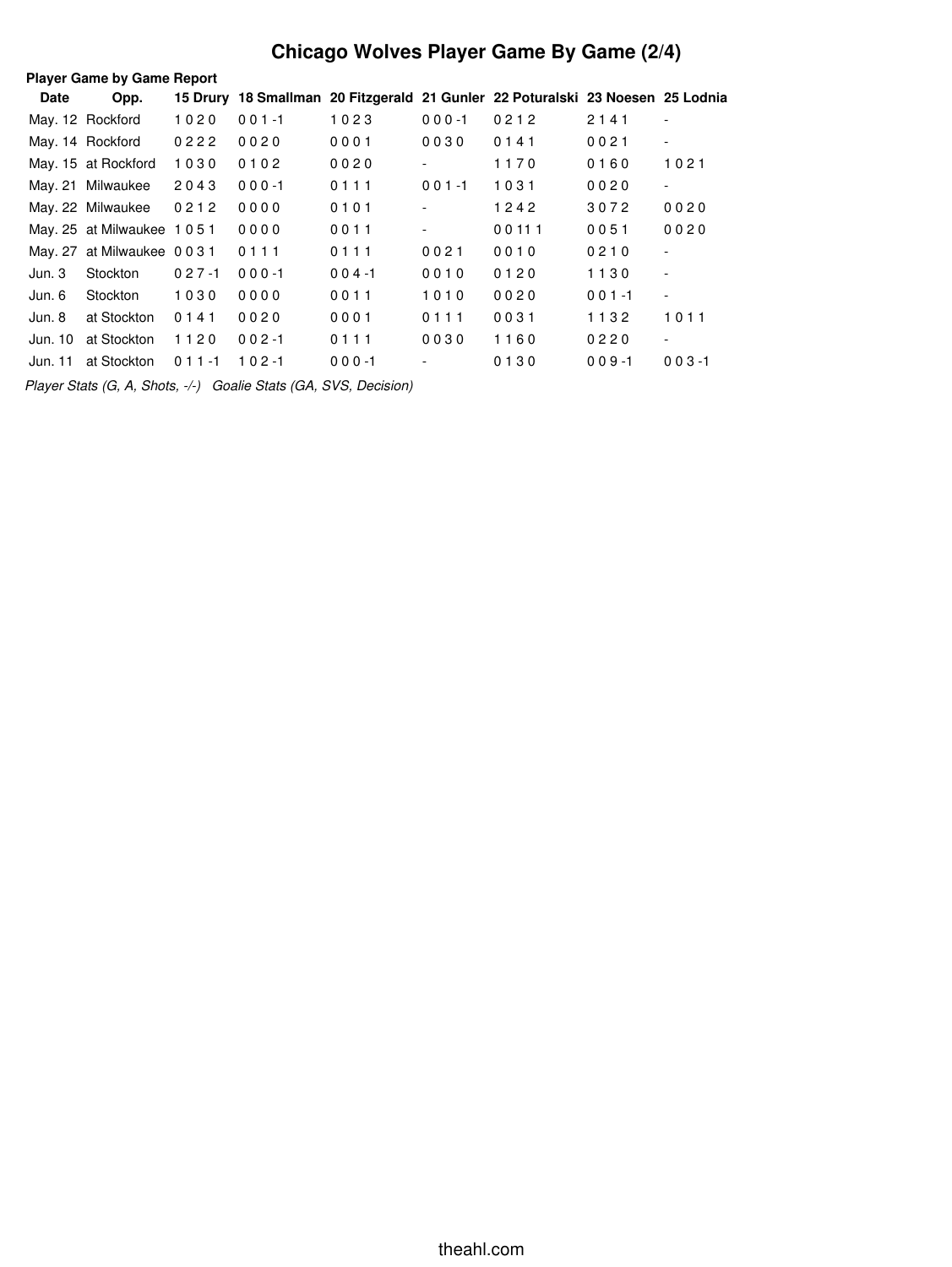## **Chicago Wolves Player Game By Game (3/4)**

| <b>Player Game by Game Report</b> |                            |                          |           |           |           |                          |                                                                      |         |
|-----------------------------------|----------------------------|--------------------------|-----------|-----------|-----------|--------------------------|----------------------------------------------------------------------|---------|
| Date                              | Opp.                       |                          |           |           |           |                          | 26 Rees 27 Gust 28 Jacobs 32 Sellgren 36 Marino 39 Ponomarev 34 Lyon |         |
|                                   | May. 12 Rockford           | 0111                     | 1121      | 0010      | 0040      | $\overline{\phantom{a}}$ | 0001                                                                 | 2 18 W  |
|                                   | May. 14 Rockford           | 0011                     | 0042      | 0142      | 0011      | $\overline{\phantom{a}}$ | 1021                                                                 | 1 15 W  |
|                                   | May. 15 at Rockford        | 0000                     | 0101      | 0030      | 0021      |                          | 0000                                                                 | 1 29 W  |
|                                   | May. 21 Milwaukee          | 1122                     | 0032      | 0001      | 0020      | $\overline{\phantom{a}}$ | 0123                                                                 | 2 33 W  |
|                                   | May. 22 Milwaukee          | 0121                     | 2172      | 0010      | 0001      | 0030                     | 0110                                                                 | 2 30 W  |
|                                   | May. 25 at Milwaukee 002-1 |                          | 0121      | 0001      | 0141      | 0000                     | $000 - 1$                                                            | 4 21 L  |
|                                   | May. 27 at Milwaukee 0000  |                          | 0010      | 1043      | 0101      |                          | 0112                                                                 | 1 17 W  |
| Jun. 3                            | Stockton                   | 1010                     | $001 - 1$ | 0020      | 0020      |                          | 0020                                                                 | 4 24 W  |
| Jun. 6                            | Stockton                   | 0010                     | 0220      | 0011      | 0101      | $\overline{\phantom{a}}$ | 0040                                                                 |         |
| Jun. 8                            | at Stockton                | $\overline{\phantom{a}}$ | 0000      | 0001      | 0002      | $\overline{\phantom{a}}$ | 0131                                                                 | 0 23 W  |
| Jun. 10                           | at Stockton                | 0000                     | 0121      | 0021      | $000 - 1$ | $\overline{\phantom{a}}$ | 0010                                                                 |         |
| Jun. 11                           | at Stockton                | 0010                     | $003 - 1$ | $001 - 1$ | $000 - 1$ |                          | 0000                                                                 | 3 3 2 L |
|                                   |                            |                          |           |           |           |                          |                                                                      |         |

*Player Stats (G, A, Shots, -/-) Goalie Stats (GA, SVS, Decision)*